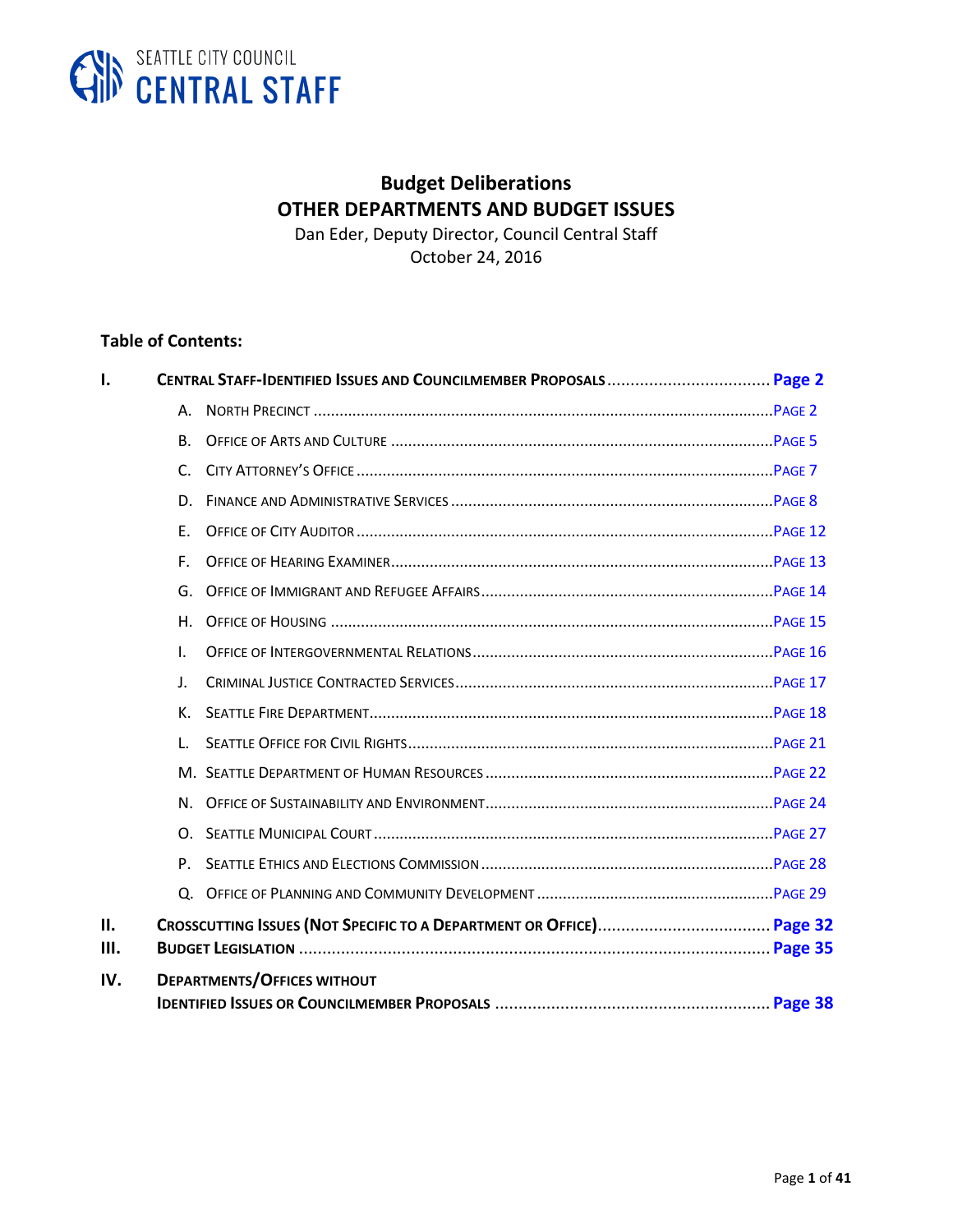## **I. CENTRAL STAFF-IDENTIFIED ISSUES & COUNCILMEMBER PROPOSALS**

## <span id="page-1-0"></span>**A. NORTH PRECINCT (DAN EDER)**

Consistent with an announcement by the Mayor in September 2016, the North Precinct project is on hold. Instead of beginning construction in April 2017 as previously planned, Finance and Administrative Services intends to evaluate alternatives and seek community input before determining next steps through a new North Area Interim & Long-Term Facilities project. The Proposed 2017-2022 Capital Improvement Plan (CIP) removes all capital funding for the North Precinct project starting in 2017 and transfers \$15 million to a new North End Interim & Long-Term Facilities project.

Table 1 identifies funding for projects in the 2017-2022 CIP related to the North Precinct.

|                       |                                               | Past           |             |          |         |             |
|-----------------------|-----------------------------------------------|----------------|-------------|----------|---------|-------------|
| <b>CIP Project</b>    | <b>Notes</b>                                  | <b>Funding</b> | 2017        | 2018     | 2019-22 | Total       |
| <b>North Precinct</b> | This CIP project includes the old scope to    | \$21,000       | \$<br>۰     | \$       |         | 21,000<br>S |
| (A1PS107)             | build a new precinct at Aurora Ave. N. and    |                |             |          |         |             |
|                       | N. 130th St. There are no new                 |                |             |          |         |             |
|                       | appropriations for the North Precinct         |                |             |          |         |             |
|                       | project starting in 2017.                     |                |             |          |         |             |
| North Area Interim    | This is a new project added to the CIP for    | \$             | 1,500<br>\$ | \$13,500 | Ś       | 15.000<br>S |
| & Long-Term           | "planning, design, and construction for long- |                |             |          |         |             |
| <b>Facilities</b>     | term police facilities needs in the North and |                |             |          |         |             |
| (A1PS117)             | funding for interim needs"                    |                |             |          |         |             |
|                       | Total                                         | \$21,000       | \$1,500     | \$13,500 |         | \$36,000    |

*Table 1. North Precinct-Related CIP Projects (in \$1,000s)*

Key Dates:

- **April 2016:** The Mayor announced a funding plan for how to develop the North Precinct project without a public safety levy.
- x **August 2016:** Council adopted [Resolution \(RES\) 31698](http://seattle.legistar.com/LegislationDetail.aspx?ID=2813152&GUID=48F8F1FC-0ADE-44A5-BBAB-8082E9B0621D&Options=Advanced&Search=) that requested that the Executive conduct a Racial Equity Toolkit on the North Precinct project by October 2016.
- **September 2016:** The Mayor announced that work would stop on the North Precinct project pending consultations with stakeholders and an evaluation of a range of different project alternatives.
- **October 2016:** The Executive wrote a letter indicating that the Racial Equity Toolkit on the wider range of North Precinct project alternatives would require additional time and would not be complete until at least 2017.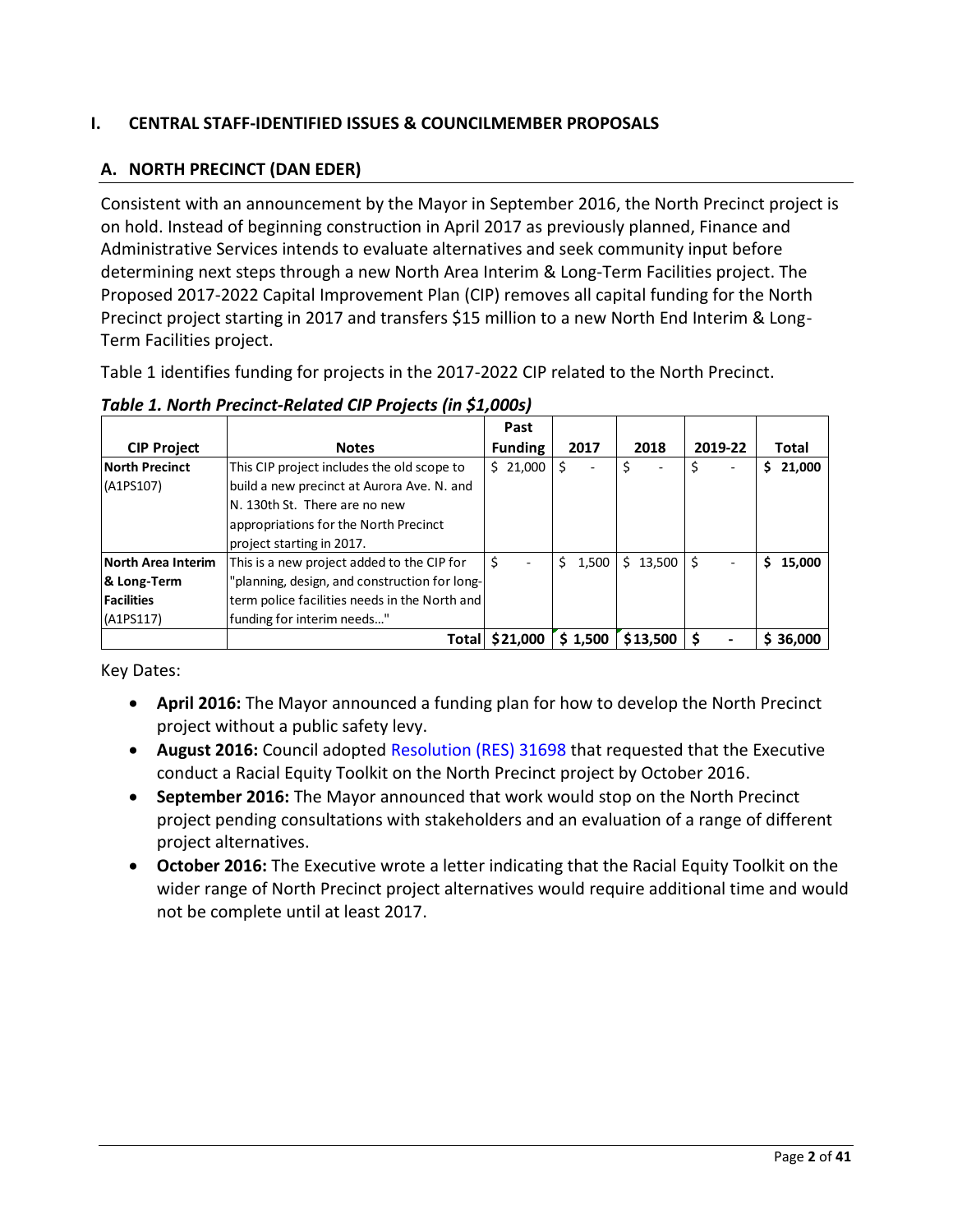#### **Identified Issue:**

**1.** The North Precinct project is on hold pending additional work by the Executive to evaluate replacement options and to engage with the community, including but not limited to the development of a Racial Equity Toolkit. This is consistent with public statements by the Mayor and several Councilmembers in September 2016. While the project is on hold, the proposed budget includes \$15 million of Real Estate Excise Tax I ("REET") funding for this purpose. In 2017 and 2018, this funding may support not only the alternatives evaluation and public engagement but also some yet-to-be-identified potential improvements at the existing North Precinct.

## **Options:**

- A. No action approve the Mayor's proposal.
- B. Set aside a different amount of funding (more or less) than the proposed \$15 million for the North Area Interim & Long-Term Facilities CIP project.

#### **Councilmember Proposal:**

*1. Increase City Funding for Affordable Housing (Councilmember Sawant)* – In November 2015, the Mayor declared a state of emergency on homelessness that was ratified unanimously by City Councilmembers. Councilmember Sawant has proposed a permanent stop to the North Precinct project and adding \$160 million in 2017 to the amount of funding for non-profit affordable housing developers. This proposal would be in addition to the \$53.6 million included in the 2017 Proposed Budget for the City's Office of Housing to fund development of affordable housing by non-profit developers (\$28.7 from the Housing Levy and \$24.9 million from other sources including incentive zoning, federal grants, program income, and interest earnings).

Generally, the added funding comes from steps as described in Table 2.

|    | <b>Step</b>                                                                                                                                           | <b>Funding Amount</b> | <b>Notes</b>                                                                                         |
|----|-------------------------------------------------------------------------------------------------------------------------------------------------------|-----------------------|------------------------------------------------------------------------------------------------------|
|    | 1. Permanently stop the North Precinct<br>project                                                                                                     | N/A                   | N/A                                                                                                  |
| 2. | Interfund loan secured by future sale<br>of land acquired for the North<br>Precinct project (A1PS107)                                                 | \$15 million          | May require a change to<br>surplus property RES.                                                     |
| 3. | Repurpose funding from the North<br>Area Interim and Long-Term Facilities<br>CIP project (A1PS117)                                                    | \$15 million          | Real Estate Excise Tax (REET);<br>requires a change in the<br>financial policies and other<br>steps. |
| 4. | Repurpose REET funding available for<br>North Precinct project debt service;<br>and issue Long-Term Obligation<br>(LTGO) Bonds for affordable housing | \$130 million         | Real Estate Excise Tax (REET);<br>requires a change in the<br>financial policies and other<br>steps. |

#### *Table 2. Steps Needed to Generate \$160 million*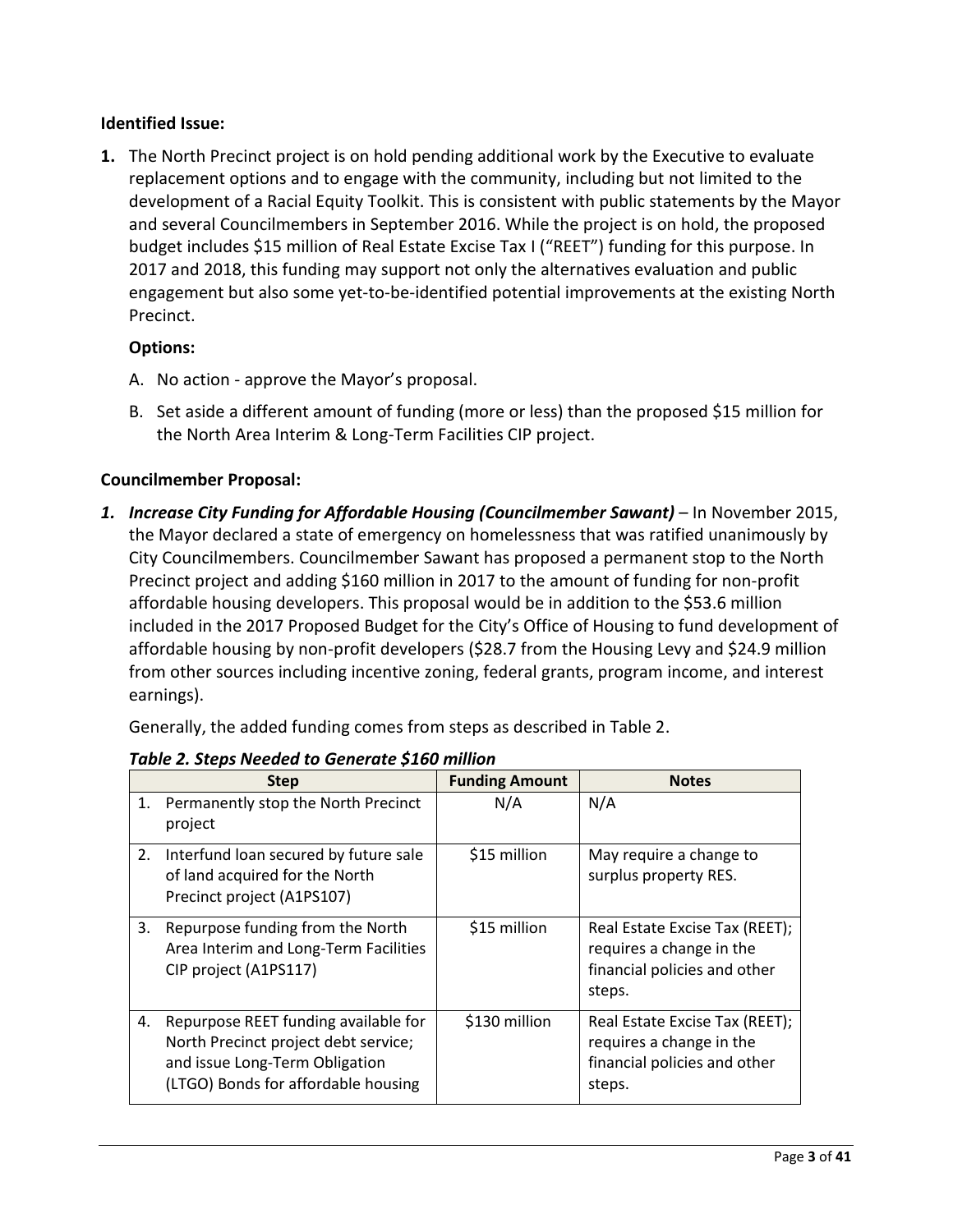Before placing the project on hold, the Mayor had announced a funding proposal for the North Precinct project that would have relied in large part on REET. In particular, the North Precinct project funding proposal would have used \$22 million in REET cash payments. It also used 30 additional years of anticipated future REET allocations for debt service on \$102 million in bonds. Current financial policies allow REET to be used for debt service related only to fire facility projects. In order to support this plan, the Mayor transmitted legislation that would have amended the City's financial policies to expand the types of projects that REET can be used for, specifically calling out the North Precinct project's debt service as a new allowable use.

REET is a funding source that has been volatile in recent years as shown in Figure 1. However, earlier this year the City Budget Office was confident that there would be sufficient REET funding to pay debt service on bonds needed to finance the North Precinct project. The proposal to issue bonds to finance additional affordable housing and the Mayor's earlier proposal to issue bonds to pay for the North Precinct project each rely on similar amounts of future annual REET: the Mayor's North Precinct proposal relied on \$6.8 million per year of REET, and the affordable housing proposal relies on \$8.7 million per year of REET.



State law does not allow Real Estate Excise Tax (REET) revenues to be used directly for affordable housing development. In September 2016, Central Staff wrote a [memo](http://sawant.seattle.gov/build-1000-homes-faq/) identifying REET as a source of funds for projects that had previously used General Sub Fund (GSF), which the City may determine are no longer reasonably available for debt service payments due to the state of emergency on homelessness. Specifically, the memo identified a list of bonds issued during the 4-year period from 2013 through 2016 that both

- A. the City planned to repay using GSF; and
- B. supported projects that were REET-eligible.

The CBO has since reviewed the memo and clarified that some of those bonds were not planned to be repaid with GSF or were for projects that are not REET-eligible. As a result, Central Staff has updated its analysis and conclusions. The list of bonds identified in the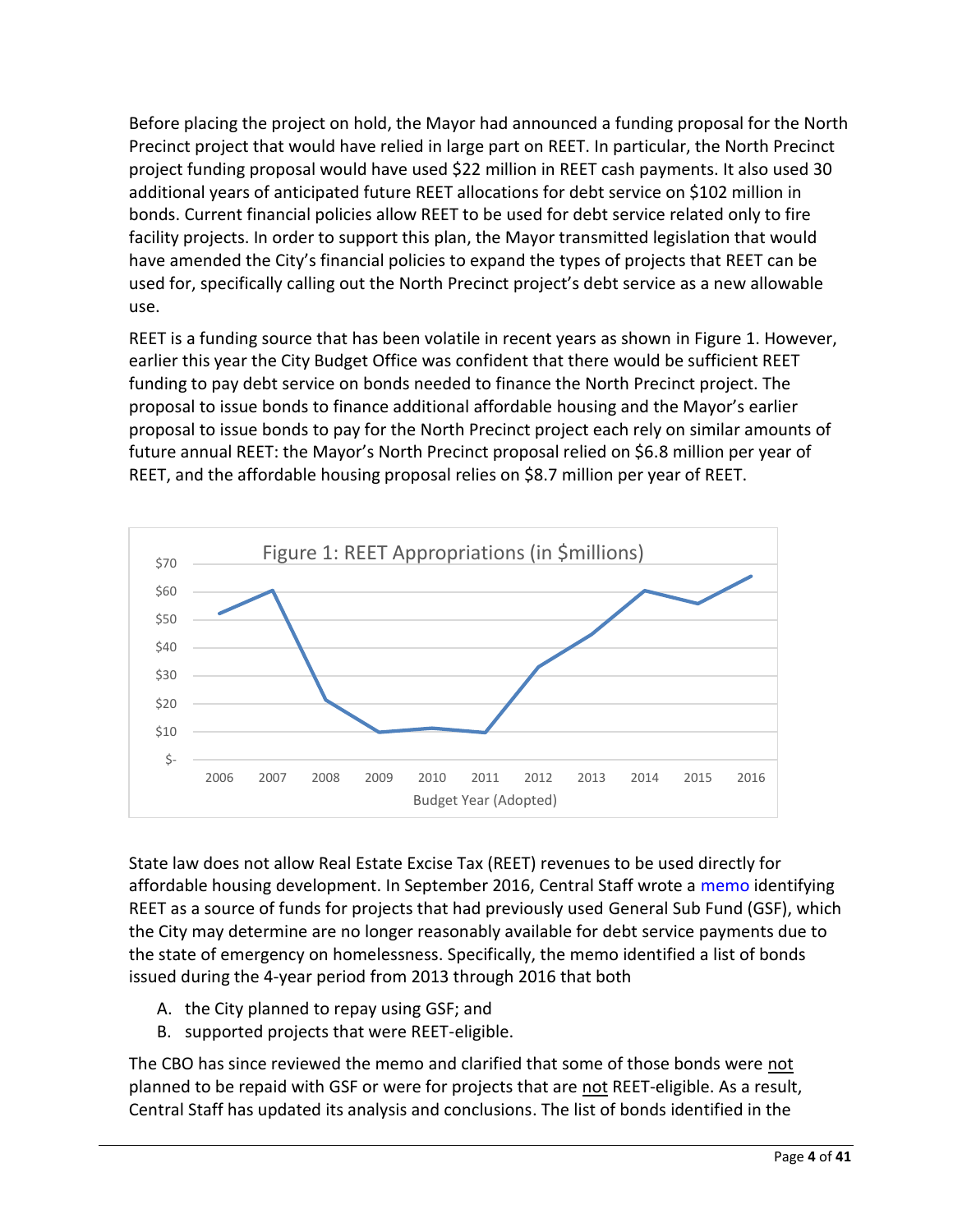September 2016 memo is sufficient to support only about \$70 million of bonds for other purposes.

A decision to rely on REET for a \$130 million bond issue and to use an additional \$15 million of pay-as-you-go REET will require identifying an additional list of qualifying projects in future years. If the last four years are a representative sample, there will likely be a sufficient quantity of projects to allow the City to pay the anticipated debt service. If there are not sufficient additional projects identified in the future that meet the two requirements for using REET funds, then the City would be required to repay a portion of debt service using other resources.

| Department Support (\$ in 1000s)    |          |          |           |          |           |  |  |  |
|-------------------------------------|----------|----------|-----------|----------|-----------|--|--|--|
|                                     | 2016     | 2017     | 2016-2017 | 2018     | 2017-2018 |  |  |  |
|                                     | Adopted  | Proposed | % Change  | Proposed | % Change  |  |  |  |
| <b>General Fund</b>                 |          |          |           |          |           |  |  |  |
| Other Fund                          | \$11,297 | \$12,687 | 12.3%     | \$12,475 | (1.7%)    |  |  |  |
| <b>Total Appropriations</b>         | \$11,297 | \$12,687 | 12.3%     | \$12,475 | (1.7%)    |  |  |  |
| Full-time Equivalent<br>(FTE) Total | 29.0     | 31.0     | 6.9%      | 31.0     |           |  |  |  |

## <span id="page-4-0"></span>**B. OFFICE OF ARTS AND CULTURE (ASHA VENKATARAMAN)**

The Office of Arts and Culture (Arts) supports the development of a thriving arts and cultural sector in the City. Its roles include ensuring quality programming, exhibits, and public art; investing in cultural organizations, artists, and programs for the public; conducting development and outreach for the community to access art and cultural opportunities; preserving permanent public artworks; and funding the development of new cultural spaces.

The 2017-2018 Proposed Budget includes the addition of 2.0 FTE. One FTE is the addition of a Strategic Advisor I position to be the new Arts and Equity manager. In 2015 and 2016, Arts funded a part-time position in the Office for Civil Rights to work on arts equity initiatives, but given the increase in demand for the position to focus on Arts equity work, Arts created a separate position specifically for its RSJI work. Expected outcomes include leading internal and external equity work for Arts, refining funding applications, providing additional trainings, and increasing partnerships across City departments.

The other FTE position is an Administrative Specialist III to ease strained resources. Arts expects this addition to the existing three administrative positions to create a more proportionate ratio of administrative staff to project management. The increased volume in grants, contracts, and overall workload in Arts resulted in a department reorganization and reclassification of positions approved in 2016. The addition of this position aligns with the reorganization.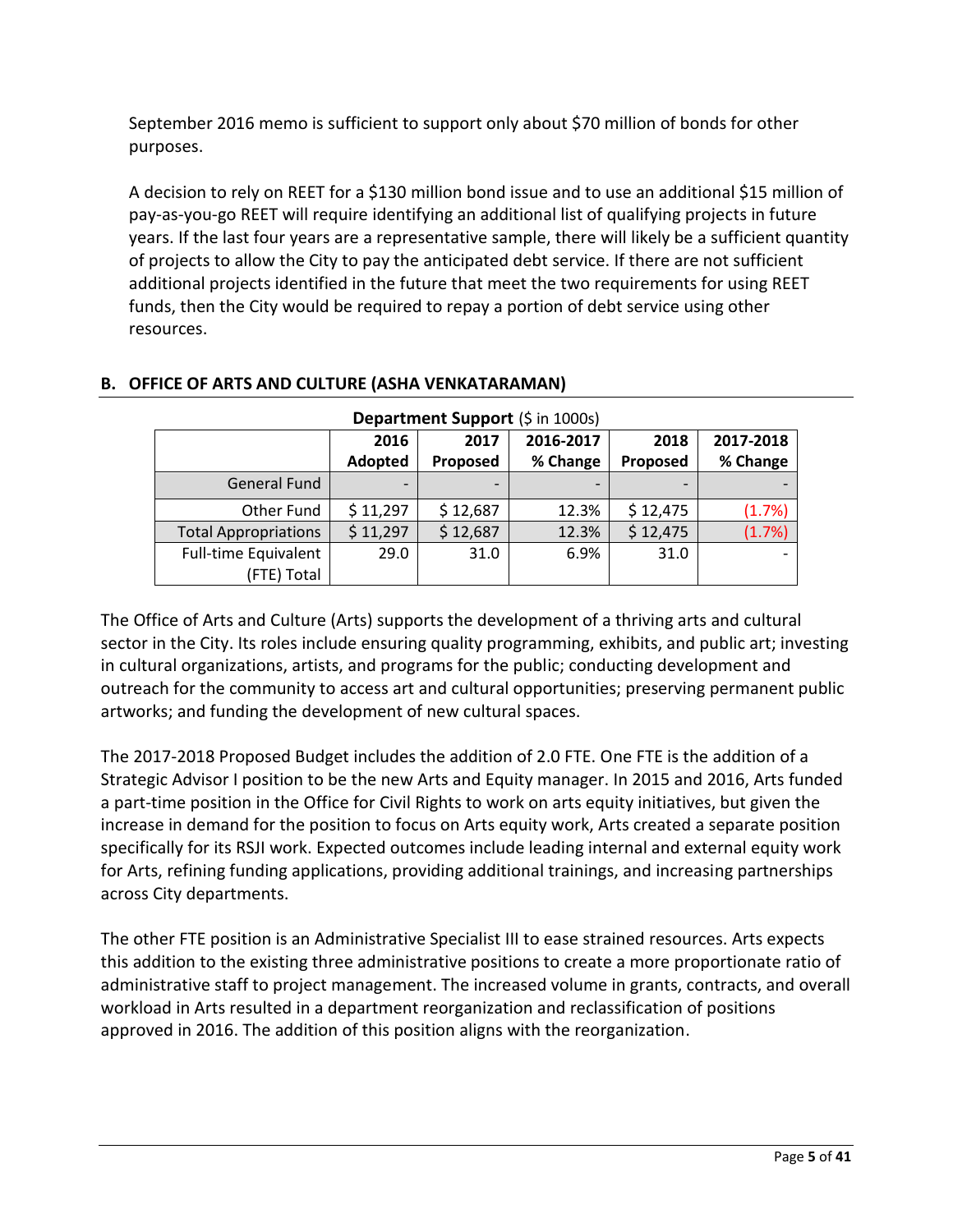#### **Councilmember Proposal:**

*1. Increase of \$600,000 GSF in capital facilities funding and include a proviso on all 2017 capital facilities funding for four arts and cultural organizations (Councilmember Herbold)* - In the 2016 Adopted Budget, one-time funds of \$1.5 million GSF were allocated to support capital improvement for cultural projects: \$500,000 each to Town Hall, the Burke Museum, and the Nordic Heritage Museum. The 2017-2018 Proposed Budget includes \$1.3 million to support construction or renovation of cultural facilities. Town Hall, the Burke Museum, and the Nordic Heritage Museum are each proposed to receive \$350,000 and the Hugo House is proposed to receive \$250,000.

The proposed one-time funding add in 2017 would provide an additional \$150,000 to each project in 2017 for a total of \$600,000 in Council-added funds. The entire amount granted to these organizations in 2017 would be \$1.9 million. The \$1.9 million would be accompanied by a proviso prohibiting expenditure without a future ordinance (ORD), with the expectation that Council would not pass such an ordinance until Arts shared negotiated contracts detailing the public benefits each institution would deliver in exchange for funding.

In the event that the additional \$600,000 is not included in the budget, the proviso would still apply to the existing \$1.3 million in the 2017 Proposed Budget for these four facilities. Table 3 summarizes the Mayor's proposal (past funding and new funding in the proposed budget) and the proposed change.

|                               | (a)         | (b)         | $(c)=(a)+(b)$  | (d)                 | $(e) = (c) + (d)$      |
|-------------------------------|-------------|-------------|----------------|---------------------|------------------------|
|                               | 2016        | 2017        | Proposed       | <b>CM Herbold</b>   | <b>Revised Funding</b> |
|                               | Adopted     | Proposed    | <b>Funding</b> | <b>Proposed Add</b> |                        |
| <b>Town Hall</b>              | \$500,000   | \$350,000   | \$850,000      | \$150,000           | \$1,000,000            |
| <b>Burke Museum</b>           | \$500,000   | \$350,000   | \$850,000      | \$150,000           | \$1,000,000            |
| <b>Nordic Heritage Museum</b> | \$500,000   | \$350,000   | \$850,000      | \$150,000           | \$1,000,000            |
| <b>Hugo House</b>             | \$0         | \$250,000   | \$250,000      | \$150,000           | \$400,000              |
| <b>Total</b>                  | \$1,500,000 | \$1,300,000 | \$2,800,000    | \$600,000           | \$3,400,000            |

#### *Table 3: Summary of Cultural Projects Funding*

*2. Increase of \$600,000 GSF in capital facilities funding for the Hugo House (Councilmember Sawant) –* The 2017-2018 Proposed Budget includes \$250,000 to fund a new building for the Hugo House. This additional \$600,000 is one-time funding for 2017, resulting in a total of \$850,000. Hugo House offers adult classes, lively youth programming, and events that range from open mics to presenting renowned authors.

Hugo House is conducting a capital campaign to secure a permanent facility centrally located and close to light rail and bus lines, allowing them to make sure people from all over the city have access to their site. They have an opportunity to secure a facility for far below market rate, due to the generosity of a property owner who is making space for Hugo House on the ground floor of a new building. Public funding will be crucial to allow them to finance purchasing that space.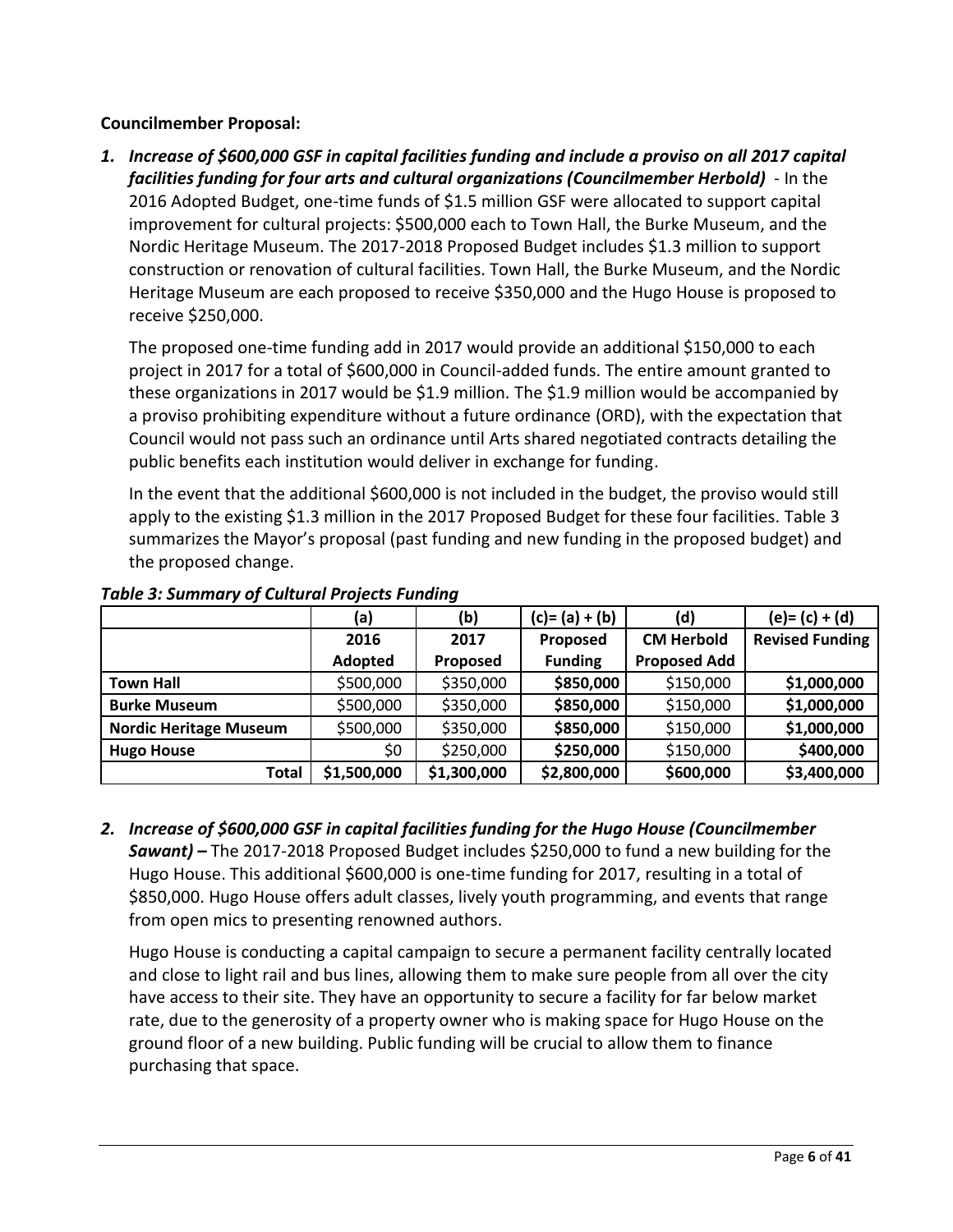| Department Support (\$ in 1000s) |          |          |           |                 |           |  |  |  |
|----------------------------------|----------|----------|-----------|-----------------|-----------|--|--|--|
|                                  | 2016     | 2017     | 2016-2017 | 2018            | 2017-2018 |  |  |  |
|                                  | Adopted  | Proposed | % Change  | <b>Proposed</b> | % Change  |  |  |  |
| General Fund                     | \$24,348 | \$26,836 | 10.2%     | \$27,731        | 3.3%      |  |  |  |
| Other Fund                       |          |          |           |                 |           |  |  |  |
| <b>Total Appropriations</b>      | \$24,348 | \$26,836 | 10.2%     | \$27,731        | 3.3%      |  |  |  |
| FTE Total                        | 177.10   | 181.60   | 2.5%      | 181.60          |           |  |  |  |

#### <span id="page-6-0"></span>**C. CITY ATTORNEY'S OFFICE (ASHA VENKATARAMAN)**

The City Attorney's Office (LAW) is counsel to all City departments and offices as well as the City prosecutor in Seattle Municipal Court. Law provides legal advice to the City, litigates cases for the City, and prosecutes violations of the City's code and state law.

The 2017-2018 Proposed Budget includes the addition of 4.5 FTE in its Civil and Criminal divisions:

- Civil Division: 1.0 FTE for an Assistant City Attorney to the Regulatory Enforcement and Economic Justice unit. This position will handle unaddressed work resulting from the increased need for legal advice and aggressive enforcement of marijuana regulations, housing discrimination laws, and labor standards. Law also proposes to increase an existing half-time land use attorney position to full time to reduce the costs of outside counsel used for litigation and provide counsel on an increasing number of land use and zoning issues.
- Criminal Division: 1.0 FTE for a senior paralegal and 1.0 FTE for a senior assistant city prosecutor to staff the new body worn video project beginning in 2017, to improve the prosecution process and provide additional transparency. Also, 1.0 FTE for an assistant city prosecutor dedicated and funded by the Law Enforcement Assisted Diversion (LEAD) program to capitalize on lower levels of recidivism achieved by LEAD.

## **Councilmember Proposals:**

*1. Add funding for pre-filing diversion (Councilmember Harrell and Herbold) -* This proposal would add \$613,642 in ongoing funding to support a new pre-filing diversion program in Law and add 3.5 FTE positions.

This proposal is intended to address racial disparities, inadequate support services, and increasing numbers of young people and other populations unique to Seattle Municipal Court. It would create a new pre-filing diversion program with family therapy, restorative justice, needs assessments, supportive services, and homelessness intervention. This proposal seeks to serve approximately 1,500 people by diverting retail theft cases, Driving While License Suspended cases, and cases against young people ages 18-24 (with the exception of Driving Under the Influence, Domestic Violence Intimate Partner cases, and others as appropriate).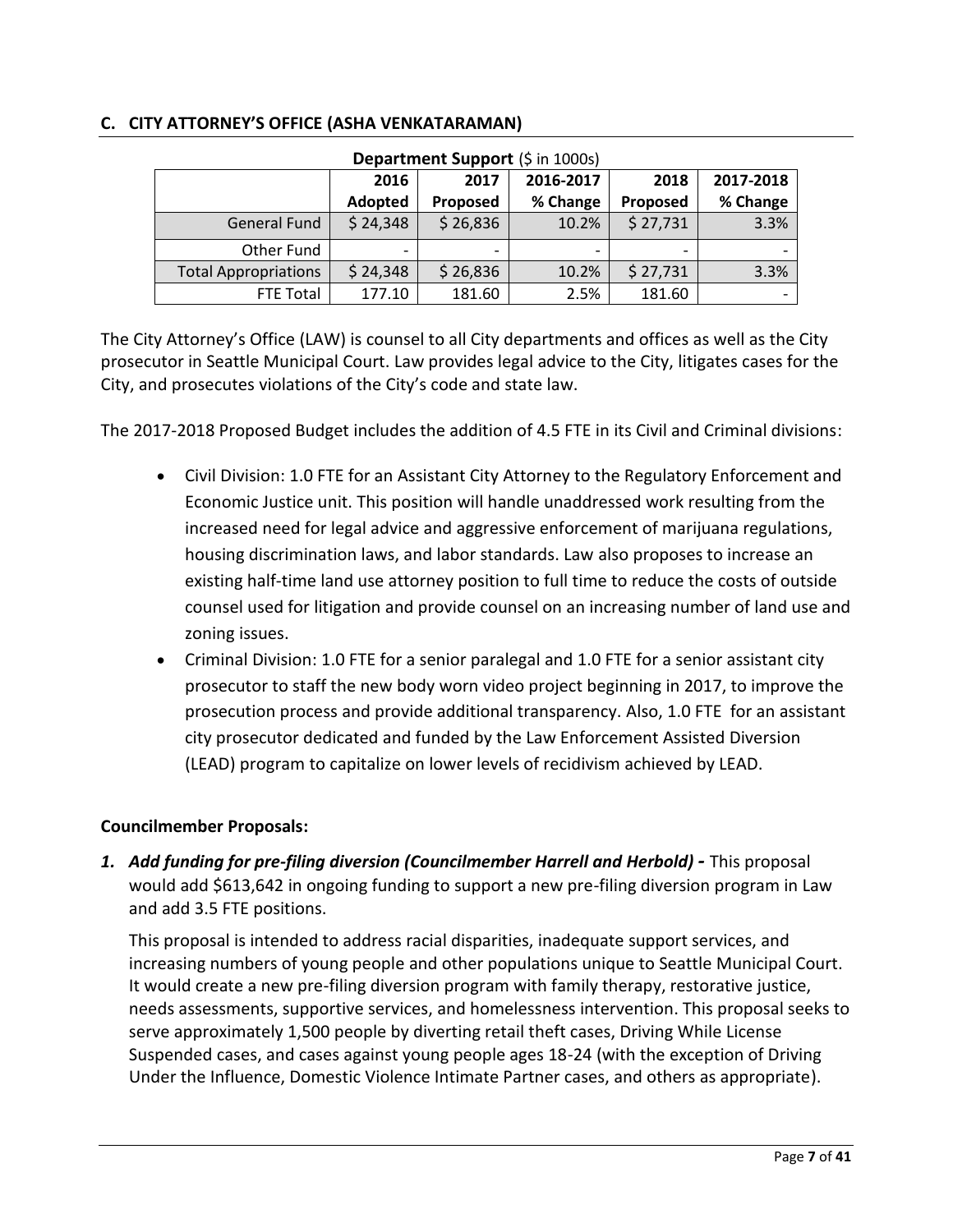The goals of the new program are as follows:

- Reduce prosecutions and incarceration for 18-24 year olds and others.
- Reduce racial disparities in cases filed against people of color.
- Provide family therapy and restorative justice diversion for as many cases as appropriate.
- Provide needs assessments through service providers, King County Jail, and/or the Court Resource Center.
- Provide case management and social service follow-through for all service needs.
- Reduce recidivism and victimization.
- *2. Add funding for a pre-filing diversion for domestic violence cases (Councilmember Harrell and Herbold) –* This proposal would add \$375,384 in ongoing funding to support a new pre-filing diversion program focused on familial domestic violence committed by youth 18-24 against family member consisting of 1.5 FTEs.

This proposal is intended to address racial disparities, inadequate support services, and increasing numbers of young people and other populations unique to Seattle Municipal Court. It would create a new pre-filing diversion program with family therapy, needs assessments, and homelessness intervention.

|                             | 2016      | 2017      | 2016-    | 2018      | 2017-    |
|-----------------------------|-----------|-----------|----------|-----------|----------|
|                             | Adopted   | Proposed  | 2017     | Proposed  | 2018     |
|                             |           |           | % Change |           | % Change |
| <b>General Fund</b>         | \$29,051  | \$27,945  | (3.8%)   | \$29,121  | 4.2%     |
| Other Fund                  | \$248,588 | \$241,992 | (2.7%)   | \$214,265 | (11.5%)  |
| <b>Total Appropriations</b> | \$277,639 | \$269,937 | (2.8%)   | \$244,081 | (9.6%)   |
| FTE Total                   | 641.50    | 622.50    | (3.0%)   | 619.50    | (0.5%)   |

#### <span id="page-7-0"></span>**D. FINANCE AND ADMINISTRATIVE SERVICES (TONY KILDUFF)**

#### **Department Support** (\$ in 1,000's)

The Finance and Administrative Services department (FAS) performs a number of general government services on behalf of other City departments and recovers the costs of those services through charges to those departments (including GSF). FAS services include: maintaining the City's financial and accounting records, managing and maintaining the City's vehicle fleet, planning, designing, building, and maintaining the City's facilities, collecting business fees and taxes for the City, licensing and regulating businesses that operate in the city, managing the City's vendor and consulting contracting functions, engaging the public through a number of Customer Service Bureaus, and finally, operating the Seattle Animal Shelter.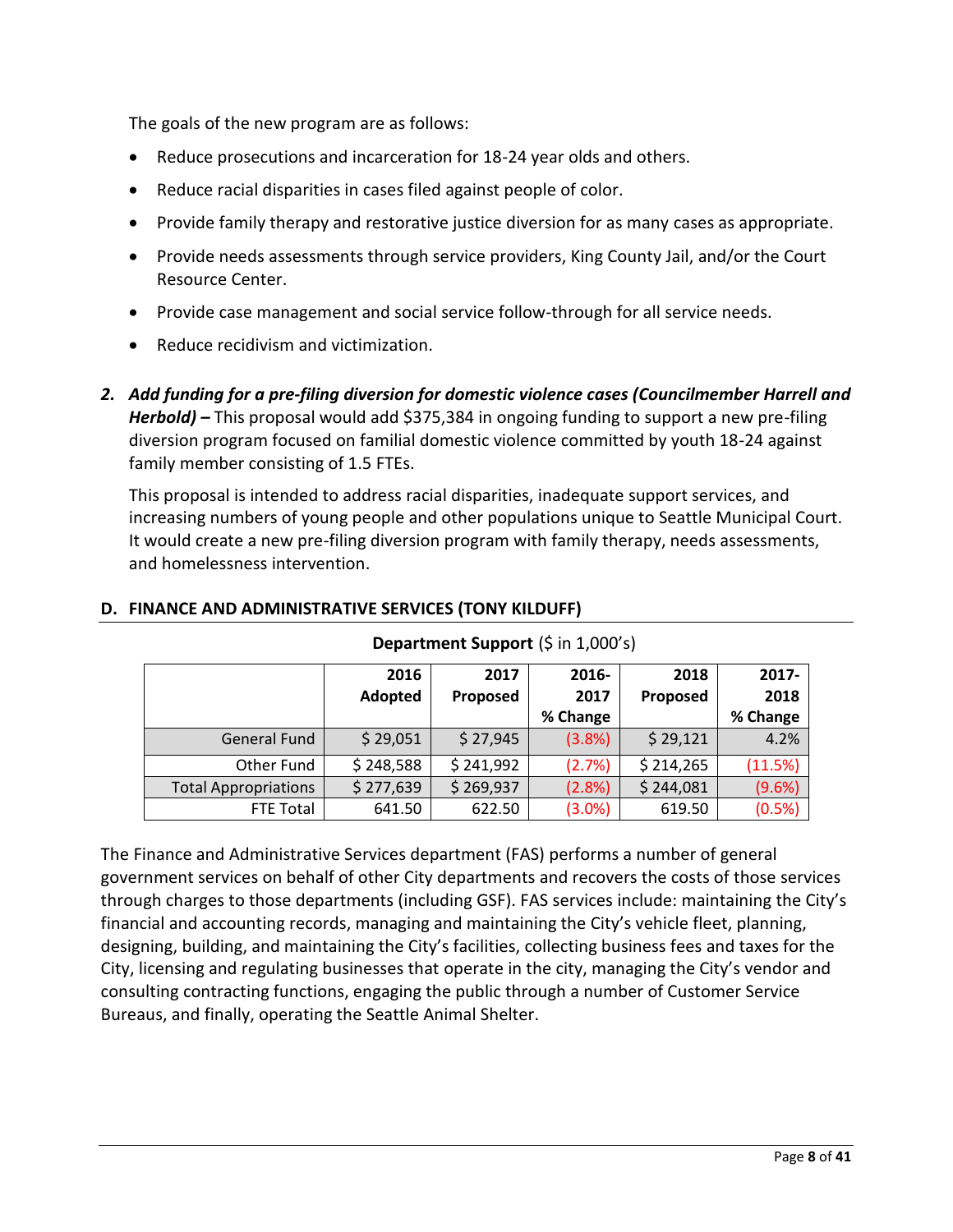## **Summit Reimplementation (SRI)**

#### **Background --- Phase I: Reimplementation Status/Cost**

Summit is the Citywide financial and account system managed by FAS and used by all City departments. The current version has not been updated since 2006 and the vendor, PeopleSoft, ceased support of it in 2011. At that time, the City made a decision to upgrade to the current version and to take advantage of the upgrade to standardize and modernize the use of Summit throughout the City.

From 2013-2015, the Executive engaged in a planning process referred to as "Phase I" to identify the appropriate scope for the SRI. The cost for this Phase I work was \$12.92 million and was supported by LTGO multipurpose bond issuances in 2013 and 2014.

Following briefings to the Mayor and Council staff in May 2015, the Executive selected the Base scope option that involves moving the City's financial system to a new platform and addressing core Financial Management and Accountability (FinMAP) objectives. This scope adds new functionalities and establishes a foundation for adding other supporting functionality in the future. Specifically, SRI will make progress on FinMAP objectives, including:

- Standardizing departments' use of Summit;
- Optimizing the City's chart of accounts; transitioning to a project-centric accounting model;
- Implementing procurement capabilities for all departments and more sophisticated or enhanced procurement functionality for certain departments, and
- Re-engineering City business processes to take advantage of PeopleSoft functionality.

Both the Mayor and Council indicated their support for this approach.

#### **Phase II Reimplementation Status/Cost**

In September 2015, the City proceeded to Phase II implementation, with an expected go-live date of January 2018 for all City departments. The City is currently in the design/build stage in 2016 and will be working toward a critical milestone in late September, in which departments will be provided with hands-on prototyping access into the system to ensure proposed design and configurations are consistent with new Citywide standardization requirements and processes. Through prototyping validation, the City will finish the design/build process by early 2017 and will then initiate system testing, including integrations with other department systems beginning spring 2017. Beginning fall 2016, extensive support will be provided to departments to assimilate and adapt to the new Citywide standards and Summit 9.2. Formal, Citywide system training is anticipated to begin fall 2017 through the target go-live date of January 2018.

Given the size, scale and impact of this project, there are multiple reporting mechanisms in place to track SRI's progress, including potential project risks, budget and schedule status, and departments' readiness work.

• Monthly Citywide and department dashboard reports that track work plan and readiness progress status.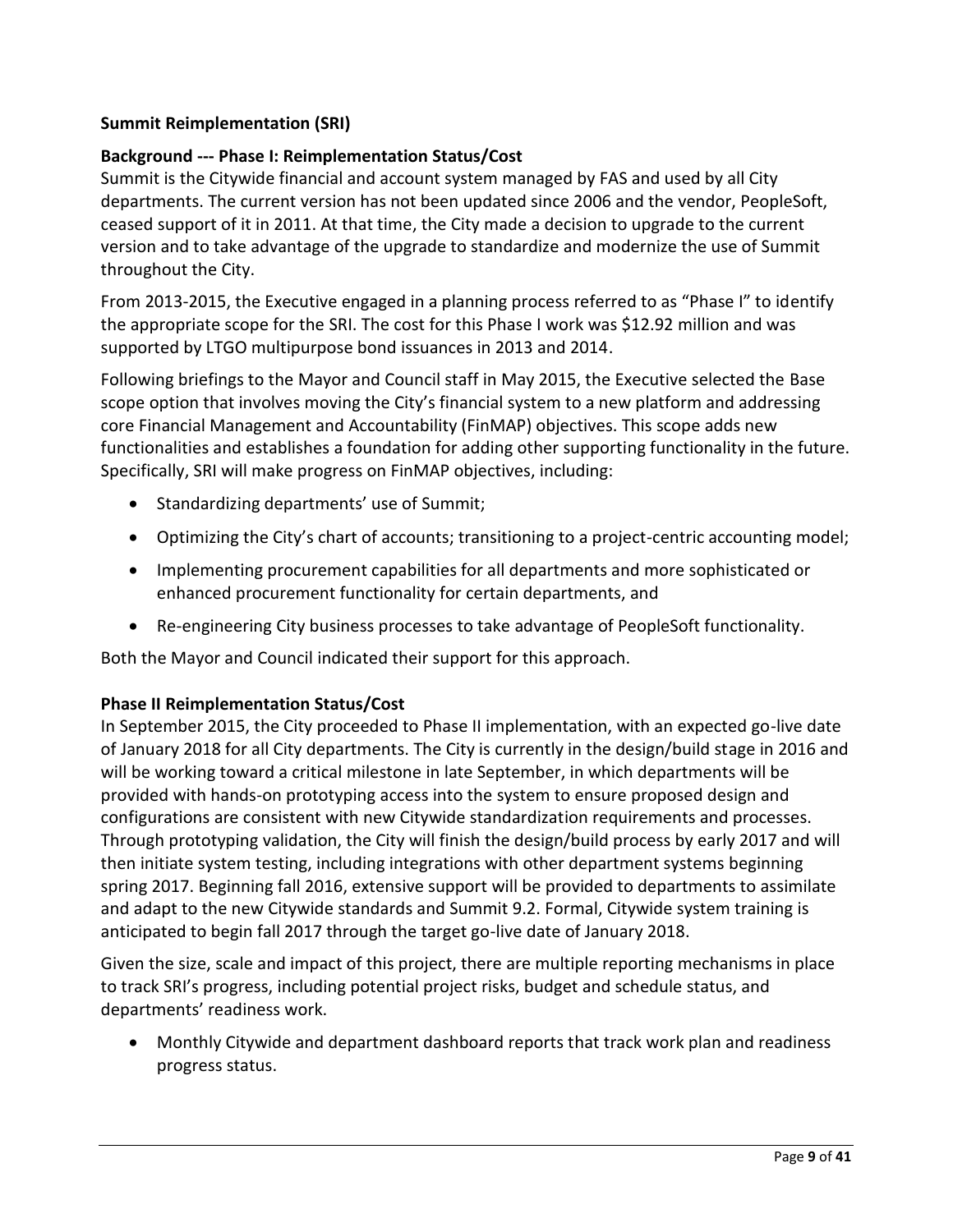- Biweekly meetings of the SRI Leadership Team, a formal steering committee composed of City Budget Office, Mayor's Office, Seattle IT and SRI Project Executive representatives to oversee scope, budget and schedule.
- Monthly progress reports and follow up to Seattle IT's Citywide IT Portfolio management review

In addition to internal reporting outlined above, SRI contracts with Slalom Consulting to provide independent quality assurance (QA) to monitor and evaluate potential risks that could negatively impact project delivery. Through regular attendance at project meetings, monthly interviews with SRI team, management and stakeholders, and ongoing review of project artifacts and deliverables, Slalom publishes a monthly QA report that highlights general observations and key findings/risks pertaining to overall project planning and execution. These monthly reports are shared with the SRI Team, SRI Project Executive and SRI Leadership Team to monitor risks, develop mitigation strategies and implement course corrections in response.

The central SRI project Phase II implementation cost has not increased in total, or for departments. The total estimated cost for Phase II implementation continues to be \$65.6 million, including a 20 percent contingency. The total project cost is allocated to the City's six fund departments, consistent with other Summit related expenses.

Together, the total cost including contingency for both the Citywide implementation of Summit 9.2 and for Enhanced Procure-to-Pay is approximately \$71 million. When added to Phase I costs already incurred, the total SRI implementation cost, including contingency, is estimated to be \$84 million.

## **Department-Specific Costs**

In addition to the central SRI project costs, departments are also incurring costs for a variety of related activities. Departments need resources to update side-systems for integration with the new Summit system, and staffing support for mapping and improving business processes, and development or updates to their project structures.

As compared to the 2016 Adopted Budget, the 2017 Proposed Budget includes a 23 percent increase in department-specific costs. This is to be expected given that many departments began incurring costs mid-year 2016 and 2017 represents a full-year of side-system updates and process redesign work. The 2018 Proposed Budget includes a reduction of 51 percent over the 2017 Proposed Budget as the project enters a stabilization phase.

Central Staff have determined that there are no budget issues. The Mayor's Proposed Budget appears to be implementing Council direction.

## **Councilmember Proposals:**

*1. Add two Animal Control Officers II. (Councilmember Herbold).* The two positions would patrol parks and open space operated by the Department of Parks and Recreation. The total cost is estimated to be \$284,360 GSF in 2017 and \$221,467 GSF in 2018.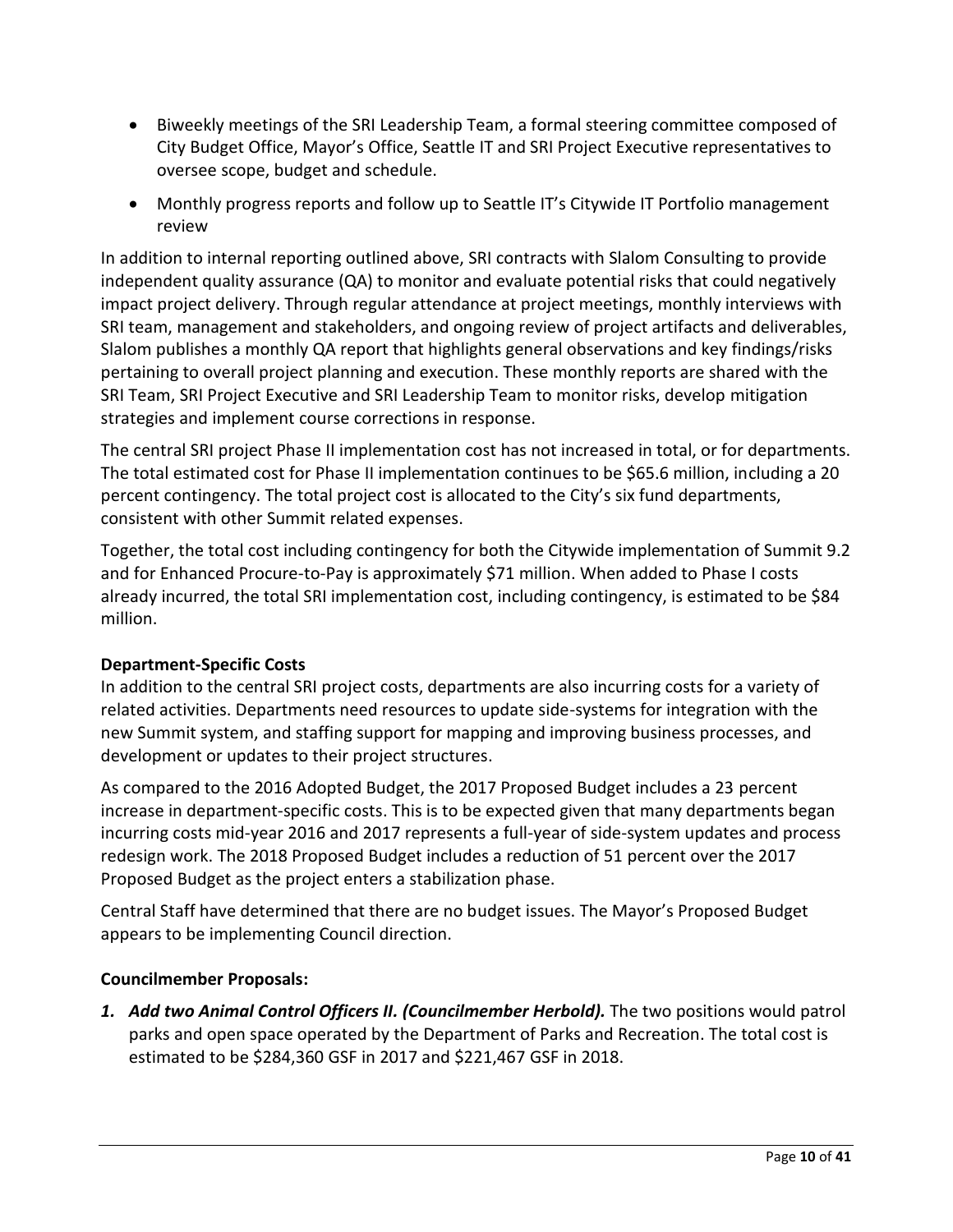- *2. Add \$80,000 in 2017 to install a hearing loop in the Boards and Commission Room (Councilmember Herbold)* Hearing loop technology is a simple, effective, and relatively inexpensive way to accommodate those with hearing impairment. The Seattle Commission for People with disAbilities and the Seattle King County Advisory Council on Aging and Disability Services have made this request. The Boards and Commission Room hosts several citizen advisory groups including the People with disAbilities Commission.
- *3. Add one FTE to support business regulatory fee collection. (Councilmember Herbold).* Add 1.0 FTE Customer Service Representative, Sr. and 1.0 FTE Tax Auditor with an estimated \$1,385,000 in 2017 and \$250,000 in 2018 to support the collection and administration of a new proposed business regulatory fee, the proceeds of which will support the new Office of Labor Standards and the required staffing in FAS.
- *4. Add \$250,000 in 2017 and \$250,000 in 2018 to support the YouthBuildProgram (Councilmember Sawant).* The YouthBuild program, operated by YouthCare, provides education, leadership opportunities, occupational skills training and employment support to homeless and unstably housed Seattle youth between the ages of 18 to 24 who are facing multiple barriers to education and employment. The six month program combines construction training, GED education, leadership development and community service. YouthBuild partners with South Seattle Central College, the Building Trades Joint Apprenticeship committees and graduates will obtain 38 college credits. The City of Seattle, through the Priority Hire program provides \$71,000 to fund a GED tutor.

In 2016, YouthBuild learned that their federal Department of Labor funding, which funds 90 percent of their program, would not be renewed. The proposed City founding would allow the current 2016 cohort of 16 students to complete their training and sustain the program through the first few months of 2017 while YouthBuild seeks alternative funding sources.

*5. Add \$474,000 GSF for the University Heights Center Capital Improvements (Councilmember* Johnson) [staffed by Asha Venkataraman] This one-time funding would support repairs to the University Heights Center, which promotes life-long learning, creativity, culture, and community activism. The Center provides new programs, services and activities for the University District and the greater Seattle area to help meet the needs of those diverse and growing communities. Serving the Greater Seattle area since 1902, University Heights has over 250,000 visitors a year.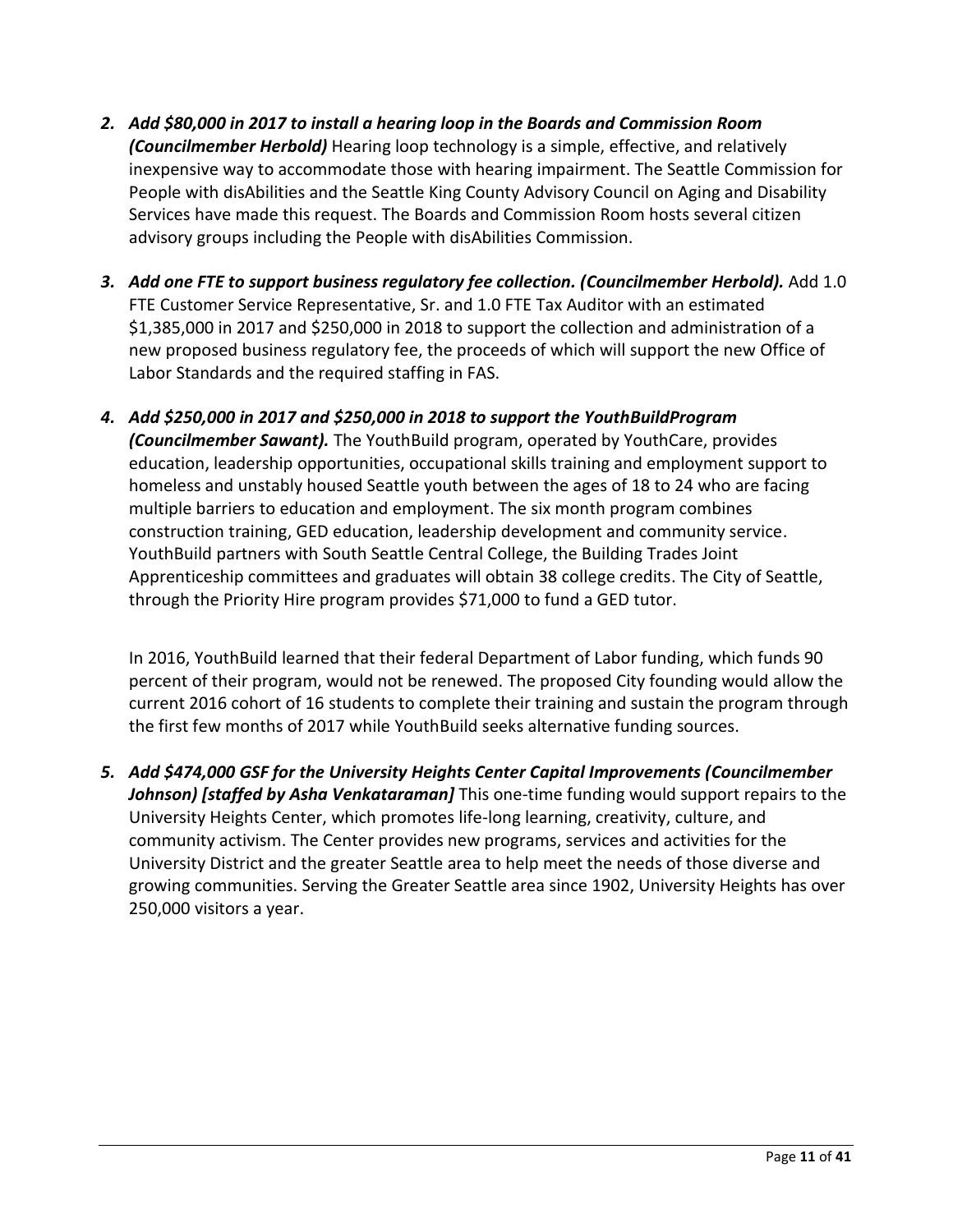| Department Support (\$ in 1000s) |                |                                        |          |          |          |  |  |  |
|----------------------------------|----------------|----------------------------------------|----------|----------|----------|--|--|--|
|                                  | 2016           | 2017-2018<br>2016-2017<br>2018<br>2017 |          |          |          |  |  |  |
|                                  | <b>Adopted</b> | Proposed                               | % Change | Proposed | % Change |  |  |  |
| <b>General Fund</b>              | \$1,792        | \$1,948                                | 8.7%     | \$1,795  | (7.9%)   |  |  |  |
| Other Fund                       |                |                                        |          |          |          |  |  |  |
| <b>Total Appropriations</b>      | \$1,792        | \$1,948                                | 8.7%     | \$1,795  | (7.9%    |  |  |  |
| <b>FTE Total</b>                 | 9.5            | 9.5                                    | -        | 9.5      |          |  |  |  |

#### <span id="page-11-0"></span>**E. OFFICE OF THE CITY AUDITOR (ALY PENNUCCI)**

The Office of City Auditor (OCA) was created in 1993 to examine and verify the accuracy of the accounts and records of the City; inspect the receipt, safekeeping, and disbursement of public funds; and perform such other duties as prescribed by law. OCA conducts audits of City departments, programs, grantees and contracts, as well as some non-audit projects. The majority of its work is performed in response to specific concerns or requests from Council members, but the City Auditor can also independently initiates work to fulfill the office's mission. As resources allow, OCA responds to requests from the Mayor, City departments and the public. The Proposed Budget maintains staffing levels at 9.5 FTEs; no significant changes are proposed.

## **Councilmember Proposals:**

- *1. Add GSF funding to conduct an evaluation of the Acoustic Gunshot Locator System (AGLS) pilot program (Councilmember Burgess)* – This action would add \$323,150 in 2017 to OCA's budget for an evaluation of the AGLS pilot program. The Seattle Police Department (SPD) will begin implementation of an AGLS pilot program in late 2016; an evaluation of the pilot will help determine whether the system is effective. The City may pursue external funding to support the evaluation work. A proviso will be placed on this request contingent on implementation of the pilot program and confirmation that external grant funding is not available.
- *2. Add GSF funding to complete an impact evaluation on [ORD 125135](http://seattle.legistar.com/LegislationDetail.aspx?ID=2813153&GUID=F61A4199-EBA1-4521-87D7-647C7ADBB099&Options=Advanced&Search=) – Secure Scheduling (Councilmembers Burgess and Herbold)* **–** This action would provide \$109,188 in 2017 and 309,188 in 2018 to the OCA to fund an impact evaluation of the secure scheduling legislation. Legislation passed by Council calls specifically for the OCA to contract with academic researchers to complete an evaluation of the impacts of the regulations for the baseline, oneyear and two-year periods following implementation. The effective date for that ordinance is July 1, 2017, providing time to complete a baseline evaluation. The Mayor's proposed budget includes \$200,000 in 2017 to complete the evaluation. This amount was identified using information available at the time the legislation was under consideration; the OCA has since developed a more complete scope and determined the total costs to conduct a rigorous impact evaluation exceeds \$200k. This request would provide enough funding to complete the baseline evaluation in 2017 and the one-year evaluation in 2018. The Auditor will look for external funding opportunities which may reduce the resources needed in 2018, and those needed to complete the evaluation in year two, but those sources are not known at this time.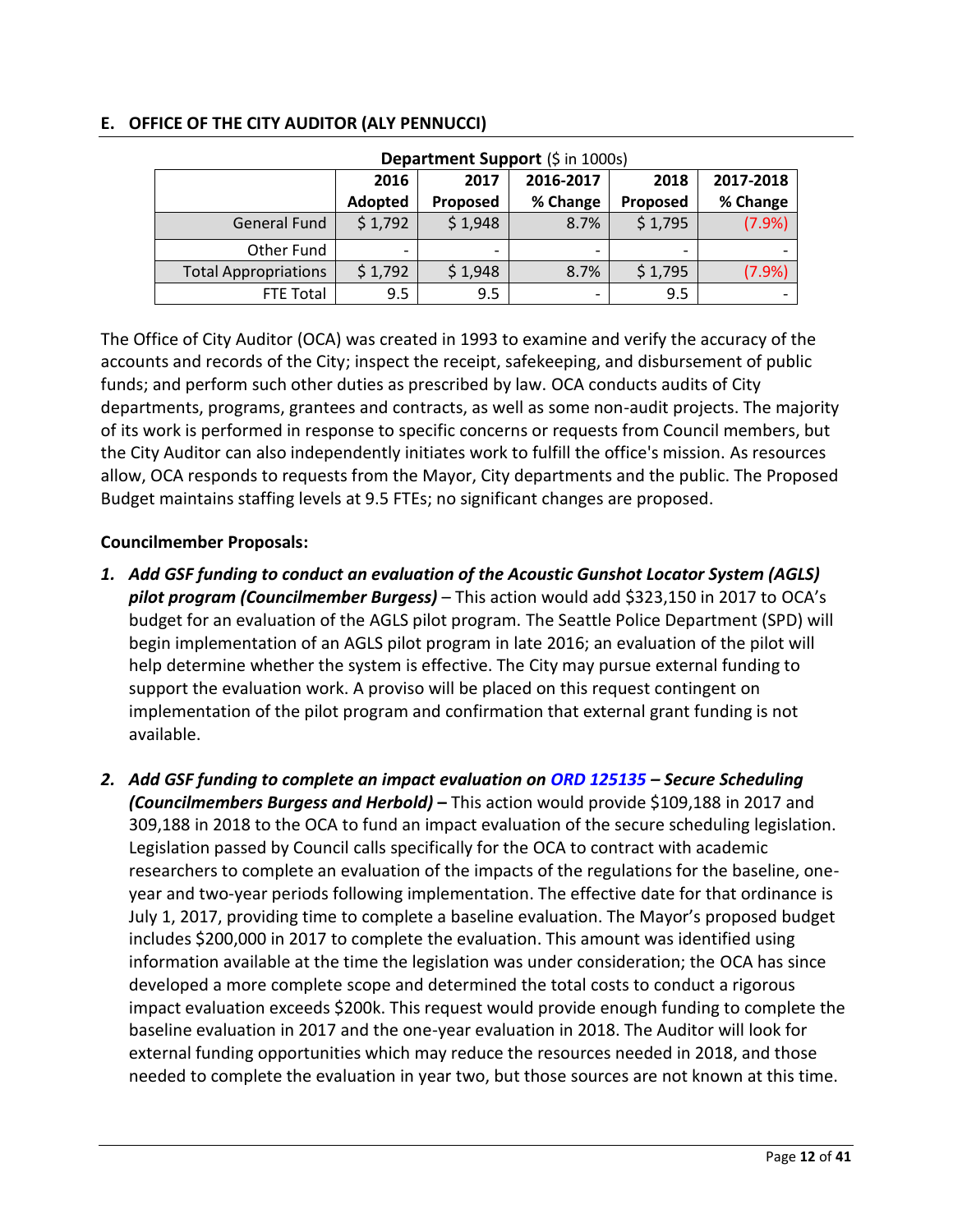*3. Add GSF funding to conduct an evaluation of [ORD 125114](http://seattle.legistar.com/LegislationDetail.aspx?ID=2802901&GUID=1B597DBF-2FC5-4766-BAC5-F5E8F511F3D6&Options=Advanced&Search=) – Source of Income, and [Council](http://seattle.legistar.com/LegislationDetail.aspx?ID=2844101&GUID=82C13565-CE5C-4B57-9A82-94A1F260C3F7&Options=Advanced&Search=)  [Bill \(CB\) 118817](http://seattle.legistar.com/LegislationDetail.aspx?ID=2844101&GUID=82C13565-CE5C-4B57-9A82-94A1F260C3F7&Options=Advanced&Search=) — Move-in Fees (Councilmembers Burgess and Herbold)* **–** This action adds \$100,050 in 2017 and \$100,050 in 2018 to OCA to complete a rental market study. Both the Source of Income legislation and the Move-in Fee legislation call for evaluations conducted by the OCA or, at the Auditor's discretion, an independent, outside party. Resources to complete the Source of Income evaluation were not identified prior to adoption. The Move-In Fee legislation is pending legislation. Because of the timing of implementation, an impact evaluation that requires having a baseline evaluation completed prior to implementation is not possible.

The Auditor has prepared a proposal to work with outside experts to conduct a housing market study to better understand the housing-market dynamics in Seattle and enhance the City's ability to: evaluate the effectiveness and potential unintended consequences of these and other related housing regulations; and provide information for the development of additional policy strategies for improving housing access and affordability, preventing displacement, and affirmatively furthering integration. This request would provide funding that would include analysis of information from multiple data sources to provide a more comprehensive picture of the rental and conduct in-depth interviews/focus groups with key informants (housing providers, landlord associations, renter associations, etc.).

*4. Amend Chapter 3.40 the Seattle Municipal Code to require that the Auditor prepare a Financial Condition Report (Councilmember Burgess) –* This action would adopt legislation that would amend SMC 3.40 to require that the City Auditor produce a City of Seattle Financial Condition Report. The report would address the latest data on and long-term trends in a range of financial and economic indicators to better inform budget deliberations and policy making. The Auditor would produce the first report in 2017 and subsequent reports once every two years beginning in 2018. In addition to the regularly featured indicators, Council could request additional analysis of relevant financial and economic issues facing the City.

| Department Support (\$ in 1,000's) |                                   |                 |          |          |          |  |  |  |
|------------------------------------|-----------------------------------|-----------------|----------|----------|----------|--|--|--|
|                                    | 2016-2017<br>2016<br>2017<br>2018 |                 |          |          |          |  |  |  |
|                                    | Adopted                           | <b>Proposed</b> | % Change | Proposed | % Change |  |  |  |
| <b>General Fund</b>                | \$667                             | \$705           | 5.7%     | \$726    | 3.0%     |  |  |  |
| Other Fund                         |                                   |                 |          |          |          |  |  |  |
| <b>Total Appropriations</b>        | \$667                             | \$705           | 5.7%     | \$726    | 3.0%     |  |  |  |
| <b>FTE Total</b>                   | 4.63                              | 4.63            |          | 4.63     |          |  |  |  |

## <span id="page-12-0"></span>**F. OFFICE OF HEARING EXAMINER (ALY PENNUCCI)**

The Office of Hearing Examiner (HE) is a separate and independent office of the City, charged with conducting fair and impartial administrative hearings when authorized by the Seattle Municipal Code. The office conducts hearings and decides appeals in cases where citizens disagree with a decision made by a City agency. The 2017-2018 Proposed Budget maintains the HE's staffing levels at 4.63 FTEs; no significant changes are proposed.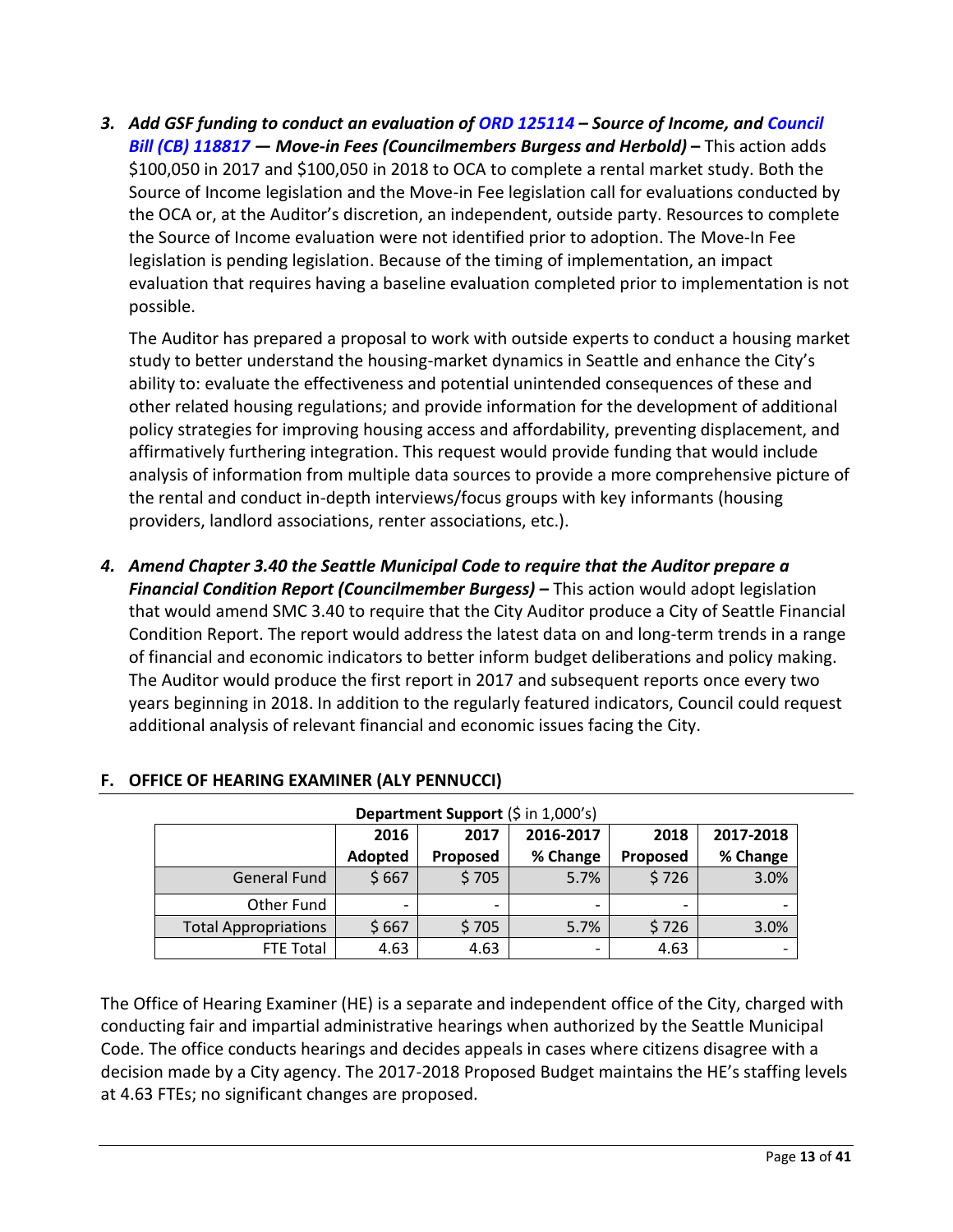#### **Councilmember Proposals:**

*1. Add GSF funding to the Hearing Examiner's budget to hire a pro tem examiner (Councilmember Johnson) –* This action would add \$12,000 in one-time 2017 funding to the Hearing Examiner's budget to support an anticipated increase in appeals of enforcement actions of recently adopted or pending legislation [\(CB 118817](http://seattle.legistar.com/LegislationDetail.aspx?ID=2844101&GUID=82C13565-CE5C-4B57-9A82-94A1F260C3F7&Options=Advanced&Search=) – move-in fee legislation and [ORD 125135](http://seattle.legistar.com/LegislationDetail.aspx?ID=2813153&GUID=F61A4199-EBA1-4521-87D7-647C7ADBB099&Options=Advanced&Search=) – secure scheduling). This would allow the Hearing Examiner to bring in an examiner pro tempore to cover cases if the number of appeals exceeds the capacity of existing staff. The need for additional resources was estimated based on increases in appeals the HE has seen after passage of similar legislation; it is expected that the number of appeals will decrease over time.

| Department Support (\$ in 1,000's) |         |                           |                          |          |          |  |  |  |
|------------------------------------|---------|---------------------------|--------------------------|----------|----------|--|--|--|
|                                    | 2016    | 2016-2017<br>2017<br>2018 |                          |          |          |  |  |  |
|                                    | Adopted | Proposed                  | % Change                 | Proposed | % Change |  |  |  |
| <b>General Fund</b>                | \$2,261 | \$2,282                   | 0.9%                     | \$2,292  | 0.4%     |  |  |  |
| Other Fund                         | \$400   | \$400                     |                          | \$400    |          |  |  |  |
| <b>Total Appropriations</b>        | \$2,661 | \$2,682                   | 0.8%                     | \$2,692  | 0.4%     |  |  |  |
| FTE Total                          | 9.5     | 9.5                       | $\overline{\phantom{0}}$ | 9.5      |          |  |  |  |

#### <span id="page-13-0"></span>**G. OFFICE OF IMMIGRANT AND REFUGEE AFFAIRS (ALY PENNUCCI)**

The Office of Immigrant and Refugee Affairs (OIRA) was created to recognize the importance and need for a strong relationship between the City of Seattle government and the immigrant and refugee communities which it serves. OIRA works with the Immigrant and Refugee Commission, community partners, and City departments to define and achieve desired outcomes for City investments for immigrant and refugees. The Proposed Budget maintains OIRA's staffing levels at 9.5 FTEs and adds resources for increased translation and interpretation services, expanded efforts to help naturalize immigrants, funding for improving City outreach and engagement efforts to the East African community, as well as additional classroom support for Ready to Work students.

**Councilmember Proposals:**

- *1. SLI requesting that OIRA support the Seattle Immigrant and Refugee Commission to complete research and prepare recommendations on extending services funded by the federal government. (Councilmember Sawant) –* This action requests that OIRA support the work of the Seattle Immigrant and Refugee Commission to identify options for locally extending refugees services. In the past, services to provide food, housing, employment, medical care, counseling and other services to help refugees transition have been federally funded for up to five years, but have been cut year after year.
- *2. Add \$100,000 in 2017 and 2018 to expand the Ready to Work (RTW) Program in the Lake City neighborhood. (Councilmember Juarez) –* This action would add \$100,000 in 2017 and 2018 to OIRA's budget to partner with a community organization, such as Literary Source, to expand the RTW program and services in the Lake City neighborhood. RTW was designed for residents who face immense barriers to learning English and gaining employment. The program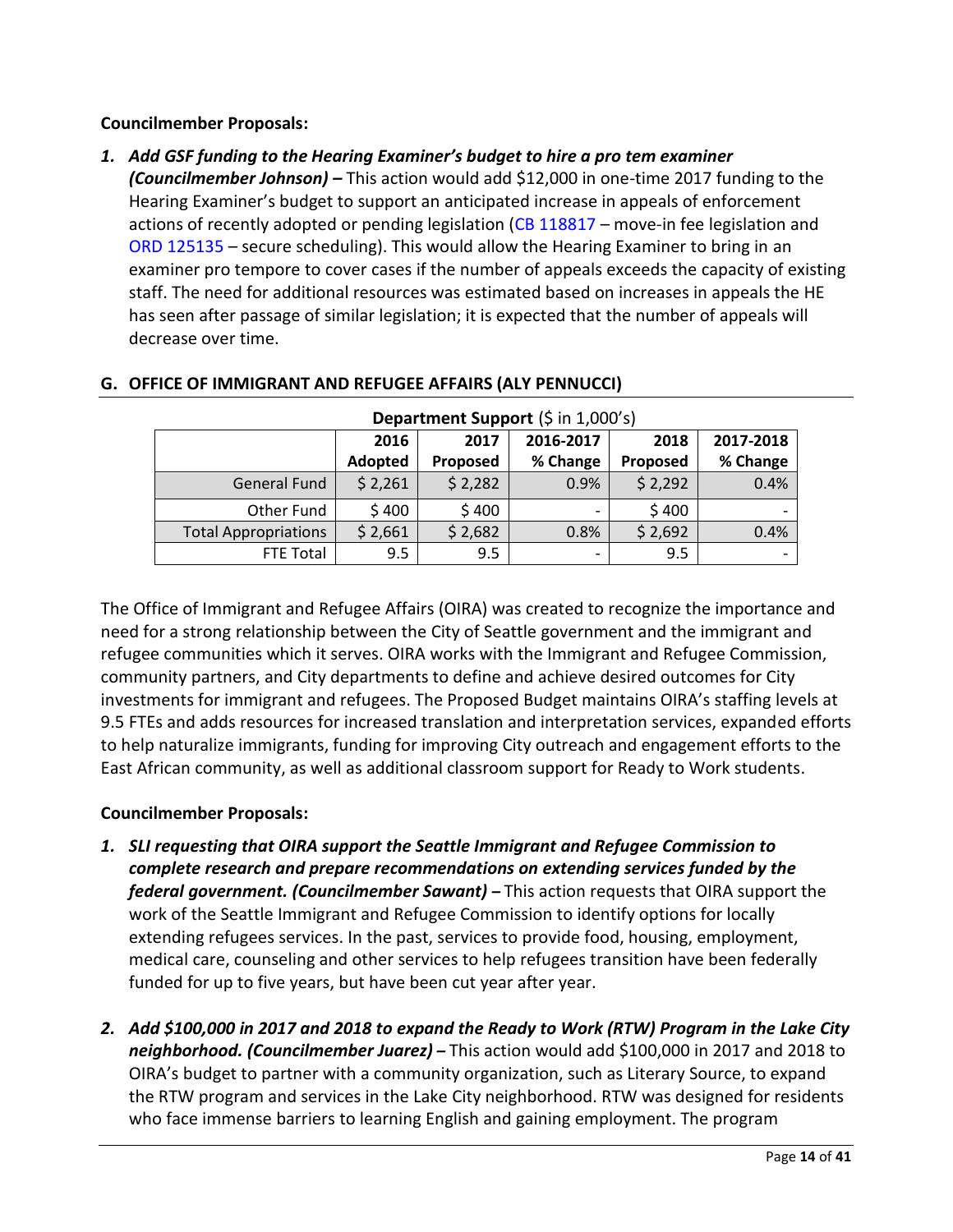combines English as a Second Language (ESL) classes with computer literacy instruction and case management to help immigrants gain job readiness skills and take steps toward economic self-sufficiency. Today, the RTW program is focused in SE Seattle.

| Department Support (\$ in 1,000s) |          |          |           |          |           |  |  |  |
|-----------------------------------|----------|----------|-----------|----------|-----------|--|--|--|
|                                   | 2016     | 2017     | 2016-2017 | 2018     | 2017-2018 |  |  |  |
|                                   | Adopted  | Proposed | % Change  | Proposed | % Change  |  |  |  |
| <b>General Fund</b>               | \$401    | \$139    | (65.3%)   | \$143    | 2.9%      |  |  |  |
| Other Fund                        | \$52,138 | \$67,964 | 30.4%     | \$68,072 | 0.2%      |  |  |  |
| <b>Total Appropriations</b>       | \$52,539 | \$68,103 | 29.6%     | \$68,215 | 0.2%      |  |  |  |
| FTE Total                         | 43.50    | 42.50    | $-2.3%$   | 43.50    | 2.4%      |  |  |  |

## <span id="page-14-0"></span>**H. OFFICE OF HOUSING (TRACI RATZLIFF)**

The Office of Housing (OH) invests in the development and preservation of housing so that Seattle residents have access to safe, decent and affordable housing. OH's 2017 and 2018 Proposed budgets increase by \$15.5 million and \$15.6 million, respectively, reflecting the additional resources generated from approval of the \$290 million Housing Levy this year. Other changes included in OH's budget include the following:

- Funding is provided in 2017 (\$364,000) and 2018 (\$185,000) to the Seattle Department of Construction and Inspections for improvements to its enhanced permitting system that will be used to track projects participating in the Incentive Zoning/Mandatory Housing Affordability (MHA) programs. Fees generated by those programs will fund these costs.
- Funding of \$111,700 and a new Community Development Specialist position (1.0 FTE) are added in the 2018 Proposed budget to address the increased workload generated by the planned implementation of the MHA program citywide. This new position will review MHAeligible project plans, prepare legal documents related to imposition of MHA requirements, track project progress, collect payments, and other related duties. Fees generated from the Incentive Zoning/MHA programs will fund the cost of this position.

## **Councilmember Proposals:**

**1.** *Funding for Rehabilitation of Transitional Housing Project (Councilmember González)* – Add \$111,000 GSF in 2017 only to make needed repairs and upgrades at Las Brisas del Mar Transitional Housing project operated by Consejo Counseling and Referral Service. The building repairs and upgrades that would be completed include: roof tarring and sealing; window replacements; sink, countertops, and backsplash replacements; and renovations to bathrooms to make them ADA accessible. A portion of the needed repairs will be eligible for funding through OH's weatherization program. As such, the funding request may be lower. OH is reviewing this request and will provide further information to staff in coming days.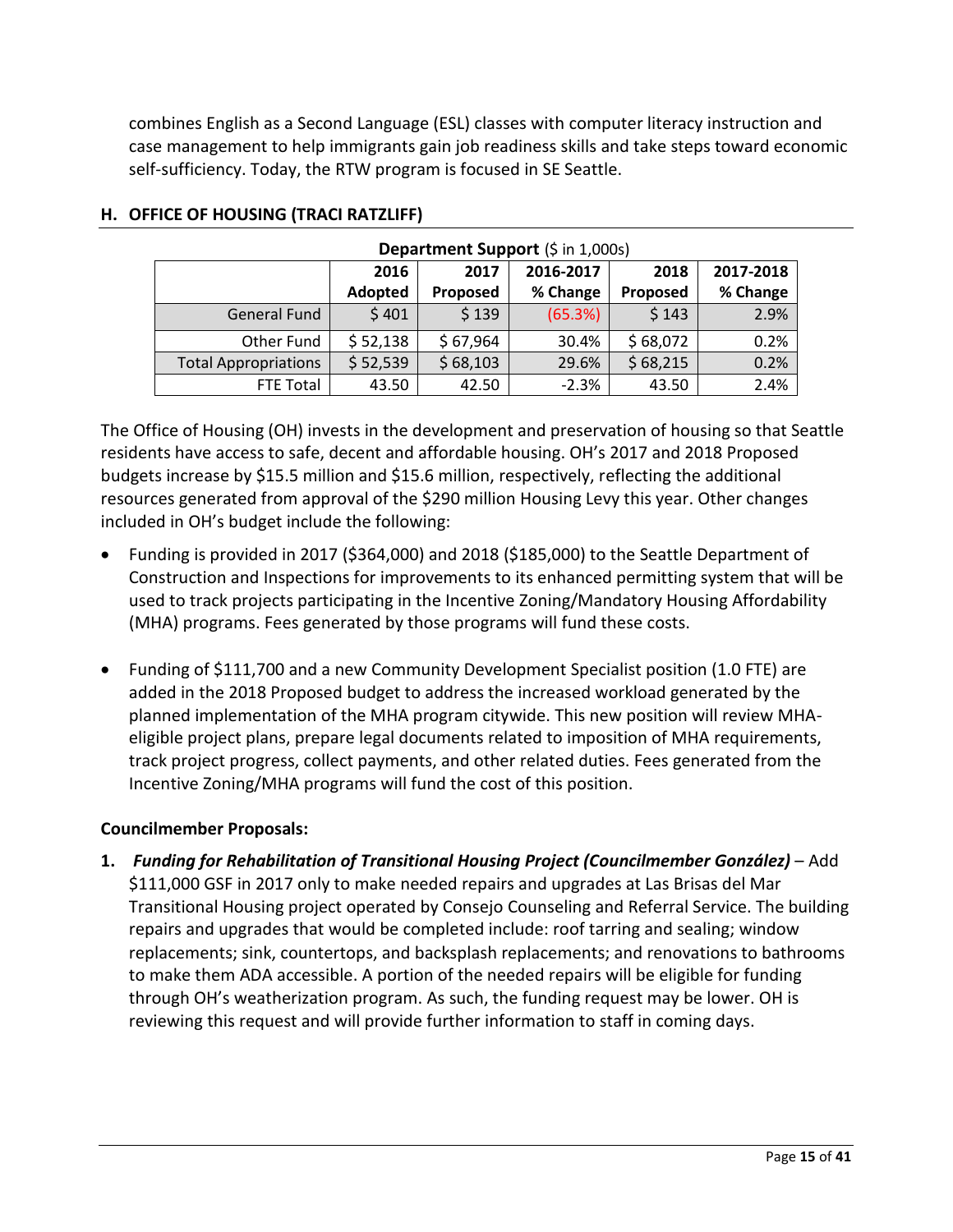**2.** *Funding Acquisition of Homeless Youth Housing Project (Councilmember González)* – Add \$1.5 million GSF in 2017 only to provide one-time funding of \$1.5 million to Peace for the Streets by Kids from the Streets (PSKS) for the acquisition of a building that will provide 14 units (up to 28 beds) of housing, as well as shelter, for homeless youth. Total acquisition cost is being negotiated but is estimated at \$3.6 million. The State of Washington has committed \$1.5 million towards this project. This is an existing social service residential facility that is apparently move-in ready. It is possible that a bridge loan could be obtained to help with the acquisition of this building. PSKS could apply for permanent funding for this project via the City's annual Housing Levy Notice of Funding Availability process that occurs each fall.

| Department Support (\$ in 1,000's) |         |          |           |          |                              |  |  |  |
|------------------------------------|---------|----------|-----------|----------|------------------------------|--|--|--|
|                                    | 2016    | 2017     | 2016-2017 | 2018     | 2017-2018                    |  |  |  |
|                                    | Adopted | Proposed | % Change  | Proposed | % Change                     |  |  |  |
| <b>General Fund</b>                | \$2,795 | \$2,914  | 4.3%      | \$2,963  | 1.7%                         |  |  |  |
| Other Fund                         |         |          |           |          | $\qquad \qquad \blacksquare$ |  |  |  |
| <b>Total Appropriations</b>        | \$2,795 | \$2,914  | 4.3%      | \$2,963  | 1.7%                         |  |  |  |
| FTE Total                          | 10.50   | 11.50    | 9.5%      | 11.50    | $\qquad \qquad \blacksquare$ |  |  |  |

## <span id="page-15-0"></span>**I. OFFICE OF INTERGOVERNMENTAL RELATIONS (TRACI RATZLIFF)**

The Office of Intergovernmental Relations (OIR) provides advice and information to and on behalf of City elected officials, City departments, and external customers. The primary goal of these efforts is to ensure the City's interests are advanced with regional, state, federal, tribal and international entities to enable the City to better serve the community.

## **Identified Issue**

1. **Staffing for International Focus.** The 2017 and 2018 proposed budgets adds a new position (Strategic Advisor I) and funding (\$100,000) to support the Mayor's vision to elevate the City's international profile by increasing the staffing capacity to achieve this goal. The Executive believes there is the need for additional staff capacity to facilitate and maintain existing and new international relationships and initiatives.

## *Background:*

OIR has an existing International Affairs Director who is responsible for the following:

- Overseeing the development and implementation of the City's international program strategy;
- Managing the City's Sister Cities program;
- Ensuring protocol measures are observed during visits by foreign dignitaries;
- Drafting speaking points for City officials;
- Handling schedule/proclamation requests with Mayor's office;
- Representing the City at international functions in the city and region; and
- Making presentations to international officials and delegations.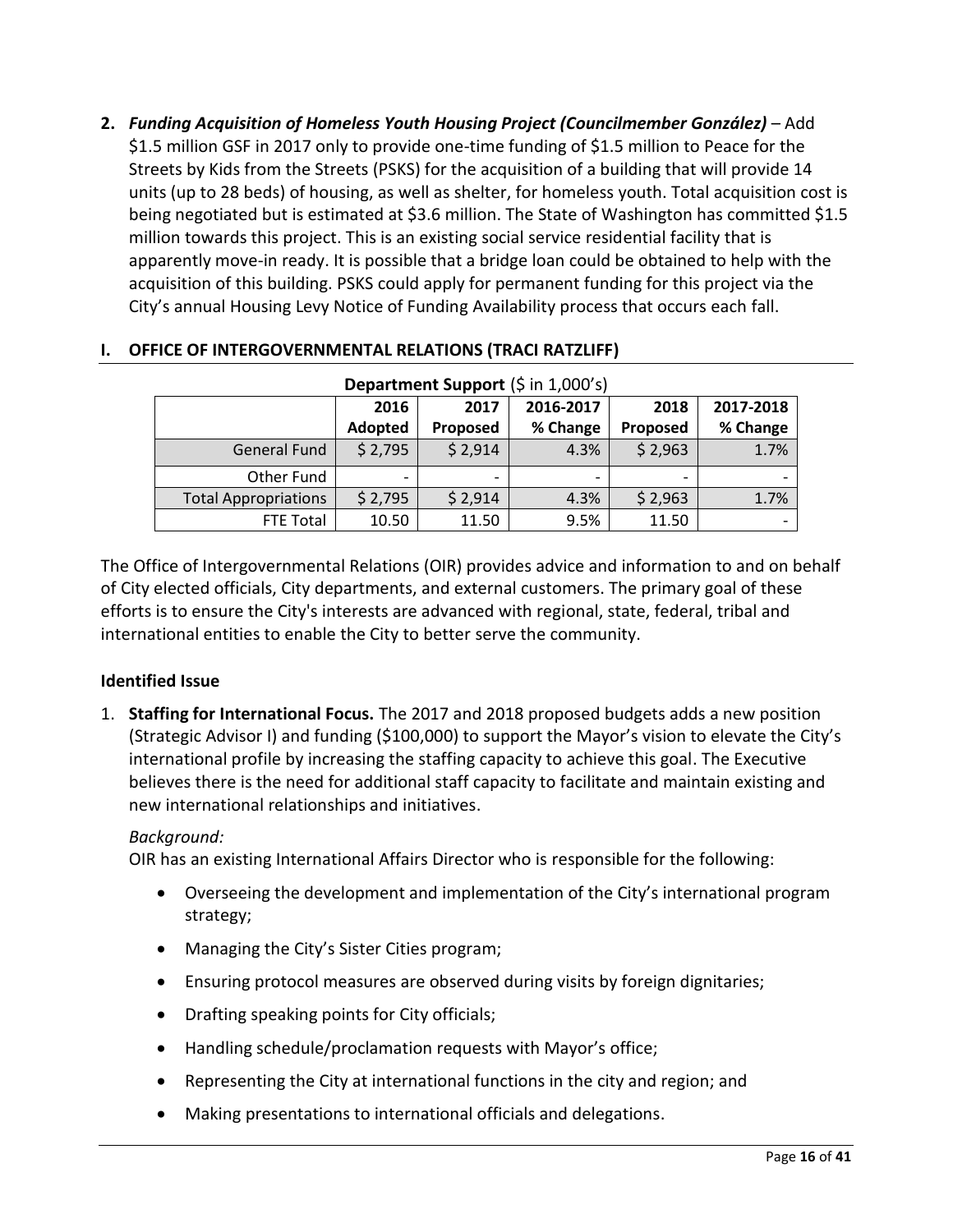In addition, the 2015 budget added an International Business Development Director in OIR to facilitate growth in international economic activity. This position was transferred to the Office of Economic Development (OED) in 2016, to align business development activities in one department. This position is responsible for the following: Advising on policy and program development that results in a more globally competitive metropolitan area; recruiting international investors to Seattle to connect them with possible investment opportunities; facilitating international visits by City executive staff to make connections between both government officials and individual investors/entrepreneurs; working with regional economic development partners to attract foreign companies to the City of Seattle; and connecting Seattle-based companies with expansion opportunities abroad.

## **Options:**

- A. No action approve the Mayor's Proposed 2017-2018 budgets adding the new position and funding.
- B. Do not approve the Mayor's Proposed 2017-2018 budgets, deleting the new position and reallocating the \$100,000 for other Council priorities.

## **Councilmember Proposal:**

*1. Add \$53,000 of GSF in 2017 and 2018 to fund human services advocacy contracts (Councilmember O'Brien) -* This proposal would add \$53,000 in 2017 and 2018 to restore funding for human services advocacy contracts. The Mayor's proposed budgets reduce annual funding for human services advocacy contacts by \$53,500, leaving annual total funding of \$86,500.

In 2016, the funding and contracts were moved from the Human Services Department to the OIR to ensure greater coordination between the City's state legislative work and the state advocacy work performed by contracted agencies. OIR allocated \$140,000 in funding via an open Request for Qualifications (RFQ) process in late 2015, which resulted in advocacy contracts with the following agencies: Statewide Poverty Action Network program (SPAN) \$85,000, the Children's Alliance \$20,000, and the Washington Low Income Housing Alliance \$25,000. OIR intends to issue an RFQ for this funding in late 2016 for 2017 advocacy contracts.

## <span id="page-16-0"></span>**J. CRIMINAL JUSTICE CONTRACTED SERVICES (AMY TSAI)**

| Department Support (\$ in 1000s) |          |          |           |                 |                          |
|----------------------------------|----------|----------|-----------|-----------------|--------------------------|
|                                  | 2016     | 2017     | 2016-2017 | 2018            | 2017-2018                |
|                                  | Adopted  | Proposed | % Change  | <b>Proposed</b> | % Change                 |
| <b>General Fund</b>              | \$24,421 | \$28,338 | 16.0%     | \$28,432        | 0.3%                     |
| Other Fund                       |          |          |           |                 | ۰                        |
| <b>Total Appropriations</b>      | \$24,421 | \$28,338 | 16.0%     | \$28,432        | 0.3%                     |
| FTE Total                        | -        |          |           |                 | $\overline{\phantom{0}}$ |

# Criminal Justice Contracted Services (CJCS) provides funding for public defense and jail services for individuals arrested, prosecuted, or convicted of misdemeanor crimes in Seattle. The City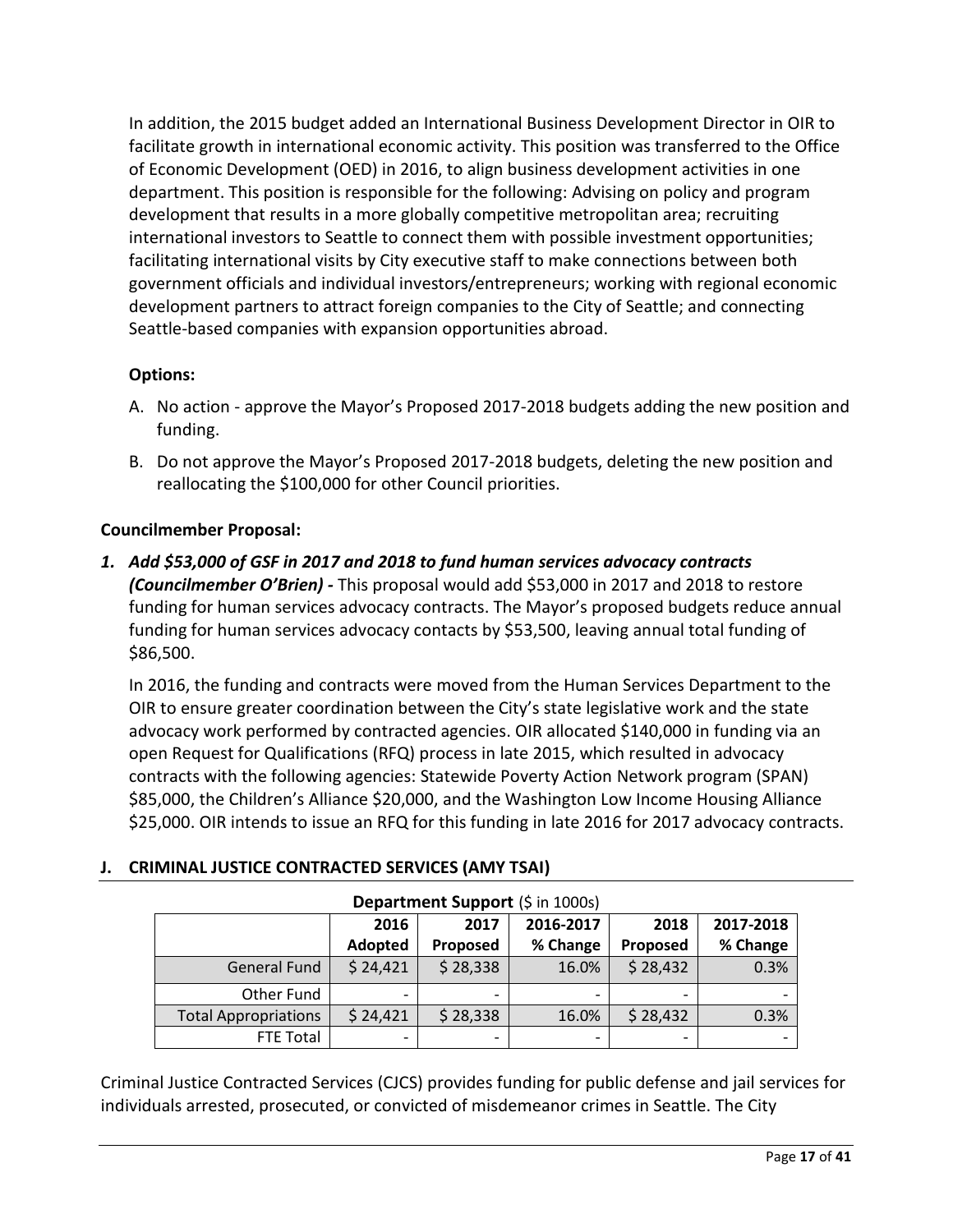contracts with King County and Snohomish County to provide jail services and with King County to provide public defense services. For the King County jail services contract, due to cost methodology recalculations which occur every five years, daily maintenance charges increased by over 20 percent, for an increase of \$3.2 million in 2017 and in 2018. For the King County Public Defense Contract, costs related to salaries and compliance with state public defense standards resulted in a 9 percent increase, or an increase of \$766,500 in 2017 and \$780,096 in 2018. Actual costs will be affected by Seattle's average daily population in the jail and number of misdemeanor cases, respectively, multiplied by the contractual rates.

## **Councilmember Proposals:**

*1. Fund two-year civil legal aid pilot (Councilmember Herbold) –* This budget action would provide \$720,000 of funding for a two-year pilot to contract with the King County Department of Public Defense for civil legal services related to housing evictions for indigent defendants. It is based on models from the Public Defender Services for the District of Columbia and the Bronx Defenders approach to holistic defense. An annual cost of \$360,000 would support four entry-level attorneys.

| Department Support (\$ in 1000s) |                          |           |                          |           |                          |
|----------------------------------|--------------------------|-----------|--------------------------|-----------|--------------------------|
|                                  | 2016                     | 2017      | 2016-2017                | 2018      | 2017-2018                |
|                                  | Adopted                  | Proposed  | % Change                 | Proposed  | % Change                 |
| <b>General Fund</b>              | \$183,523                | \$200,982 | 9.5%                     | \$203,664 | 1.3%                     |
| Other Fund                       | $\overline{\phantom{a}}$ |           | $\overline{\phantom{a}}$ |           | $\overline{\phantom{0}}$ |
| <b>Total Appropriations</b>      | \$183,523                | \$200,982 | 9.5%                     | \$203,664 | 1.3%                     |
| <b>FTE Total</b>                 | 1,168                    | 1,156     | (1.0%)                   | 1,156     |                          |

## <span id="page-17-0"></span>**K. SEATTLE FIRE DEPARTMENT (AMY TSAI)**

The Seattle Fire Department (SFD) provides fire protection and prevention, rescue, and emergency medical services for the City of Seattle. SFD maintains 33 fire stations.

Notable proposed operating changes include the following:

## x **High-Rise Inspection Program - \$414,555, 3.0 FTE**

There is a proposed new High Rise Inspection pilot program focusing on fire and life safety inspections in complex high rise and hospital buildings. The program would relieve the inspection burden on SFD firefighters which would increase their availability for emergency response. The request includes two new Firefighter-Inspector I positions with vehicles and an Administrative Specialist. Although described in the proposed budget as a pilot program, there is no sunset provision; rather, it is a permanent small scope program that could be expanded in the future to provide more high-rise coverage. *There is proposed fee legislation that would help support this pilot.*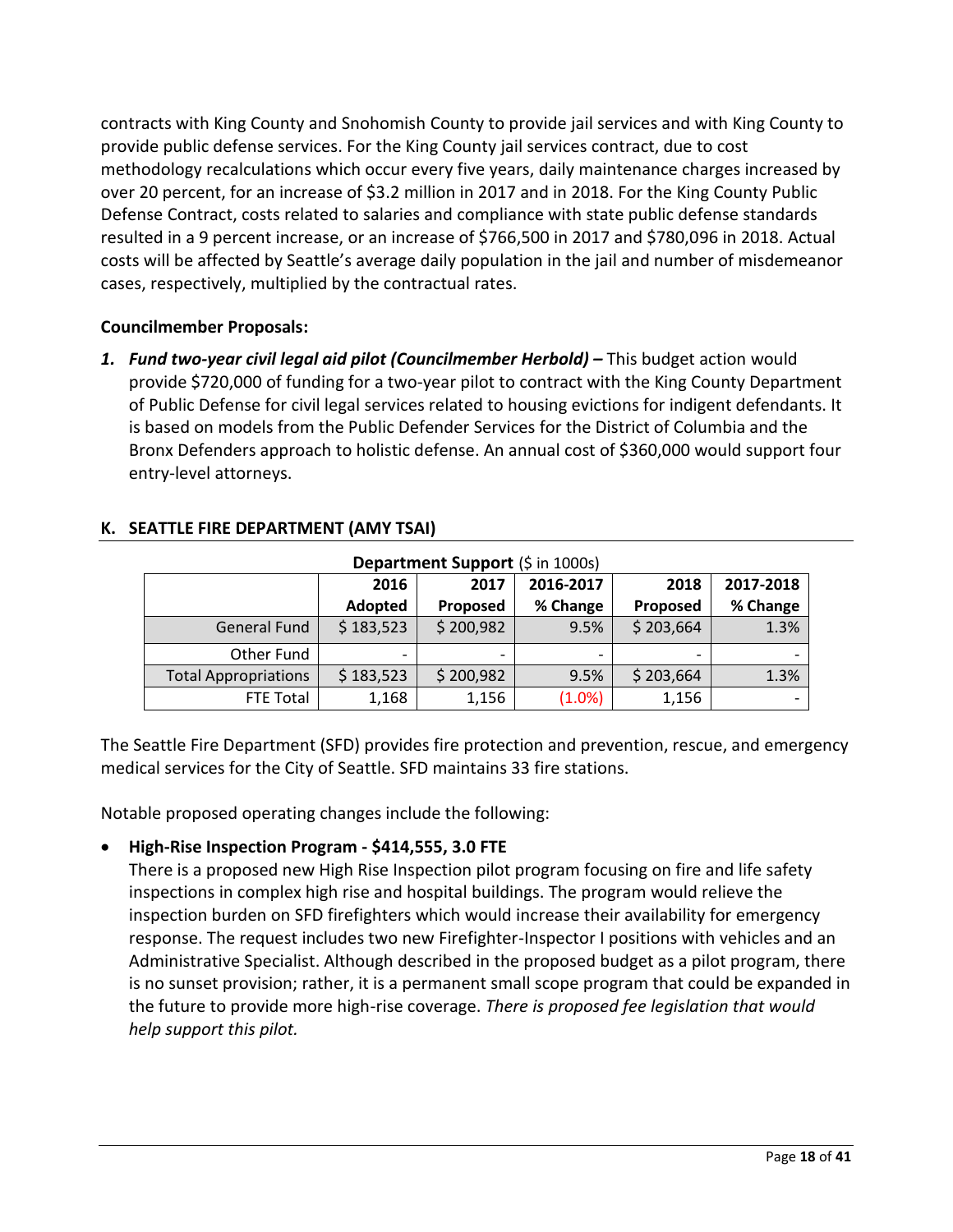## x **Fire Protection Systems Testing Program - \$136,600, 1.0 FTE**

The proposed program would enlist a third party vendor to track fire protection systems testing (e.g., alarms and sprinklers), customer notifications, billing, and compliance follow-up to SFD for testing of the fire protection systems (e.g., alarms and sprinklers). The systems are the building owners' responsibility to maintain. The vendor would charge a fee to the building owner with a portion of the revenue going to the City. The revenue would fund a Fire Lieutenant-Prevention Inspection position to manage and oversee the program. *There is proposed fee legislation that would help support this program.*

## x **Additional Recruit Class - \$2,400,000**

SFD has a high number of vacancies which it attributes to retirements from an aging workforce. There were 65 vacancies in August 2016 and there are over 200 employees eligible to retire out of 1,167 FTE. SFD has minimum staffing requirements of 209 staff on duty around the clock. For the past few years the Council has approved recruit class size increases. The proposal would fund an additional recruit class size of 35 firefighters.

## x **New Aid Vehicle - \$250,000**

A new aid car is proposed to be acquired in 2017 for \$250,000. The vehicle would be operated 12 hours per day during peak times in 2018 at a cost of \$700,000. It would address high demand on existing resources (average of 6,500 calls per aid car in downtown/South Lake Union/Capitol Hill/Pioneer Square areas in 2015) and free up engine company time for responding to fire and rescue emergencies.

## x **Permit System Integration - \$1,500,000**

As part of a citywide Permitting System Integration initiative, SFD has a 5-year plan to update its systems related to annual building inspections and construction permits. In 2017, a proposed \$1,500,000 would fund replacement of the inspection pre-incident database that is used to track building inspections. In 2018, \$1,000,000 would replace databases related to new construction inspections. *There is proposed fee legislation that would provide a partial offset of \$400,000 in revenue annually.*

Notable proposed CIP changes:

- x **Fire Station 22 (Roanoke St.) and Fire Station 32 (West Seattle Junction)** are the last two projects from the 2003 Fire Facilities and Emergency Response Levy Program. Proposed funding of \$6.6 million in 2017 for Fire Station 22 would bring its total project cost to \$12.8 million. Proposed funding of \$2 million in 2017 for Fire Station 32 would bring its total project cost to \$20.7 million. According to Finance and Administrative Services, both projects are in construction with expected completion dates in 2017, and both are on schedule and on budget.
- **Fire Station 31 (Northgate Way)** is proposed to have its bays expanded to accommodate a larger tillered aerial (ladder). When it is time to replace ladder trucks, all eleven ladders in the system are being replaced with the larger, tillered aerials for maneuverability and lighter weight. In combination with \$450,000 from 2016, the \$650,000 requested for 2017 brings the total cost of the bay extension to \$1.1 million. The CIP also includes \$750,000 planned for 2018 which is proposed to be used to increase bunker storage space, providing a separate storage area for fire fighters' bunking gear.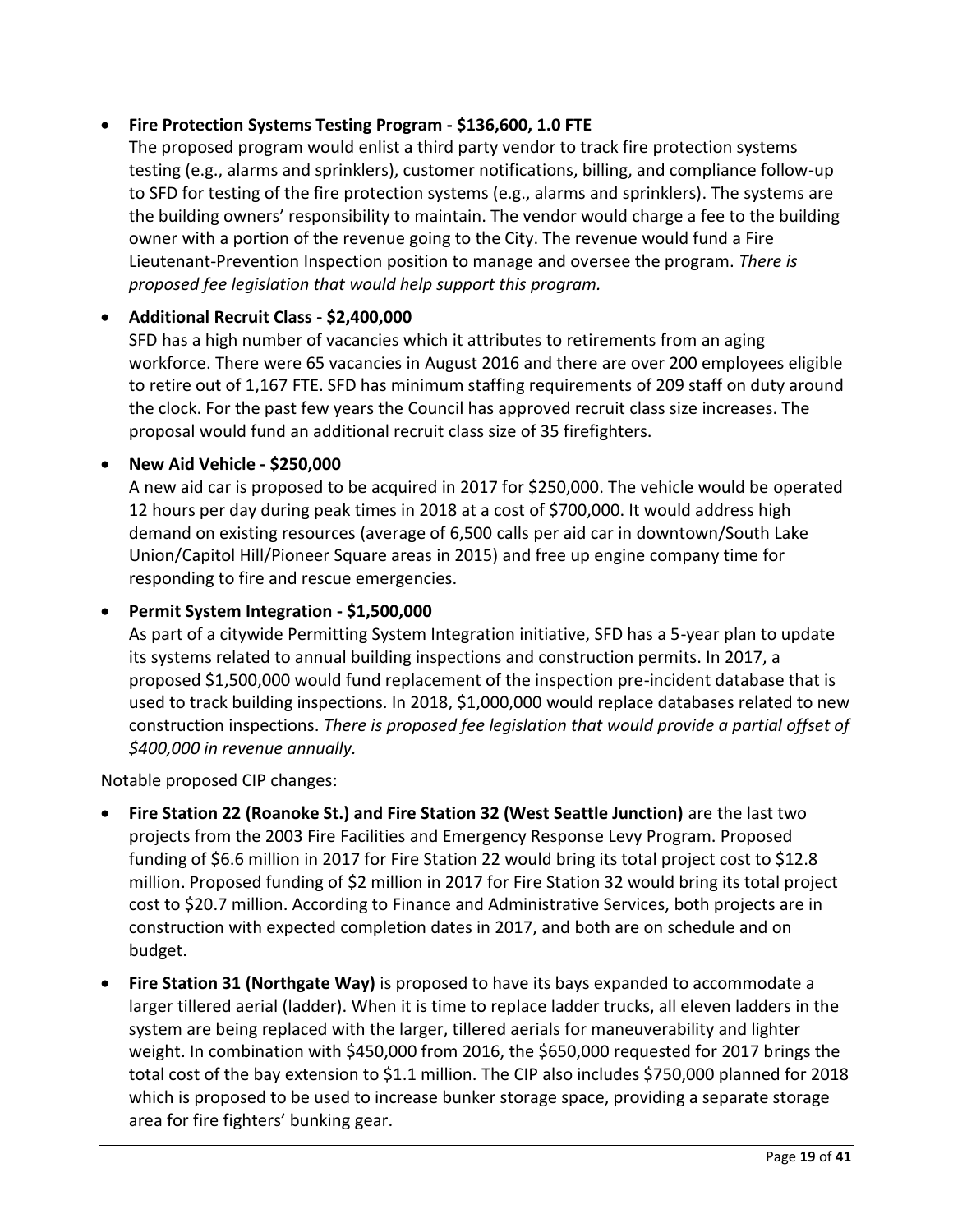**Fire Station 5 (Alaskan Way)** is proposed for renovation for seismic strengthening. The project has been divided into two parts, pier strengthening and building renovation. Due to delays in seawall construction in front of the station, the project faced a minimum one year delay unless it engaged SDOT's seawall contractor for the pier work. The cost for the seawall contractor is \$1 million greater than the \$1.55 million budgeted for the pier strengthening for the fire station. However, engaging the seawall contractor avoided additional lease, design, permitting, and other costs as well as construction escalation that would have otherwise resulted from the seawall delay. FAS has indicated that it is reasonably likely that the cost of such a delay would be comparable to the cost of the seawall contractor change order, taking into account factors such as the cost of SFD operational impacts from delayed return of fire crews to the waterfront station.

#### **Identified Issues:**

**1. High-Rise Inspections Pilot.** The creation of a high-rise inspections pilot with three staff provides an opportunity for future expansion to provide more high-rise coverage, but the positions are proposed as permanent FTE additions supported by fee legislation.

#### **Options:**

- A. Adopt a SLI requesting a report on the success of the program at the end of the first year with recommendations on whether to expand or limit the program.
- B. Impose a proviso limiting some spending until SFD has prepared such a report.
- C. No action.
- **2. Recruit class size.** The Council has previously funded one-time increases in recruit-class sizes (35 in 2016 and 25 in 2015). Vacancy rates are down from 82 in August of 2014 to 65 in August of 2016.

#### **Options:**

- A. Make a permanent increase in recruit-class size, with or without a deferment of some portion of the 2017 recruit class request to 2018.
- B. Adopt a SLI requesting a cost-benefit analysis of future projected need to inform future recruit class size decisions.
- C. No action.
- **3. Fire Station 31 CIP project scope***.* The description of CIP Project A1PS207, Fire Station 31 Improvements, does not identify the scope for 2018 work on bunker storage.

#### **Options:**

- A. Amend the scope description to more completely reflect work being done.
- B. No action.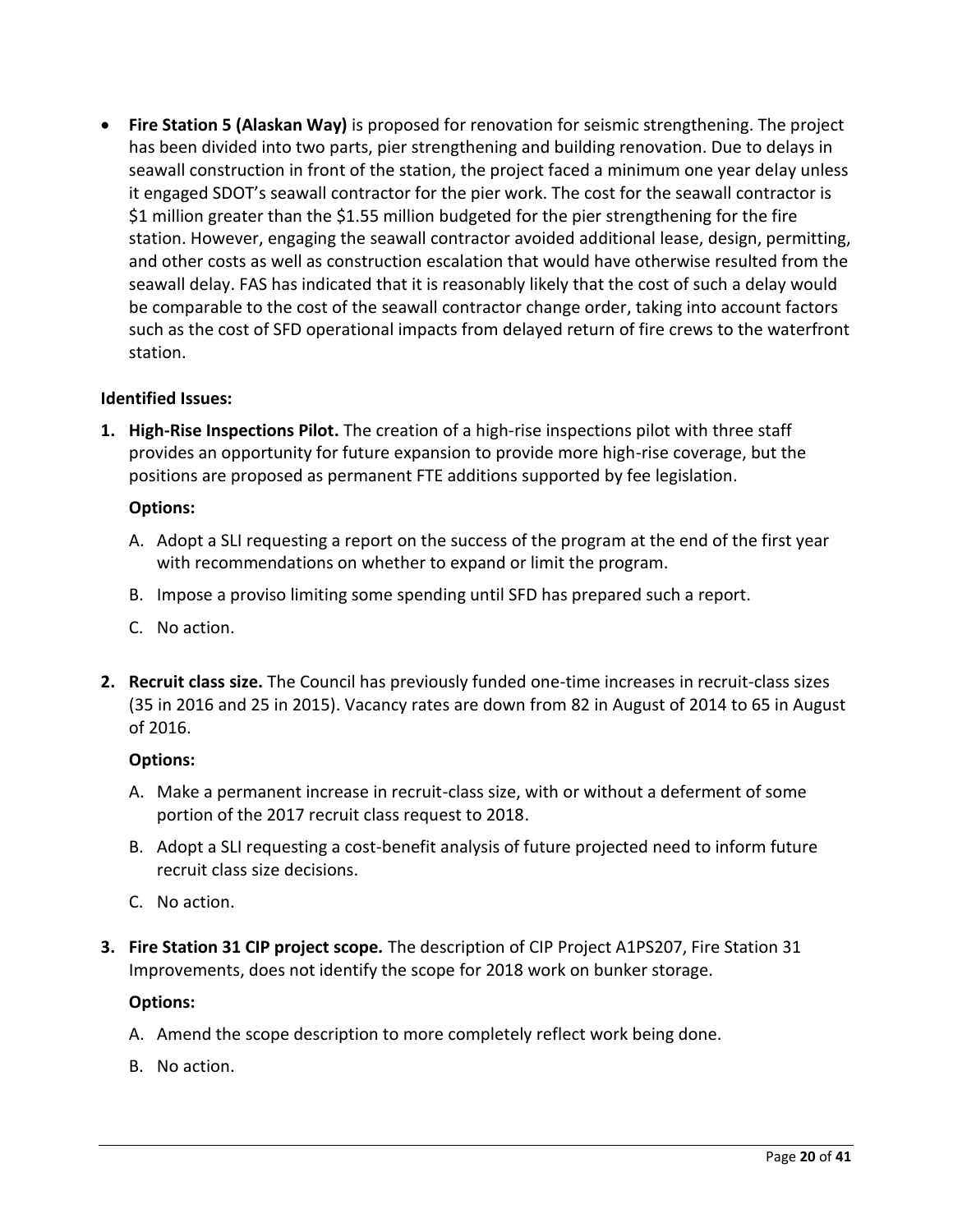## **Councilmember Proposals:**

*1. Earlier funding to staff new aid car resource (Councilmember Burgess) –* The proposed budget for SFD requests funding for deployment of a new aid car in 2018. This budget action would add \$605,831 to the SFD budget in 2017 to fund staffing of the additional aid car one year sooner, in order to more quickly address an unmet need for EMS services. Existing reserve vehicles would be used until the new aid car is acquired. The aid car would be staffed with 12 hour shifts. The four existing aid cars in the central core of the City averaged over 6,500 calls per vehicle in 2015. SFD has a general threshold of 3,500 calls per car per year as the expectation for how many calls an aid car can reasonably accommodate. By bringing down the average number of calls, firefighters will have a more reasonable workload with time for other required duties such as training, maintenance, and building inspections. When more aid cars are available in a deployment area to respond to calls, there are also incidental benefits of improved response times and less need to deploy engines and ladder trucks.

| Department Support (\$ in 1,000's) |         |          |           |          |                          |
|------------------------------------|---------|----------|-----------|----------|--------------------------|
|                                    | 2016    | 2017     | 2016-2017 | 2018     | 2017-2018                |
|                                    | Adopted | Proposed | % Change  | Proposed | % Change                 |
| <b>General Fund</b>                | \$6,162 | \$3,988  | (35.3%)   | \$4,093  | 2.6%                     |
| Other Fund                         |         |          |           |          |                          |
| <b>Total Appropriations</b>        | \$6,162 | \$3,988  | (35.3%)   | \$4,093  | 2.6%                     |
| FTE Total                          | 34.25   | 26.25    | (23.4%)   | 26.25    | $\overline{\phantom{a}}$ |

## <span id="page-20-0"></span>**L. SEATTLE OFFICE FOR CIVIL RIGHTS (PATRICIA LEE)**

The Seattle Office for Civil Rights (SOCR) works to achieve equity and advance opportunity in Seattle by developing policies and promoting partnerships to achieve racial equity and social justice, enforcing anti-discrimination laws and public accommodation laws, and providing education and outreach to businesses, community groups and the general public.

The 2017-2018 Proposed Budget reflects the removal of 9.0 FTE from the Office of Labor Standards (OLS) staff as OLS is proposed to be an independent Office. The proposed budget would add 2.0 FTE to OCR to work on implementation and enforcement of two new ordinances that ban rental discrimination based on source of income and the practice of conversion therapy on minors. In addition, SOCR plans to partner with Seattle City Light (SCL) and the Office of Arts and Culture (OAC) to support the work of a new Equity Lab Initiative increasing OCR's capacity to support the City's Race and Social Justice Initiative (RSJI). The Equity Lab is expected to support departmental and citywide RSJI policy initiatives.

## **Councilmember Proposals:**

*1. Employment and Housing Bias Testing Program. Add \$125,798 in 2017 and \$129,461 in 2018 for one FTE Sr. Planning & Development Specialist. (Councilmember Herbold) –* In 2016 SOCR developed, with the aid of two consultants, an employment and housing discrimination testing program to proactively enforce the City's anti-discrimination laws. This funding would provide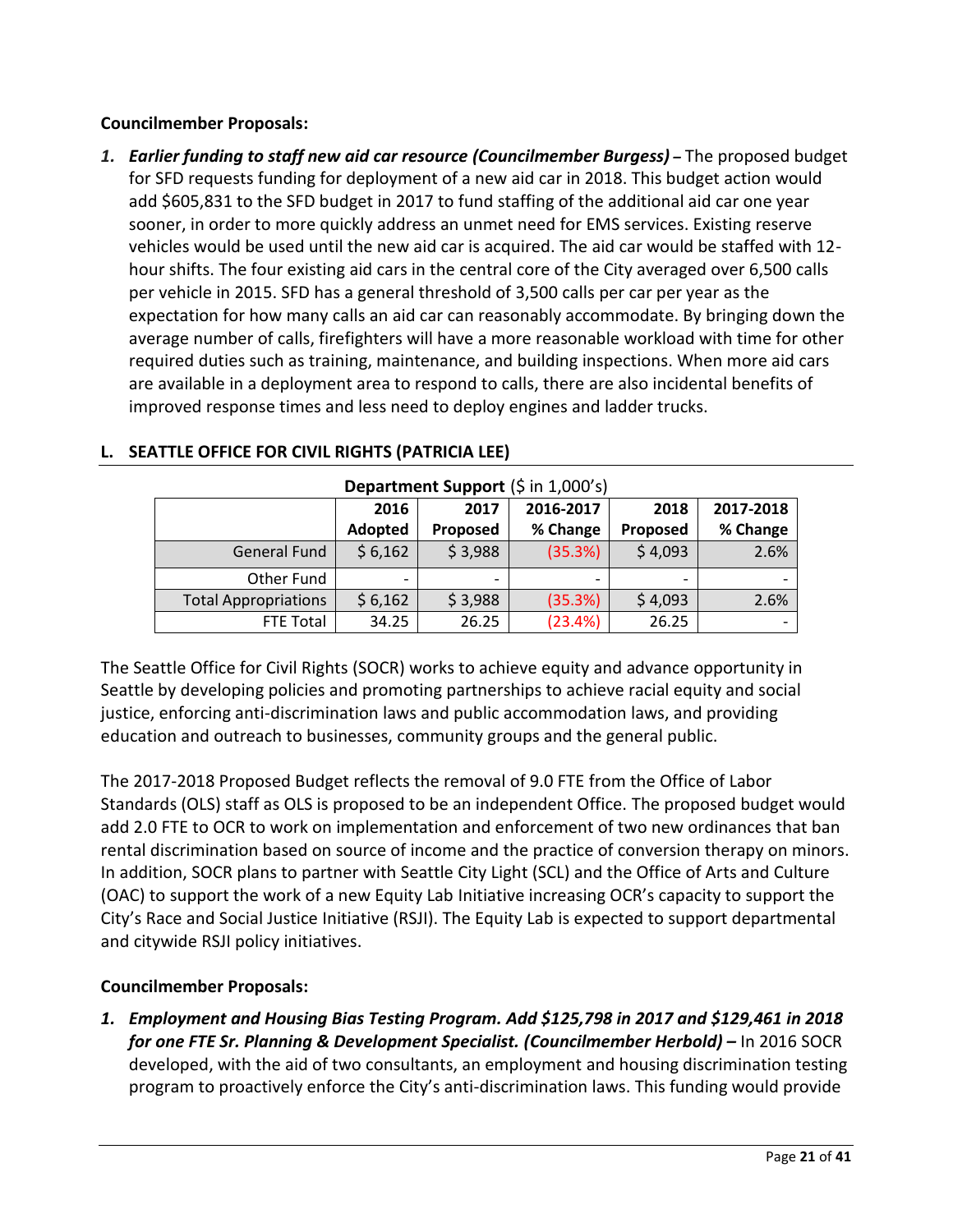a staff person specifically allocated to overseeing continuing development and implementation of this program.

*2. Employment and Housing Bias Testing Program. Add \$50,100 in 2017 and \$100,000 in 2018 for Employment and Housing Bias Testing Program. (Councilmember Herbold) –* These funds would restore OCR's budget for employment and housing bias testing to the 2016 level of \$150,000 a year.

The proposed budget provides \$50,000 in 2017 and \$50,000 in 2018 for OCR's housing and employment bias testing. In 2017, OCR will also have \$50,000 of one time HUD funds for a total of \$100,000 available for bias testing. As a result of this reduction from \$150,000 to \$100,000 in 2017 and the further proposed reduction to \$50,000 in 2018, OCR will either having to discontinue its employment bias testing or conduct fewer tests.

OCR estimates it can conduct 105 tests if they have \$100,000 in funding and 210 tests if they have \$150,000 in funding.

- *3. Zero Detention. Add \$600,000 in 2018 to fund community-based youth detention alternative services. (Councilmember O'Brien)* **–** In 2016, Council approved \$600,000 to contract with the Social Justice Fund to allocate this funding to community grassroots organizations for Zero Detention Projects. That funding is in the process of being allocated. OCR administers the contracts and their administrative costs are included in this funding. The proposed additional \$600,000 would be for supporting activities in 2018.
- *4. Indigenous People's Day Celebration. Add \$5,000 in 2017 and \$5,000 in 2018 to support funding of the Indigenous People's Day Celebration (Councilmember Sawant) -* \$1,000 of this funding would pay for the celebration march for the costs of city permits, transportation for elders, sound systems and honorariums for the drum groups. \$4,000 would pay for the evening Daybreak Star celebration for the costs of food, facility rental and performances.

| Department Support (\$ in 1,000's) |          |                 |           |          |           |
|------------------------------------|----------|-----------------|-----------|----------|-----------|
|                                    | 2016     | 2017            | 2016-2017 | 2018     | 2017-2018 |
|                                    | Adopted  | <b>Proposed</b> | % Change  | Proposed | % Change  |
| <b>General Fund</b>                | \$16,572 | \$18,645        | 12.5%     | \$18,961 | 1.7%      |
| Other Fund                         |          |                 |           |          |           |
| <b>Total Appropriations</b>        | \$16,572 | \$18,645        | 12.5%     | \$18,691 | 1.7%      |
| FTE Total                          | 148.25   | 156.75          | 5.7%      | 156.75   |           |

## <span id="page-21-0"></span>**M. SEATTLE DEPARTMENT OF HUMAN RESOURCES (PATRICIA LEE)**

The Seattle Department of Human Resources (SDHR) promotes an equitable and engaging work environment by providing citywide human resource services such as development of Personnel Rules, negotiation of the city's collective bargaining agreements, employee recruitment, training and leadership development, and implementation of citywide benefits. SDHR also assists smaller departments that have limited human resources.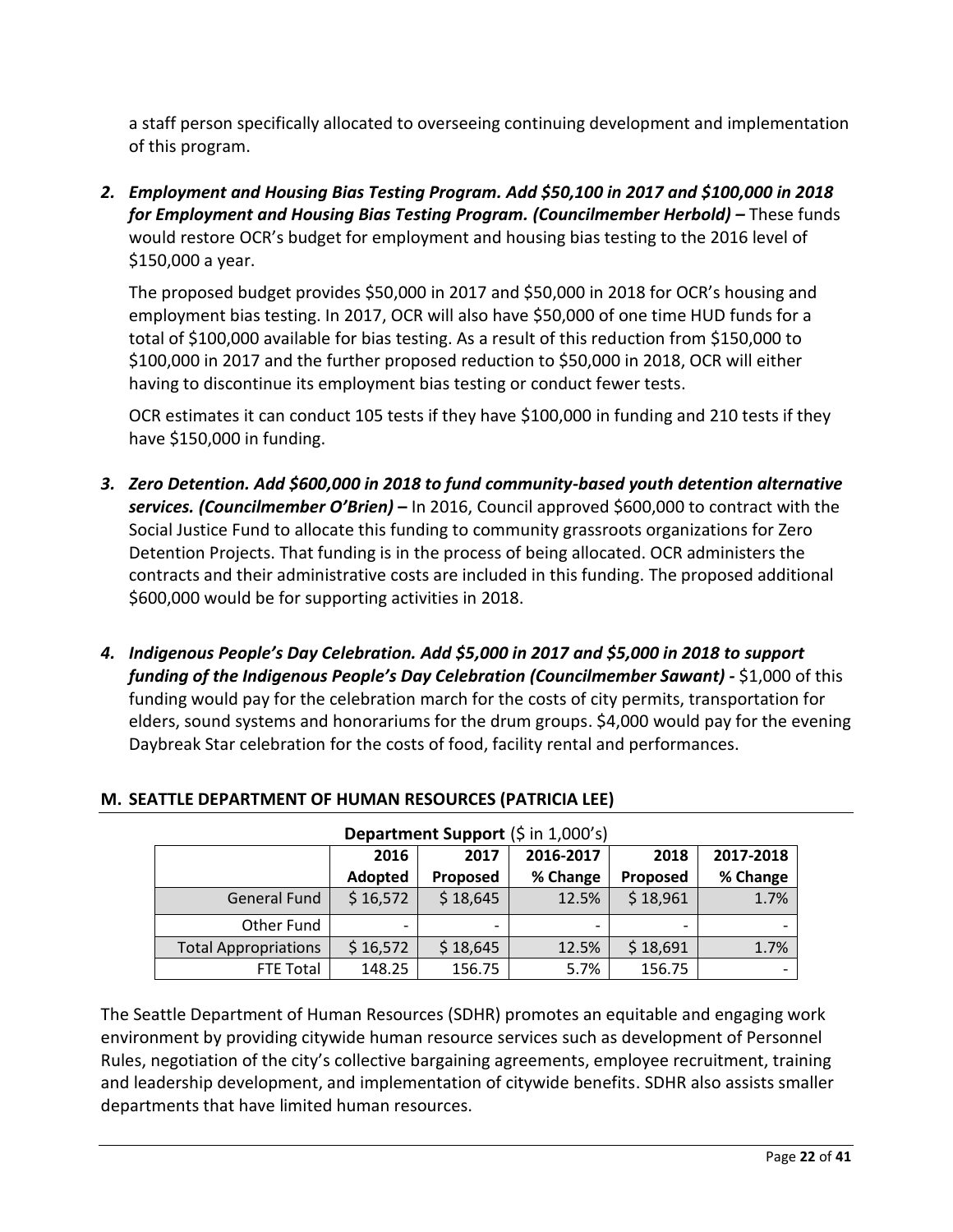The Proposed Budget includes the addition of 8.0 FTEs. SDHR will work on two key initiatives: the HR Consolidation Strategic Plan to align citywide human resources programs and the Workforce Equity Strategic Plan to enhance and promote equity within the City of Seattle.

#### **Councilmember Proposals:**

*1. Paid Leave Benefits Coordinator: Add \$144,050 for one FTE Strategic Advisor 2 in 2017 and \$148,369 in 2018 for a Paid Leave Benefits Coordinator (Councilmember González)* - This position would help the City consistently implement the City's paid leave benefits (including paid parental leave, sick leave, and vacation) across City departments and help employees understand and coordinate their leave benefits.

In 2015, the City established a Paid Parental Leave (PPL) Benefit. City employees are entitled to four weeks of PPL, in addition to their accrued sick and vacation leave, upon the birth, or placement of a child through adoption or foster care. This leave may be taken in addition to the unpaid 90 days of Paid Family Leave Act provided through Federal and State law. With a department's agreement, PPL may be taken either intermittently or through a reduced schedule.

The City also recognizes City employees' interest in a longer period of time for the PPL benefit and interest in a paid family leave benefit that would allow employees paid time off to care for an ill family member. The City is currently in negotiations with the labor unions representing City employees. Coordinating these different benefits can be complex and many smaller departments have limited human resources to assist employees. Having one staff member as the citywide resource would also help provide a consistent implementation of the benefit.

*2. Green Pathways: Add \$144,050 for one FTE in 2017 and \$148,369 in 2018 (Councilmembers Herbold and O'Brien)* - Green Pathways will support the identification of and entry into "green" jobs. Examples of such jobs include employment in energy and clean technology, alternative transportation, and urban farming.

The City has established a Workforce Entry and Employment Pathways interdepartmental team to identify how City internships, apprenticeships, youth employment, workplace investment and job training can lead to career paths. The green pathways work will be integrated with this citywide work, and this position will oversee and implement this work.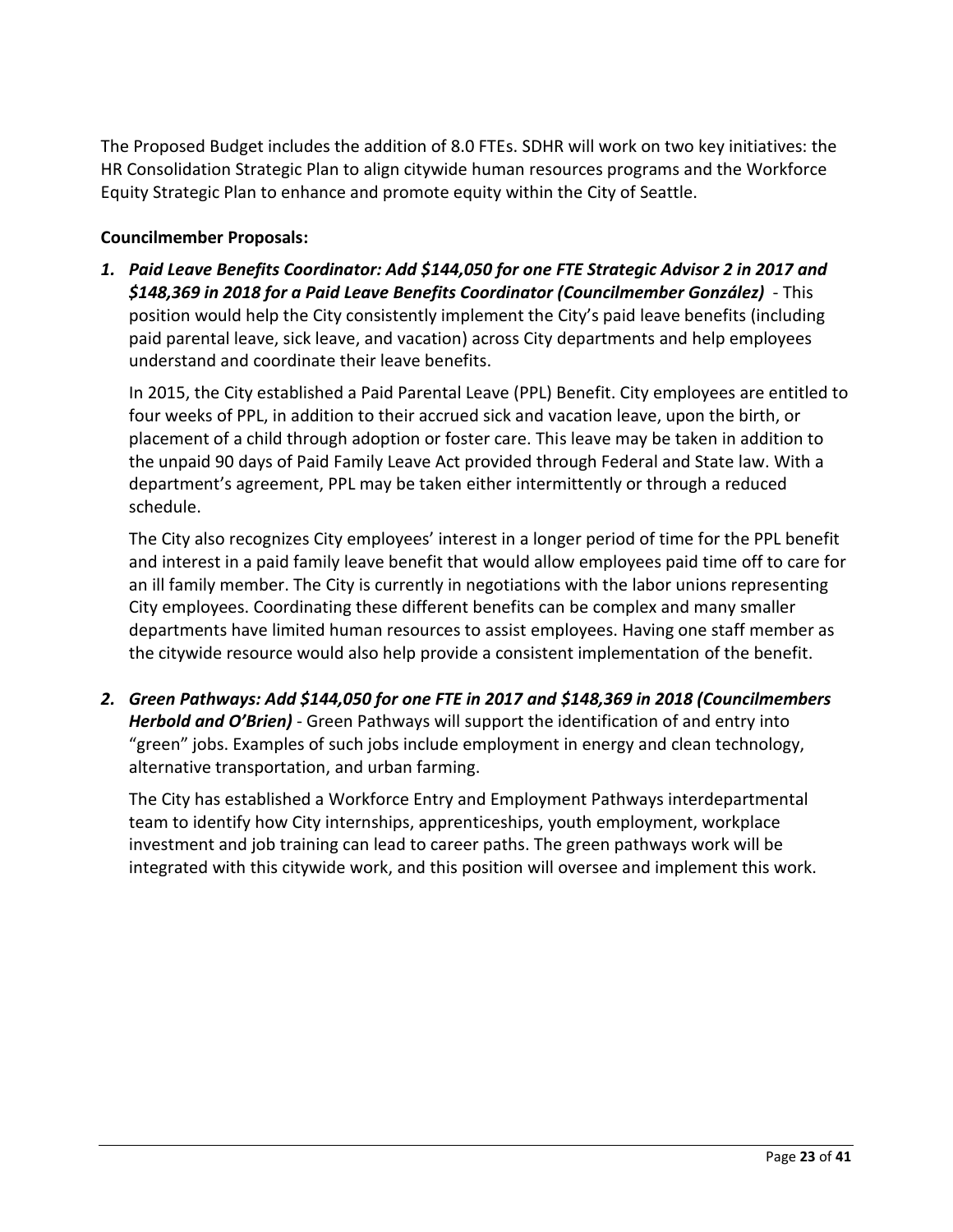| Department Support (\$ in 1,000's) |                |                 |           |                 |           |
|------------------------------------|----------------|-----------------|-----------|-----------------|-----------|
|                                    | 2016           | 2017            | 2016-2017 | 2018            | 2017-2018 |
|                                    | <b>Adopted</b> | <b>Proposed</b> | % Change  | <b>Proposed</b> | % Change  |
| <b>General Fund</b>                | \$3,375        | \$4,224         | 25.2%     | \$4,176         | (1.1%)    |
| Other Fund                         |                |                 |           |                 |           |
| <b>Total Appropriations</b>        | \$3,375        | \$4,224         | 25.2%     | \$4,176         | (1.1%)    |
| <b>FTE Total</b>                   | 17.25          | 19.50           | 13.0%     | 19.50           |           |

#### <span id="page-23-0"></span>**N. OFFICE OF SUSTAINABILITY AND ENVIRONMENT (ERIC MCCONAGHY)**

The Office of Sustainability and the Environment (OSE) is funded by cost-allocated revenue from multiple City departments. This funding appears as General Fund in the budget. OSE is also funded via memoranda of understanding with Seattle City Light and Seattle Public Utilities and grants.

In 2016, The OSE has received \$549,086 in grant appropriations via 2016 supplemental budget legislation, not including grant funding that could be included in the 4<sup>th</sup> quarter supplemental. OSE expects grant funding in 2017 of \$1.43 million and \$1.16 million in 2018.

The OSE coordinates and implements multiple initiatives organized under themes of climate action, environmental equity and growing sustainable communities, including: measuring and reducing carbon emissions, increasing the use of electric vehicles, improving building efficiency, supporting local food production and access to fresh, local produce to people with lower income, stewarding Seattle's urban forest, and the Equity and the Environment Initiative (EEI).

The Mayor's proposed budget states that the EEI will "ensure that all people and communities benefit from Seattle's environmental progress." Consistent with the EEI, OSE partners with Office of Planning and Community Development, Department of Neighborhoods, Seattle Public Utilities, and other departments to advance the City's environmental justice goals and promote equitable development in the Duwamish Valley, with an emphasis in the South Park and Georgetown neighborhoods.

During 2016, the Mayor and Council changed Seattle's regulations dealing with building energy use benchmarking and reporting [\(Ordinance 125000\)](https://seattle.legistar.com/LegislationDetail.aspx?ID=2574972&GUID=F3DC7C46-B282-47A9-8FE8-B0D0E8C9E4EB&Options=Advanced&Search=&FullText=1) and building tune-ups [\(Ordinance 125002\)](https://seattle.legistar.com/LegislationDetail.aspx?ID=2574974&GUID=268F1A3B-847C-4F13-AD16-B24EDA16DB14&Options=Advanced&Search=). As part of the passage of the new regulations, the Mayor and Council approved 2016 supplemental appropriations to OSE of \$95,000 for building energy use benchmarking and reporting and \$103,000 for monitoring compliance with building energy tune-up regulations.

The Mayor's proposed budget differs from OSE's 2016 baseline budget as follows:

- Add \$50,000 for Fresh Bucks support (2016 baseline \$150,000) which currently provides Fresh Bucks to 4,000 customers. Added funds to support 600 more customers. This permanent level of funding will provide a full match for our federal funding.
- Add \$60,000 for Good Food Bag Pilot. This new, one-year funding (nothing in current baseline) will provide Good Food Bags to 50 percent of eligible Seattle Preschool Program families weekly throughout the SPP school year.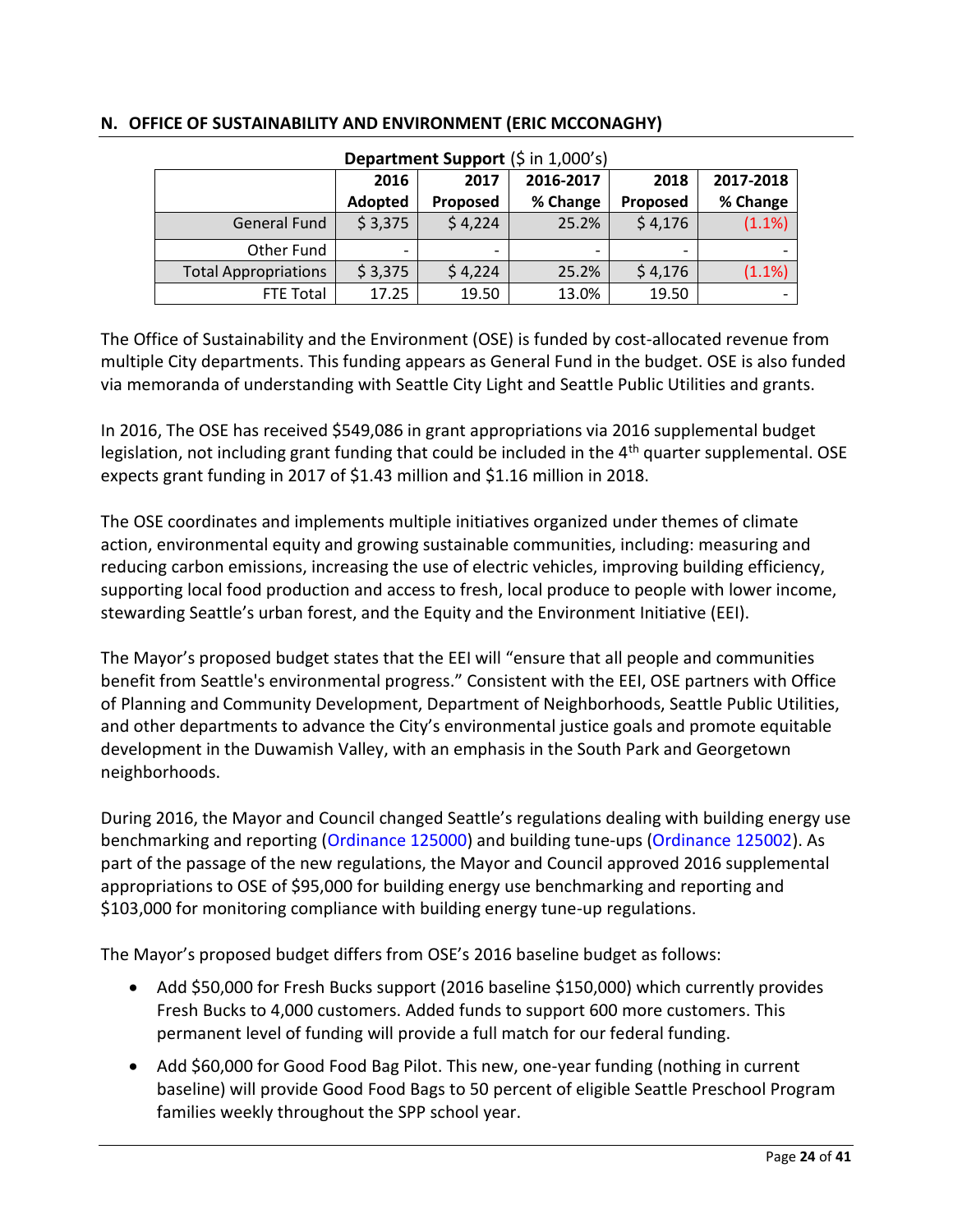- Add \$150,000 for Building Tune-Up Legislation implementation. New funding in 2017 provides for early notification/outreach, increased staffing, and training/technical assistance for vendors and building owners.
- Add \$310,000 in 2017 and \$260,000 in 2018 for a database to deliver and track the building tune-up legislation. These new funds will form the basis for implementing the new law, allowing us to effectively engage building owners with meaningful data, automate the reporting process, and track and report on progress over time.
- Add \$51,000 for scope, design, and outreach for the Environmental Justice Steering Committee. No 2016 funds in baseline. As part of the release of the Equity & Environment Agenda the Mayor committed to creating an Environmental Justice Steering Committee (EJC) to provide early design review of an environmental program and policy ideas to ensure EEI populations benefit.
- Add 0.25 FTE to support building energy efficiency efforts (as part of funding shown above)
- Add 1.0 FTE Administrative Specialist (net-zero increase in funding)

#### **Councilmember Proposals:**

- *1. Add \$100,000 in 2017 and \$250,000 in 2018 for a proposed Environmental Justice Fund (Councilmember O'Brien) -* This would add \$100,000 in 2017 to OSE to develop a plan for a proposed Environmental Justice Fund and add \$250,000 to fund pilot projects in 2018 aimed at achieving the goals set out in the Equity and Environment Initiative (EEI). The additional funding in 2017 would support the Community Partners Steering Committee (CPSC) in the discussion of the anticipated outcomes and of the process to select project to support with the Fund, paid internships to support the EEI, and other administrative support. The additional funding in 2018 would support pilot projects according to the process laid out in 2017 in consultation with the CPSC.
- *2. Add \$80,000 in 2017 for a pilot neighborhood energy efficiency project (Councilmember Juarez) –* This proposal would add \$80,000 in 2017 only to OSE to fund a contract for a twoyear program to conduct outreach to and assist small building owners in neighborhood business districts to improve energy efficiency in their buildings and individual businesses. This proposal recognizes that many small building owners face difficulties in accessing City resources to improve building efficiency. The program would be intended to reduce racial and language barriers to accessing resources to improve efficiency and to increase access to minority-owned contractors.
- *3. Statement of Legislative intent (SLI) requesting that OSE report on the inventory, preservation and expansion of Seattle's tree canopy (Councilmember Johnson) -* This SLI would request that OSE collaborate with the Office of Planning and Community Development as needed to:
	- 1. Identify how Seattle could better inventory the existing tree canopy;
	- 2. Propose strategies to maximize preservation efforts; and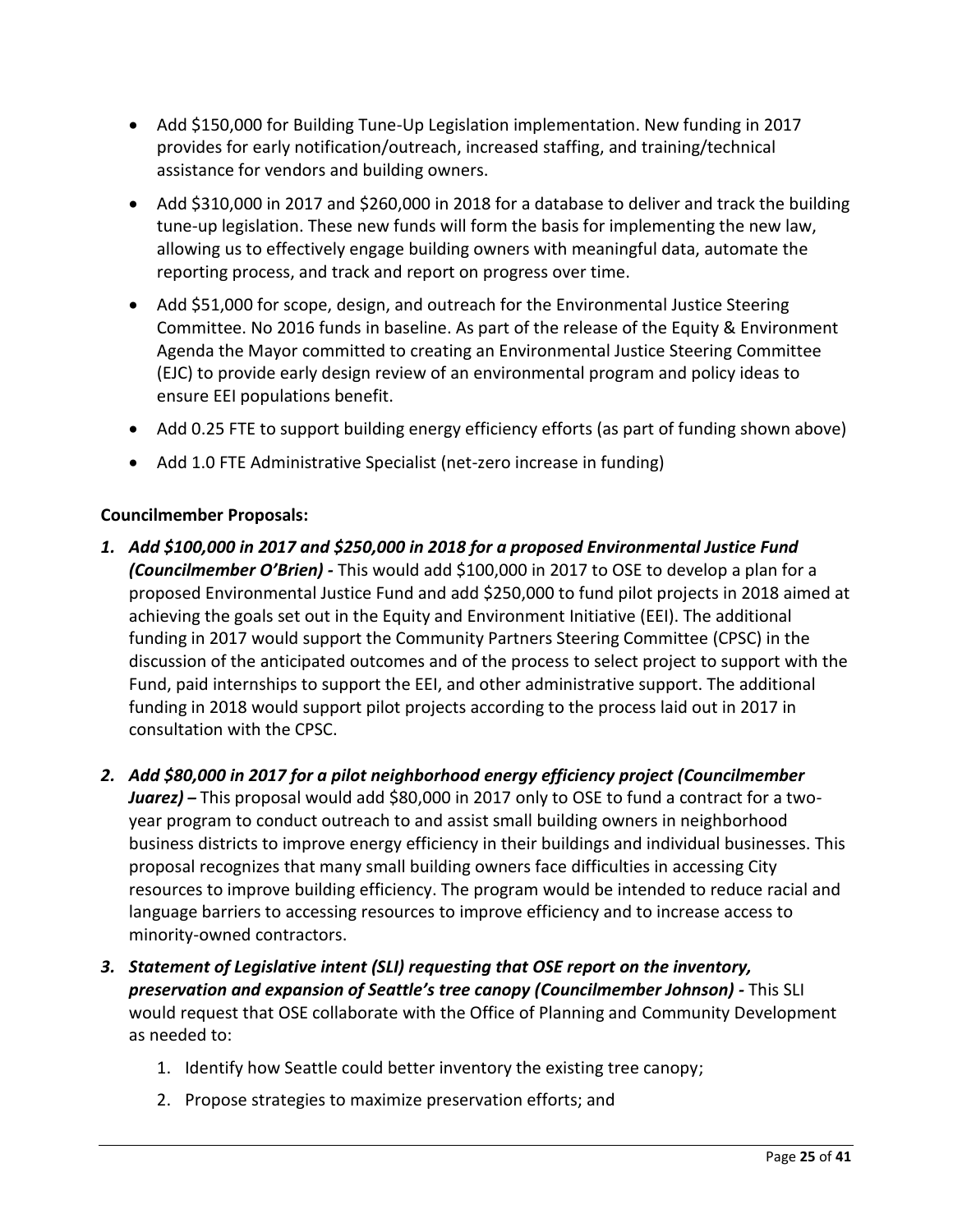3. Present the latest information regarding best practices for expanding Seattle's tree canopy.

## *4. SLI requesting that OSE conduct a comprehensive evaluation of the status of the Climate Action Plan implementation actions SLI (Councilmember Herbold)* This SLI would request that OSE:

- 1. Update Council on the status of implementing those actions called for in Seattle's Climate Action Plan (CAP) [\(RES 31447](http://clerk.seattle.gov/~scripts/nph-brs.exe?s1=Climate+Action+Plan+&s3=&s2=&s4=&Sect4=AND&l=200&Sect2=THESON&Sect3=PLURON&Sect5=RESNY&Sect6=HITOFF&d=RESF&p=1&u=%2F%7Epublic%2Fresny.htm&r=2&f=G) approved by Council in 2013).
- 2. Provide a report on the best available scientific and economic information relevant to achieving the goals of the CAP.
- 3. Make recommendations for specific policy and budgetary actions needed to implement the CAP or to amend it in order to achieve its goals.
- *5. Add \$100,000 in 2017 and \$250,000 in 2018 for a proposed Environmental Justice Fund (Councilmember O'Brien) -* This would add \$100,000 in 2017 to OSE to develop a plan for a proposed Environmental Justice Fund and add \$250,000 to fund pilot projects in 2018 aimed at achieving the goals set out in the Equity and Environment Initiative (EEI). The additional funding in 2017 would support the Community Partners Steering Committee (CPSC) in the discussion of the anticipated outcomes and of the process to select project to support with the Fund, paid internships to support the EEI, and other administrative support. The additional funding in 2018 would support pilot projects according to the process laid out in 2017 in consultation with the CPSC.
- *6. Add \$80,000 in 2017 for a pilot neighborhood energy efficiency project (Councilmember Juarez) –* This proposal would add \$80,000 in 2017 only to OSE to fund a contract for a twoyear program to conduct outreach to and assist small building owners in neighborhood business districts to improve energy efficiency in their buildings and individual businesses. This proposal recognizes that many small building owners face difficulties in accessing City resources to improve building efficiency. The program would be intended to reduce racial and language barriers to accessing resources to improve efficiency and to increase access to minority-owned contractors.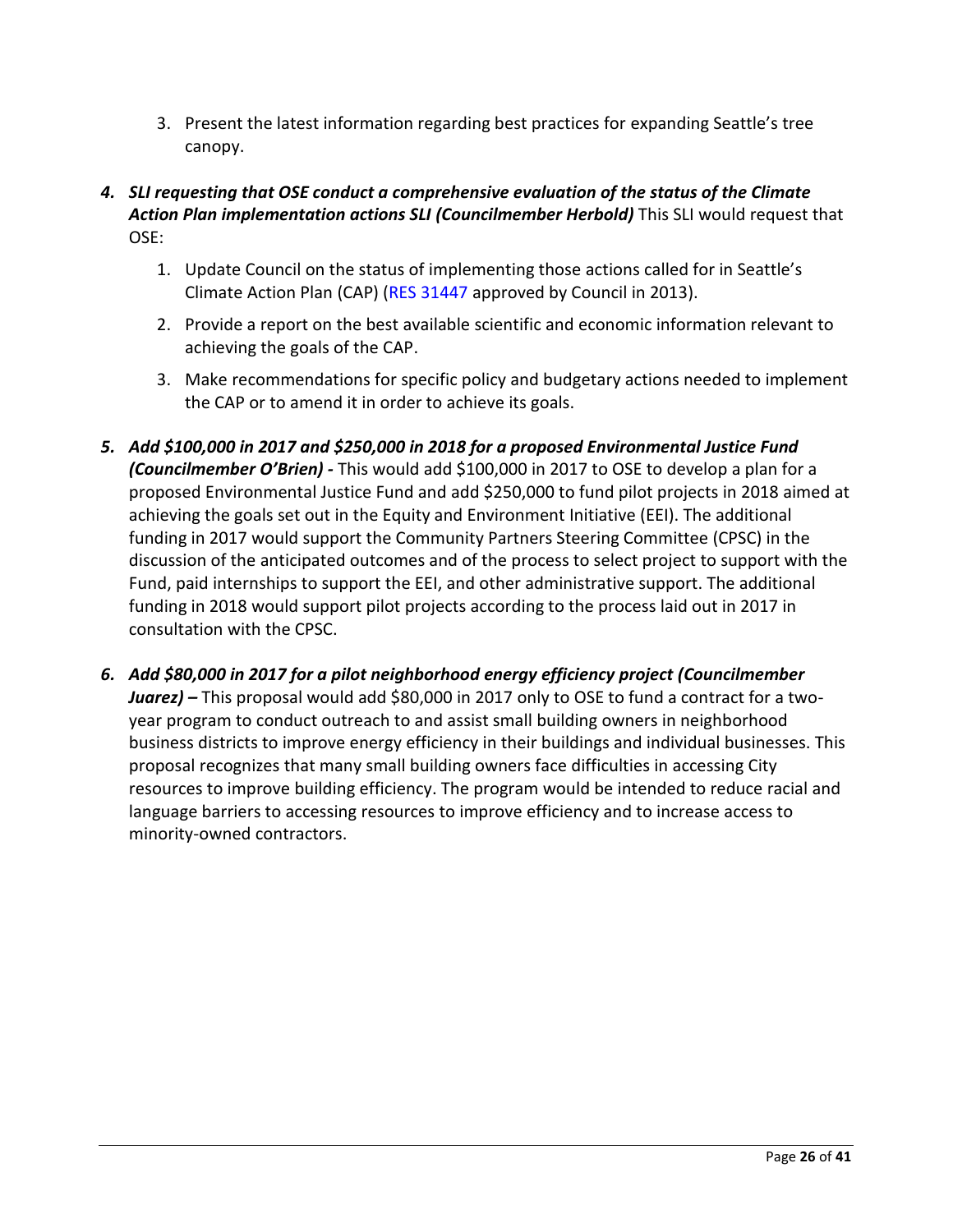## <span id="page-26-0"></span>**O. SEATTLE MUNICIPAL COURT (PETER LINDSAY)**

| Department Support (\$ in 1000s) |          |          |           |          |           |
|----------------------------------|----------|----------|-----------|----------|-----------|
|                                  | 2016     | 2017     | 2016-2017 | 2018     | 2017-2018 |
|                                  | Adopted  | Proposed | % Change  | Proposed | % Change  |
| <b>General Fund</b>              | \$30,334 | \$31,855 | 5.0%      | \$32,366 | 1.6%      |
| Other Fund                       |          |          |           |          |           |
| <b>Total Appropriations</b>      | \$30,334 | \$31,855 | 5.0%      | \$32,366 | 1.6%      |
| FTE Total                        | 214.10   | 212.10   | (0.9%     | 212.10   |           |

The Seattle Municipal Court (SMC) is authorized by the Seattle Municipal Code to adjudicate misdemeanors, gross misdemeanors, infractions and civil violations related to zoning and building offenses in Seattle. The Proposed Budget is \$1.5 million higher in 2017 than the 2016 Adopted Budget. Changes to citywide central costs, state mandated judicial salary increases and allocations for the City's Summit Re-implementation Project represent 90 percent of the proposed increased appropriations for SMC in 2017. SMC's Proposed Budget includes a lone discretionary increase, adding one FTE to staff new SMC technology initiatives such as Tableau Server and migration to the Next Generation Data Center. The additional staff resources will provide the Court with oversight and leadership for new technology initiatives and help prepare existing Court systems for implementation of the Municipal Court Information System replacement project—a CIP project led by Seattle IT. The Mayor's budget does not include any significant new initiatives or controversial discretionary increases for SMC.

#### **Councilmember Proposals:**

- *1. Fund 2.0 FTE Probation Counselor II and Manager I for the Court Resource Center and add a proviso (Councilmembers Bagshaw and Harrell) –* The Court Resource Center (CRC) is SMC's on-site, social service hub to assist individuals that are homeless or unsheltered and the working poor with reaching positive restorative outcomes. This proposed budget action would appropriate an additional \$251,000 in 2017 and endorse similar level of funding in 2018 for a Probation Counselor II and a Manager I to staff SMC's CRC and add a proviso. The proviso requires SMC to present and file a report with Council describing how the CRC is integrated with the Mayor's Pathways Home initiative.
- *2. Fund 1.0 FTE Probation Counselor II for the CRC (Councilmember González) —*The proposed budget action would increase appropriations in the SMC budget by \$117,000 in 2017 and a similar amount in 2018 to fund one FTE in support of the CRC in an on-going basis. It also endorses \$50,000 of one-time funding in 2018 for a consultant to review CRC processes and assist the SMC in implementing recommendations from the City Auditor (see item #3 below).
- *3. Court Resource Center SLI (Councilmember González)* **–** The proposed SLI would request the City Auditor to provide an evaluation of the CRC's effectiveness to process and serve clients especially as it pertains to unsheltered individuals and defendants participating in court directed diversion programs.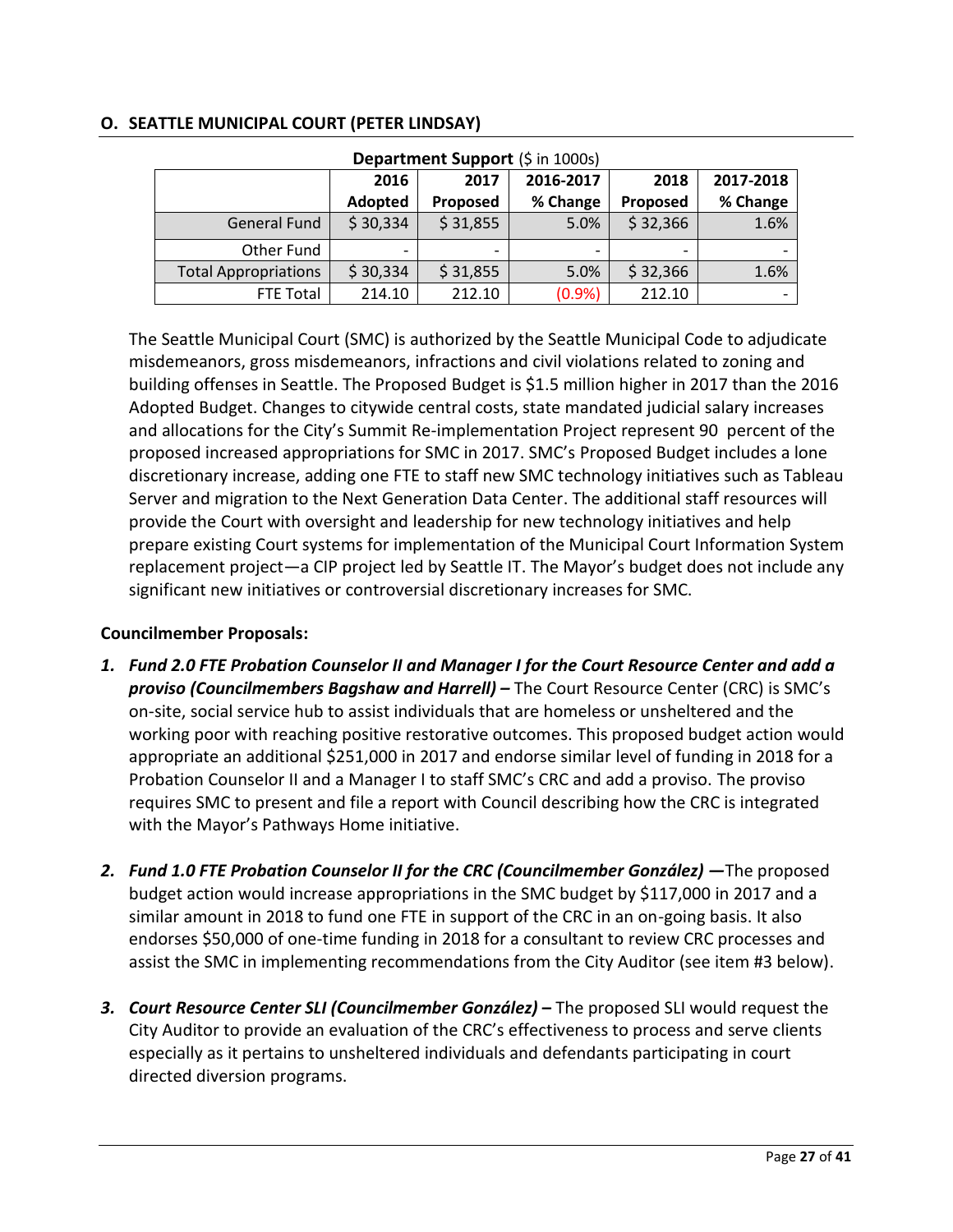- *4. Fund 1.0 FTE Court Security Marshal for the CRC (Councilmember González) –* Court Security Marshals are the public safety officers responsible for maintaining safe and secure SMC operations including but not limited to defendant transport, courtroom security and lobby screening. This proposal would increase appropriations to SMC by \$97,500 in 2017 and endorse appropriations of \$100,050 in 2018 for 1.0 FTE Court Security Marshal intended to serve the CRC.
- **5.** *Juror Pay Increase (Councilmembers González and Harrell) –* The proposed budget action would increase appropriations to SMC by \$61,770 on an on-going basis to allow the Court to increase juror pay from \$10 to \$25 per day.
- *6. 2.0 FTE SMC Pre-Trial Service Probation Counselors and support software for Seattle Criminal Justice Pre-Trial Services (Councilmember Harrell)* **–** This proposal would add \$354,000 in 2017 and \$362,000 in 2018 for two SMC Pre-Trial Services Probation Counselors and King County Jail Assessment software to reduce pre-trial detention. The counselor positions will provide diversion support services for young people 18-24 as appropriate.

| Department Support (\$ in 1,000's) |         |          |           |                 |           |
|------------------------------------|---------|----------|-----------|-----------------|-----------|
|                                    | 2016    | 2017     | 2016-2017 | 2018            | 2017-2018 |
|                                    | Adopted | Proposed | % Change  | <b>Proposed</b> | % Change  |
| <b>General Fund</b>                | \$654   | \$724    | 10.7%     | \$746           | 3.0%      |
| Other Fund                         |         | 4,281    |           | \$709           | (83.4%)   |
| <b>Total Appropriations</b>        | \$654   | \$5,005  | 665.3%    | \$1,454         | (71.0%)   |
| <b>FTE Total</b>                   | 4.9     | 5.9      | 20.4%     | 5.9             |           |

## <span id="page-27-0"></span>**P. ETHICS AND ELECTIONS COMMISSION (LISH WHITSON)**

The Seattle Ethics and Elections Commission (SEEC) provides education, training, and enforcement of the City's Ethics Code, Whistleblower Code, and lobbying regulations. It also promotes informed elections through education, training, and enforcement of the City's Elections Code and Election Pamphlet Code. With the passage of Initiative 122 in November 2015, the Commission now administers the Election Voucher program, with funding for the program provided by a \$3 million a year voter-approved levy. In 2017, the Election Voucher program will begin distributing \$100 in vouchers to Seattle residents that can be redeemed by candidates for City Council and City Attorney who choose to participate in the program. Increased funding starting in 2017 reflects the costs and revenues related to that program.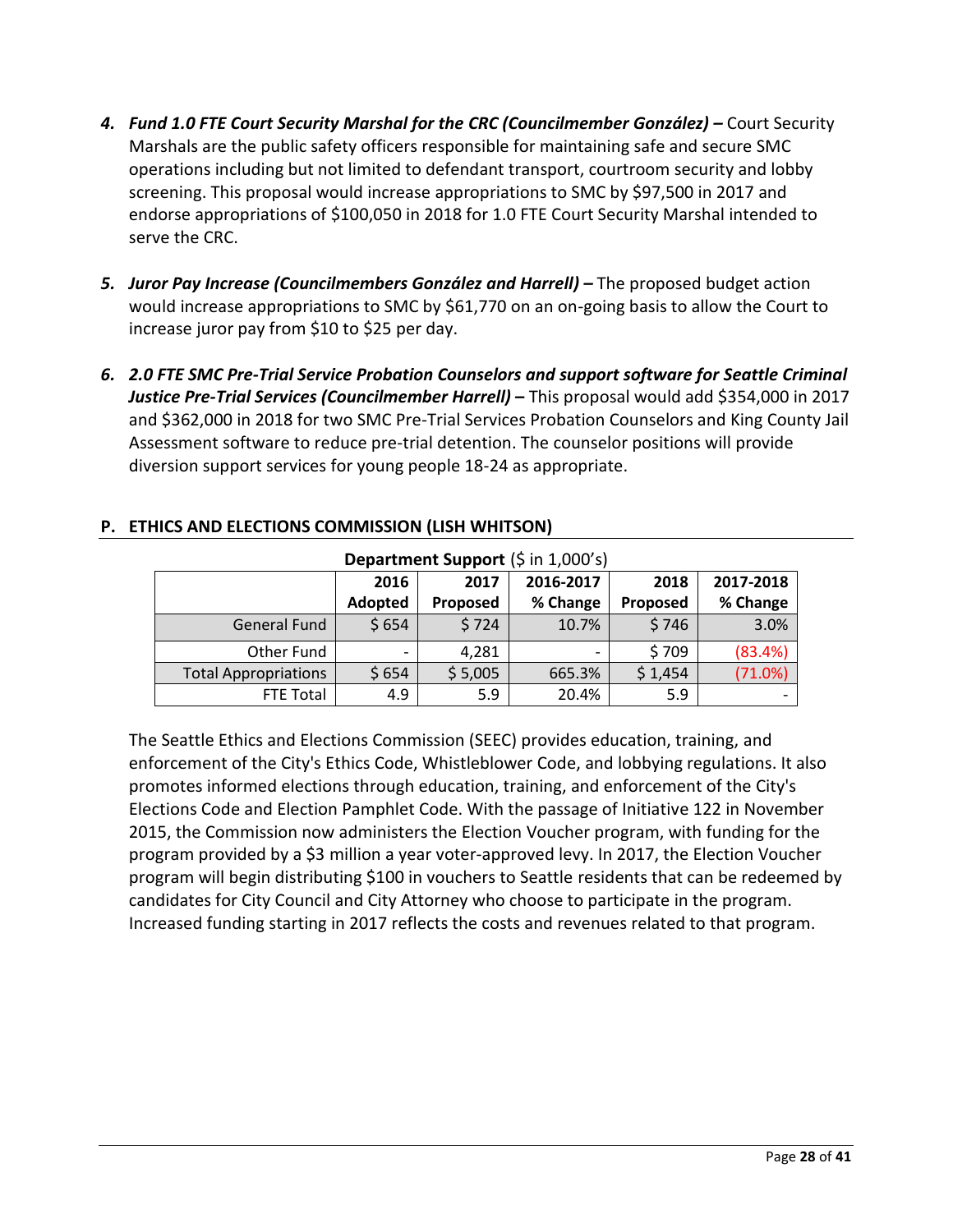#### **Councilmember Proposals:**

*1. Targeted Outreach through Community Based Organizations (Councilmember González)* As mandated by the 2015 passage of Initiative-122, the City of Seattle is instituting an Election Voucher Program with the aim of increased civic participation, especially from traditionally underrepresented populations in City elections. This budget action would add \$100,000 in one time funds in 2017 to fully realize the aims of this program.

The proposed \$100,000 add would be used to contract with community-based organizations to do outreach and education to bolster understanding of and participation in the Elections Voucher Program. Of particular importance is reaching legal permanent residents that are difficult to reach through traditional means used to contact registered voters. Organizations that would receive funds should meet the following criteria:

- 1. Have 501(c)3 status;
- 2. Be viewed as a trusted messenger in their target community;
- 3. Possess a track record of successful community engagement;
- 4. Provide culturally appropriate outreach methodology;
- 5. Provide in-language materials;
- 6. Track name and demographic information on contacted community members; and
- 7. Agree to report back on efficacy of outreach efforts by 12/15/2017.

If Levy proceeds are to be used, the SEEC, which has a fiduciary responsibility over the use of the levy funds, would need to approve the use of these funds for this purpose. GSF could also be used for this type of activity.

#### <span id="page-28-0"></span>**Q. OFFICE OF PLANNING AND COMMUNITY DEVELOPMENT (LISH WHITSON)**

| Department Support (\$ in 1000s) |         |                          |           |                 |           |
|----------------------------------|---------|--------------------------|-----------|-----------------|-----------|
|                                  | 2016    | 2017                     | 2016-2017 | 2018            | 2017-2018 |
|                                  | Adopted | <b>Proposed</b>          | % Change  | <b>Proposed</b> | % Change  |
| <b>General Fund</b>              | \$8,027 | \$7,643                  | $(-4.8%)$ | \$7,715         | 0.9%      |
| Other Fund                       |         | $\overline{\phantom{0}}$ | -         | \$430           |           |
| <b>Total Appropriations</b>      | \$8,027 | \$7,643                  | $(-4.8%)$ | \$8,145         | 6.6%      |
| <b>FTE Total</b>                 | 45.00   | 46.50                    | 3.3%      | 46.50           |           |

The Office of Planning and Community Development (OPCD) was created during the 2016 budget process to coordinate long range planning across all City departments. Its functions include:

- Citywide planning
- Comprehensive planning
- Research and analysis
- Coordination of capital planning citywide
- Implementation of the Housing Affordability and Livability Agenda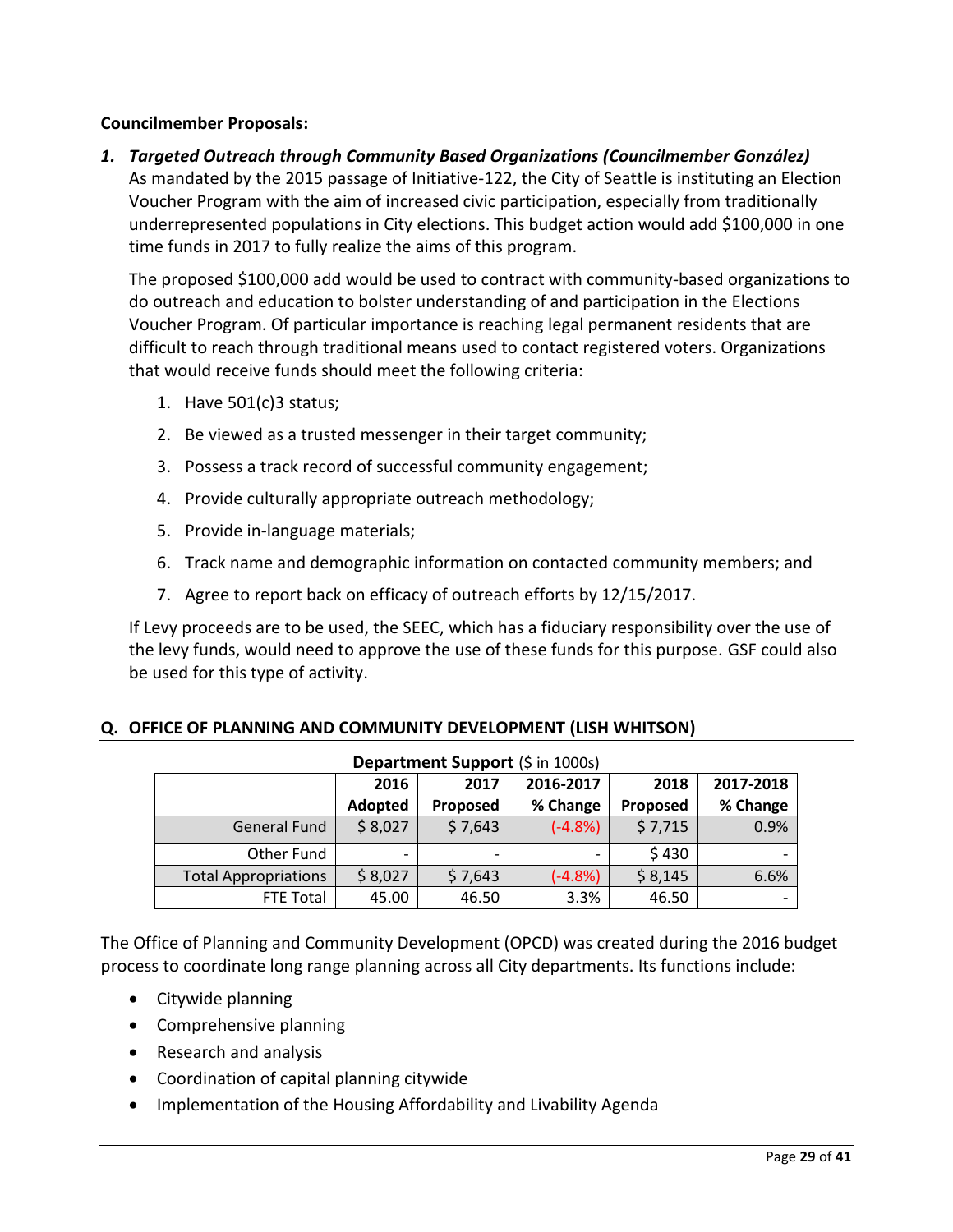- Community planning and implementation
- $\bullet$  Equitable community development
- Staffing the Seattle Planning Commission and Seattle Design Commission.

In the 2017 Budget, the Mayor has proposed to add one FTE to increase capacity within OPCD to support and implement equitable community development strategies, providing expertise to implement specific projects that may involve financial and legal negotiations and multiple stakeholders. In addition, the Mayor has included \$200,000 in 2017 to support community-based organizations working to develop equitable development projects as part of a Race and Social Equity Taskforce. The Race and Social Equity Taskforce is a coalition of leaders from the Central District, South East Seattle, International District, and Chinatown who represent neighborhoods historically redlined and at high-displacement risk. The Mayor's proposed budget includes an additional \$430,000 of Community Development Block Grant funds to help implement these projects starting in 2018. That funding is intended to be ongoing.

## **Councilmember Proposals:**

*1. Increase funding for the Equitable Development Implementation Plan (Councilmembers González, Harrell, Herbold, Johnson, O'Brien and Sawant) –* In September, Council passed [RES](http://clerk.seattle.gov/~scripts/nph-brs.exe?s1=&s3=31711+&s2=&s4=&Sect4=AND&l=200&Sect2=THESON&Sect3=PLURON&Sect5=RESNY&Sect6=HITOFF&d=RESF&p=1&u=%2F%7Epublic%2Fresny.htm&r=1&f=G)  [31711](http://clerk.seattle.gov/~scripts/nph-brs.exe?s1=&s3=31711+&s2=&s4=&Sect4=AND&l=200&Sect2=THESON&Sect3=PLURON&Sect5=RESNY&Sect6=HITOFF&d=RESF&p=1&u=%2F%7Epublic%2Fresny.htm&r=1&f=G) in support of five Equitable Development Implementation Plan (EDIP) communityinitiated projects as priorities for mitigating further displacement and increasing access to opportunity in the Central Area, the Chinatown/International District and South Seattle. These projects will require capital investments over the coming eight years.

The five EDIP projects are:

- 1. Rainier Beach Innovation District: a strategy to attract high quality jobs coupled with education and training so that those who are now closed-out can fully participate in the region's economic growth;
- 2. the Multicultural Community Center: provide a stable future for cultural anchors, providing support, reinforcement and cultural preservation for the immigrants and refugee communities in the area;
- 3. South East Economic Opportunity Center: provide an education, training and services hub. \$6 million dollars have already been secured through investments from governmental agencies and institutional partners;
- 4. William Grose Center for Cultural Innovation: hub for entrepreneurial resources to support cultural preservation and innovation in the creative economy and provide pathways to the creative industries for those who are excluded; and
- 5. Little Saigon Landmark Project: project in the Little Saigon business district to assure the Vietnamese community is not displaced in a rapidly gentrifying market.

This action would create a \$6.5 million reserve fund for OPCD to administer beginning in 2017 for site control and other development needs related to these five projects. These projects are leveraging funds from multiple venues, and may require start-up and ongoing city investment. The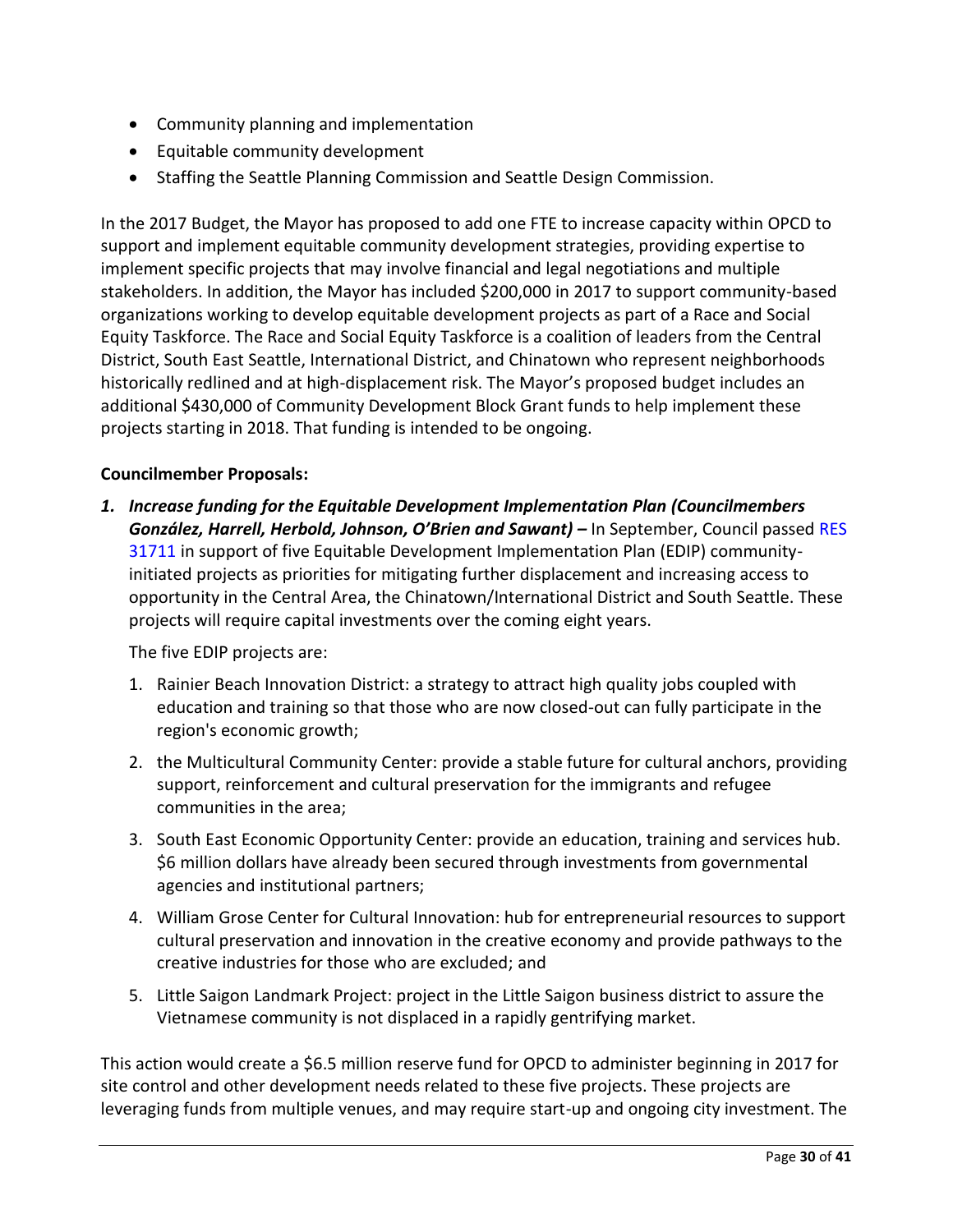Race and Social Equity Task Force has outlined a phasing process to meet the needs for site acquisition for each project. While resources are included for leadership and capacity building in the 2017-2018 Proposed Budget, site acquisition resources for the five defined projects is limited, and gaining site control is urgent to successfully move forward with these anti-displacement projects. OPCD has several staff who will focus on equitable development related work. OPCD is directed to create a process for evaluating projects and distributing these funds.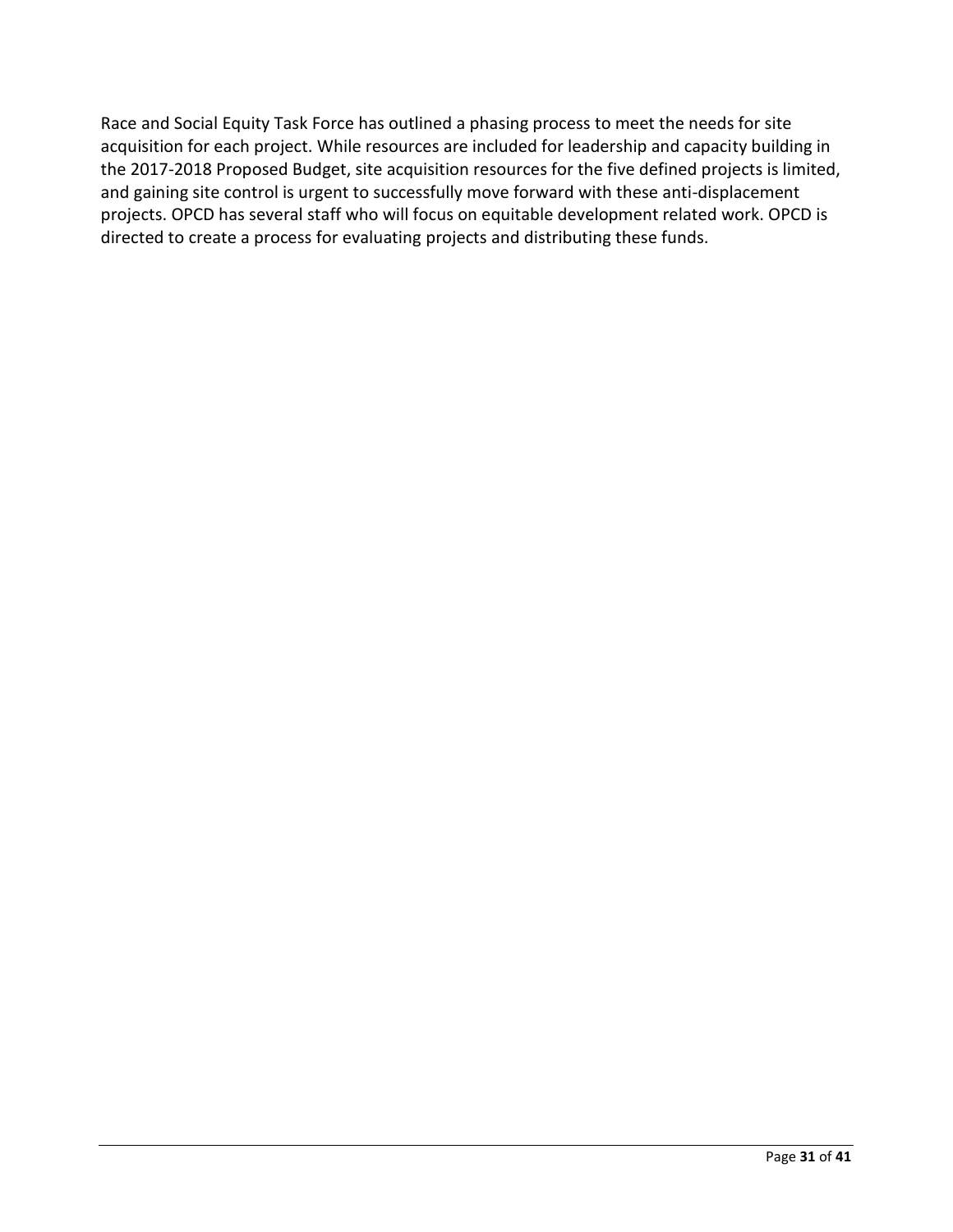## <span id="page-31-0"></span>**II. CROSSCUTTING ISSUES**

reduced for 125 positions.

- *1. Business & Occupation (B&O) Tax Category Revision (Councilmember Sawant) [Staffed by Erik Sund] –* Proposed legislation currently under development would eliminate the rate tier provided under the SMC 5.45.050(F) for international investment management services. This tier was established in 2009 by Ordinance 123099 and provides a tax rate of 0.153 percent of gross receipts for 2017, increasing to 0.155 percent for 2018 and beyond. If this tier were eliminated, businesses currently eligible for this rate would be captured by the "other business activity" tier, which provides a rate of 0.423 percent of gross receipts in 2017, increasing to 0.427 percent beginning January 1, 2018. This would generate an estimated \$2.0 million of additional GSF revenue in 2017 and \$2.1 million in 2018.
- *2. Cap Employee Salaries at \$150,000 a year (Councilmember Sawant) [staffed by Patricia Lee]* – This proposed budget action would amend the City's payroll ordinance to limit City employee base salaries to no more than \$150,000/year and cut an estimated \$3.3 million from 22 departments' budgets. This would free up funding for other Council priorities. Pay would be

This estimate is based on the hourly rate for all City positions and a calculation of how many employees who fit that category are in each department. This estimate may include some employees who make more than \$150,000 because of overtime, and it does not identify employees represented by a collective bargaining agreement. Further analysis would be needed to provide a more refined estimate.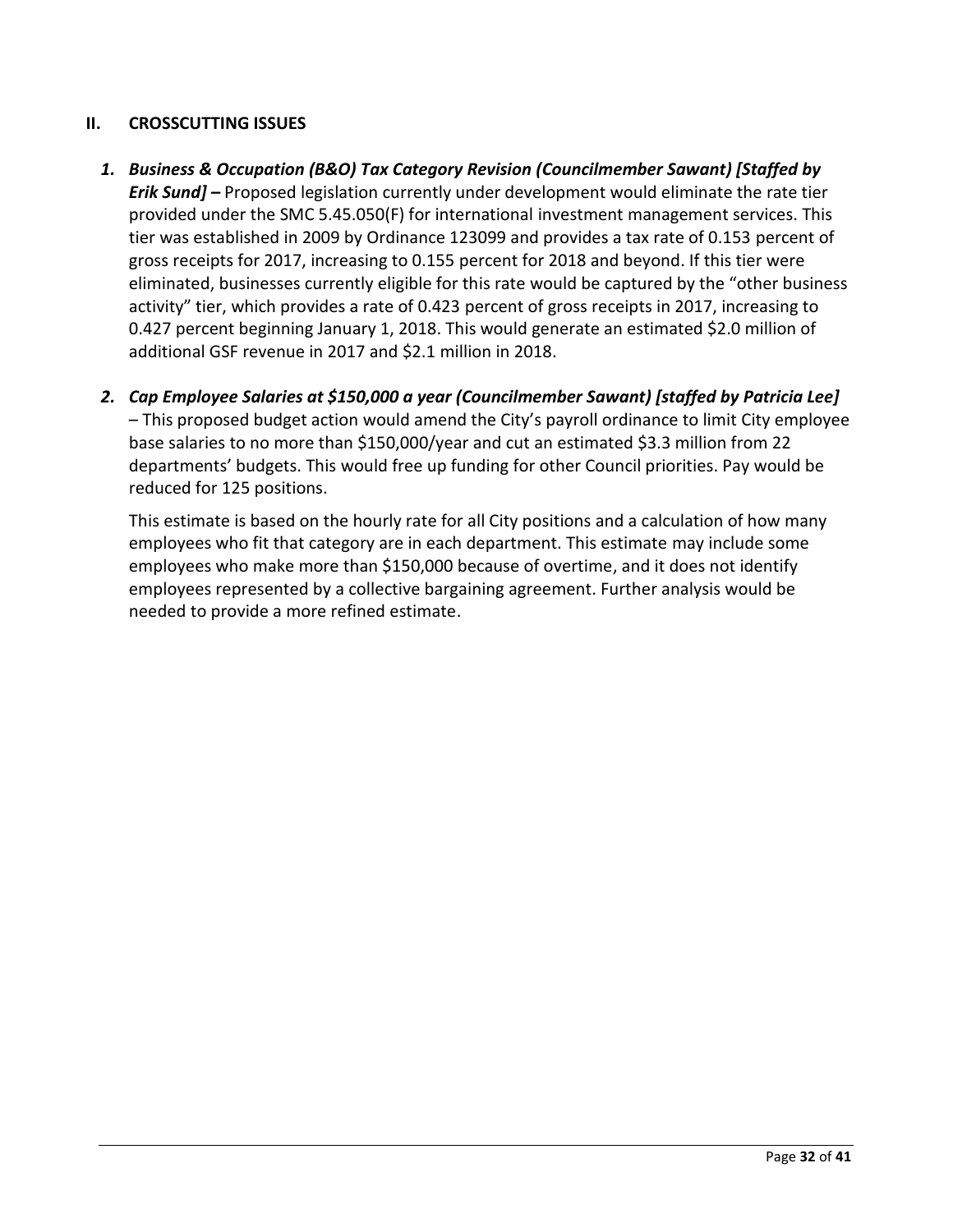| <b>Department</b>            | #FTEsw/            | <b>Combined</b>             | <b>Combined Total Salaries</b>             | <b>Savings</b>                    |
|------------------------------|--------------------|-----------------------------|--------------------------------------------|-----------------------------------|
|                              | <b>Base Salary</b> | <b>Total Salaries</b>       | <b>When Base Lowered to</b>                |                                   |
|                              | Above 150k         |                             | \$150k                                     |                                   |
| City Budget Office           | 1                  | \$<br>176,191               | \$<br>150,000                              | \$<br>26,191                      |
| <b>City Employees</b>        | 3                  | $\overline{\xi}$<br>497,313 | $\overline{\boldsymbol{\zeta}}$<br>450,000 | $\overline{\xi}$<br>47,313        |
| <b>Retirement System</b>     |                    |                             |                                            |                                   |
| Seattle City Light           | 21                 | \$<br>4,127,237             | \$<br>3,150,000                            | \$<br>977,237                     |
| <b>Education &amp; Early</b> | $\mathbf{1}$       | \$<br>164,466               | \$<br>150,000                              | $\zeta$<br>14,466                 |
| Learning                     |                    |                             |                                            |                                   |
| FAS                          | 3                  | \$<br>504,936               | \$<br>450,000                              | \$<br>54,936                      |
| <b>Fire Department</b>       | 11                 | \$<br>1,987,051             | \$<br>1,650,000                            | $\overline{\xi}$<br>337,051       |
| <b>Hearing Examiner</b>      | $\mathbf{1}$       | \$<br>160,804               | \$<br>150,000                              | \$<br>10,804                      |
| Housing                      | $\mathbf{1}$       | $\overline{\xi}$<br>150,279 | \$<br>150,000                              | $\overline{\xi}$<br>279           |
| <b>Human Services</b>        | $\mathbf{1}$       | $\overline{\xi}$<br>153,434 | $\overline{\boldsymbol{\zeta}}$<br>150,000 | $\overline{\xi}$<br>3,434         |
| Law Department               | 3                  | \$<br>468,401               | $\overline{\xi}$<br>450,000                | $\overline{\varsigma}$<br>18,401  |
| Legislative-City Council     | $\mathbf{1}$       | \$<br>177,816               | \$<br>150,000                              | $\overline{\xi}$<br>27,816        |
| Mayor's Office               | 5                  | \$<br>889,329               | \$<br>750,000                              | \$<br>139,329                     |
| <b>Municipal Court</b>       | $\mathbf{1}$       | \$<br>151,482               | $\overline{\xi}$<br>150,000                | \$<br>1,482                       |
| Civil Rights                 | $\mathbf{1}$       | \$<br>156,498               | \$<br>150,000                              | \$<br>6,498                       |
| Parks Department             | 3                  | $\overline{\xi}$<br>521,381 | $\overline{\xi}$<br>450,000                | $\overline{\mathsf{S}}$<br>71,381 |
| Police Department            | 37                 | \$<br>6,627,962             | \$<br>5,550,000                            | \$<br>1,077,962                   |
| Seattle Center               | $\mathbf{1}$       | \$<br>165,414               | $\overline{\varsigma}$<br>150,000          | \$<br>15,414                      |
| Construction &               | $\overline{2}$     | $\overline{\xi}$<br>317,851 | $\overline{\xi}$<br>300,000                | \$<br>17,851                      |
| Inspections                  |                    |                             |                                            |                                   |
| <b>Human Resources</b>       | 3                  | \$<br>487,523               | \$<br>450,000                              | \$<br>37,523                      |
| Transportation               | 9                  | \$<br>1,469,323             | \$<br>1,350,000                            | \$<br>119,323                     |
| Seattle IT                   | 6                  | $\overline{\xi}$<br>962,568 | $\overline{\xi}$<br>900,000                | $\overline{\xi}$<br>62,568        |
| <b>Public Utilities</b>      | 10                 | \$<br>1,747,123             | \$<br>1,500,000                            | \$<br>247,123                     |
| <b>Grand Total</b>           | 125                | \$22,064,383                | \$18,750,000                               | \$3,314,383                       |

*Table 4. Savings by department in 2017 (totals are estimated):*

*3. Municipal Broadband [Staffed by Calvin Chow]* – Since 2005, the City has explored the potential to develop a Fiber-to-the-Premises (FTTP) network to meet increasing demand for bandwidth in the information economy. Most recently, a 2015 financial feasibility study found that a municipal broadband utility (1 Gigabit-per-second, data only) could potentially break even, if the utility could deploy FTTP infrastructure within Seattle City Light's "power space" (i.e., in proximity to power lines) rather than the more crowded "communication space" (i.e., space reserved for phone lines, traffic signals, other communication fiber). The study noted that customers are very sensitive to price, and that the market response of existing providers would affect the financial feasibility of establishing a new FTTP network. At this point in time, the City is not actively pursuing a municipally-owned broadband network.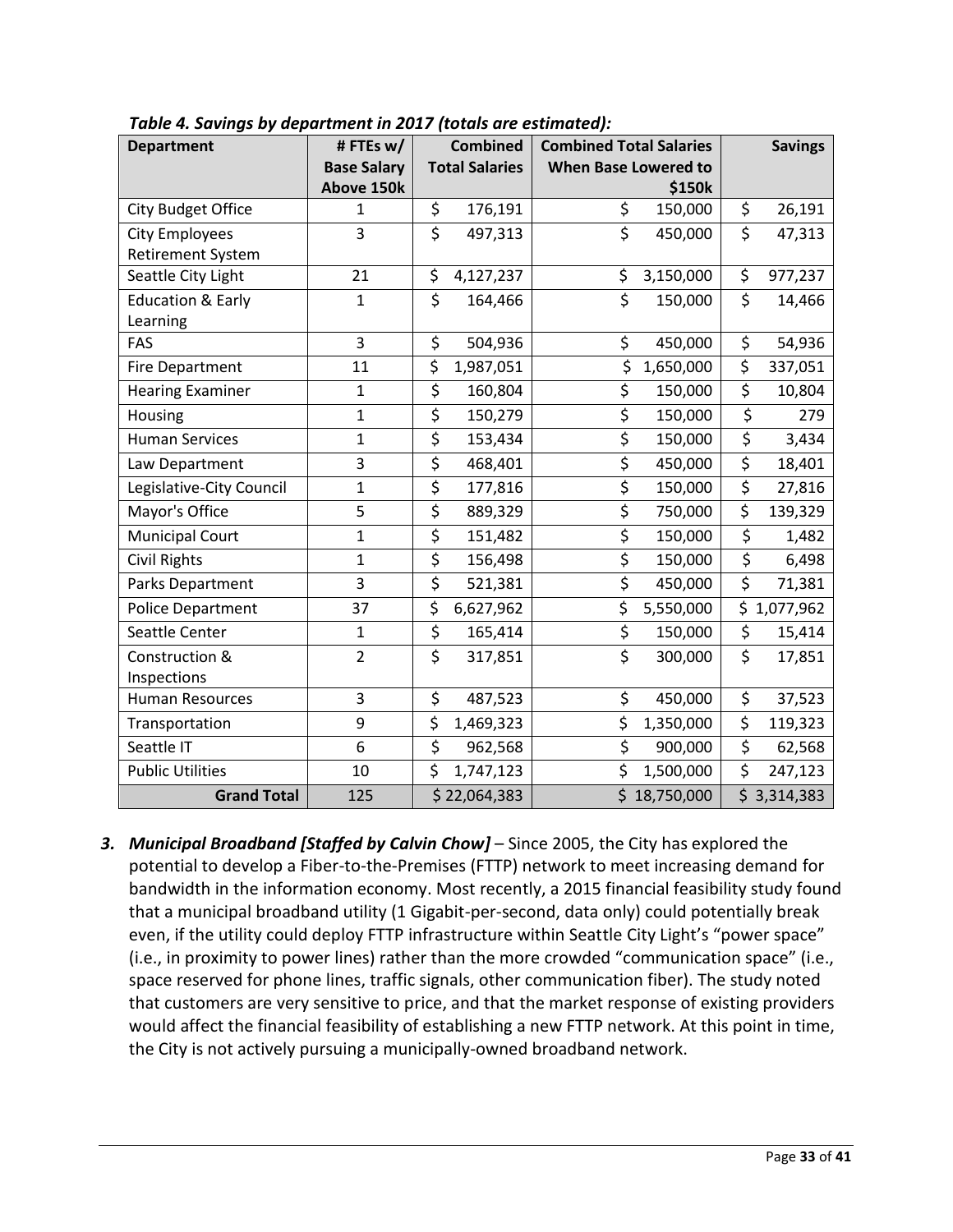#### **Councilmember Proposals:**

*1. Add \$300,000/1.0 FTE to develop a Ten-Year Business and Implementation Plan for Municipal*  **Broadband (Councilmembers Johnson and Sawant) –** This item would commission a "Ten-Year Business and Implementation Plan" for a City-owned internet utility based on the findings in the 2015 "Fiber-to-the-Premises Feasibility Study" that incorporates the cost of upfront infrastructure investments, expected monthly charges for customers, accommodations for a "low-income internet utility discount program", and expected roll-out of availability of internet utility services based on time and location. Additionally potential cost-savings should be explored through infrastructure investments currently existing through other city utilities and expected reductions in City of Seattle based telecommunications expenditures across departments. Costs for the study are expected to be a one-time expenditure of \$170,000, plus potentially one FTE (\$130,000) to administer the study in **Seattle IT**, Office of Policy and Innovation, or Office of Planning and Community Development.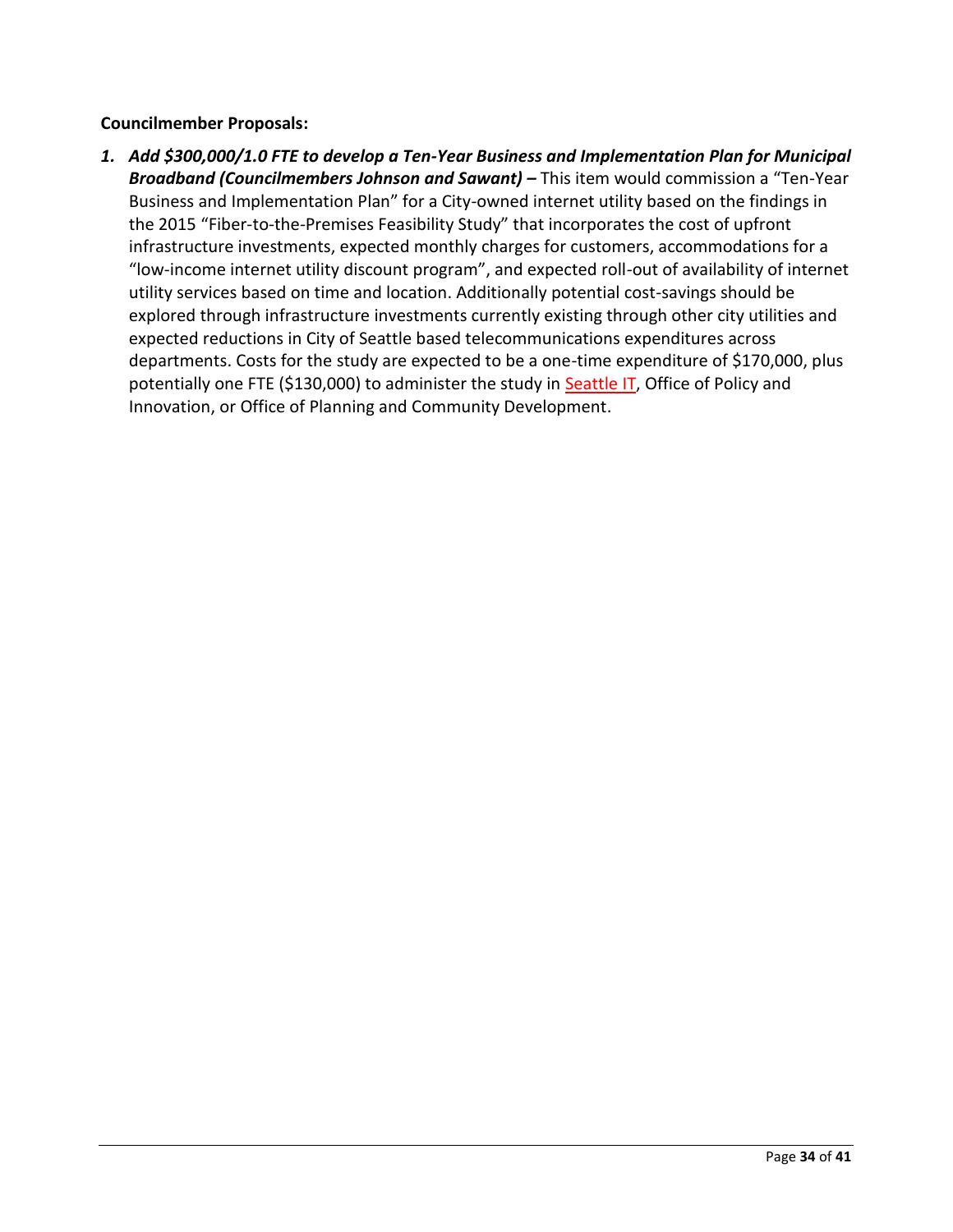#### <span id="page-34-0"></span>**III. BUDGET LEGISLATION**

The Mayor transmitted legislation to implement the proposed budget. Each piece of legislation will require Committee action on a green sheet to recommend that the legislation pass, not pass, or pass with amendments. Through review of the proposed budget the Council may identify additional legislation for Committee consideration.

Transmitted legislation is summarized below. Staff is anticipating two additional pieces of proposed budget legislation from the Mayor: (1) a bill changing how the City makes contributions to the Fire Pension Fund and (2) a bill changing how drainage and wastewater charges for King County facilities are passed-though to the City. Some proposed legislation is described more fully in individual issue identification papers.

|                         | <b>Proposed Legislation</b>                                                    | <b>Purpose</b>                                                                                                                                                                                                                                                                                                                                   |
|-------------------------|--------------------------------------------------------------------------------|--------------------------------------------------------------------------------------------------------------------------------------------------------------------------------------------------------------------------------------------------------------------------------------------------------------------------------------------------|
| $\mathbf{1}$            | 2016 Third Quarter<br><b>Grant Acceptance</b><br>Ordinance                     | Accept funding from non-City sources in 2016 and authorizes<br>use of those funds.                                                                                                                                                                                                                                                               |
| $\overline{2}$          | 2016 Third Quarter<br>Supplemental<br>Ordinance                                | Amend the 2016 budget to implement approved programs, change<br>position authority, creates a new Capital Improvement Program (CIP)<br>project, and transfer funds.                                                                                                                                                                              |
| $\overline{\mathbf{3}}$ | 2017 Budget Adoption<br>Ordinance                                              | Adopt the 2016 budget and CIP, modify positions, and create<br>positions.                                                                                                                                                                                                                                                                        |
| 4                       | 2018 Budget<br><b>Endorsement Resolution</b>                                   | Endorse proposed 2018 appropriations and position modifications.<br>Actual appropriations and position authority are subject to Council<br>approval through mid-biennium review in the fall of 2017.                                                                                                                                             |
| 5                       | Short Property Tax 2017<br>Ordinance                                           | Provide a short property tax ordinance to comply with Referendum<br>47. Referendum 47, which was approved in 1997, requires taxing<br>jurisdictions to separately pass an ordinance identifying the<br>percentage increase due to all property taxes levied by the<br>jurisdiction. In 2017 that increase will be approximately 5.82<br>percent. |
| 6                       | Long Property Tax 2017<br>Ordinance                                            | Impose the City's property tax for 2017. In 2017 revenue from<br>property taxes, including voter-approved levies, is estimated to be<br>approximately \$484,387,400.                                                                                                                                                                             |
| $\overline{7}$          | <b>Limited Tax General</b><br><b>Obligation (LTGO) Bonds</b><br>2017 Ordinance | Authorize issuance of up to \$108 million in LTGO bonds to finance<br>and refinance capital projects.                                                                                                                                                                                                                                            |

## *Table 5. Budget Legislation*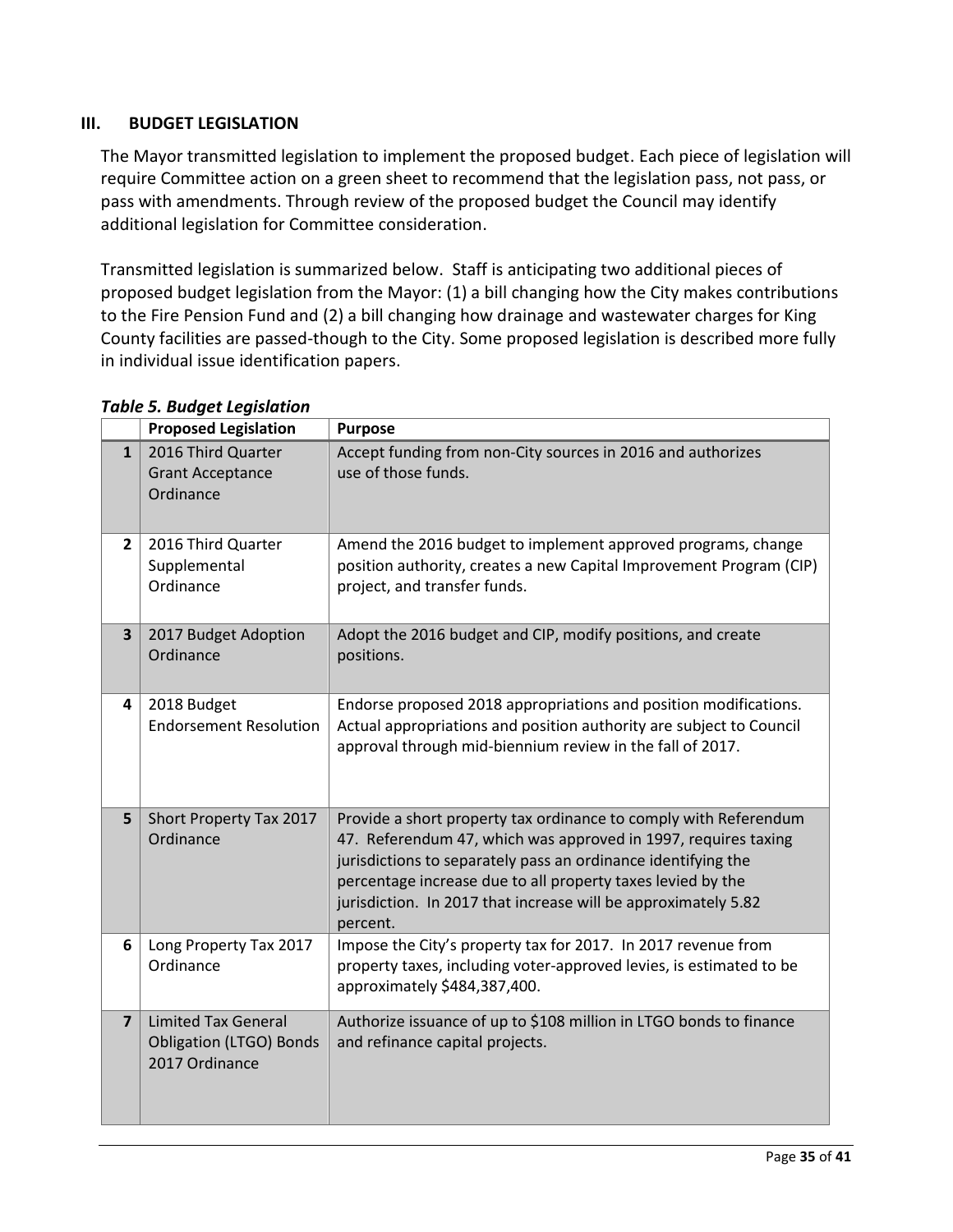|     | <b>Proposed Legislation</b>                                                                                             | <b>Purpose</b>                                                                                                                                                                                                                                                                                               |
|-----|-------------------------------------------------------------------------------------------------------------------------|--------------------------------------------------------------------------------------------------------------------------------------------------------------------------------------------------------------------------------------------------------------------------------------------------------------|
| 8   | <b>Seattle Public Utilities</b><br>(SPU) 2017 Water Bonds<br>Ordinance                                                  | Authorize issuance of up to \$110 million in bonds to finance a<br>portion of SPU's CIP for the water system.                                                                                                                                                                                                |
| 9   | Seattle City Light (SCL)<br>Bonds 2017 Ordinance                                                                        | Authorize issuance of up to \$275 million in bonds to finance a<br>portion of SCL's CIP.                                                                                                                                                                                                                     |
| 10  | Seattle Department of<br><b>Transportation (SDOT)</b><br>Waterfront Interfund<br>Loan Extension<br>Ordinance            | Extend a previously authorized interfund loan to the Central<br>Waterfront Improvement Fund.                                                                                                                                                                                                                 |
| 11  | <b>Department of Parks</b><br>and Recreation (DPR)<br>Smith Cove and Capital<br><b>Fund Interfund Loan</b><br>Ordinance | Extend and increase a previously authorized interfund loan for Smith<br>Cove Park to \$4,000,000 and establish a cash reserve in the Parks<br>Capital Fund.                                                                                                                                                  |
| 12  | <b>Emergency Subfund</b><br>Policy 2017 Resolution                                                                      | Amend financial policies for the Emergency Subfund to establish a<br>minimum appropriation of \$60,000,000, adjusted annually based on<br>the Consumer Price Index, and a maximum appropriation equal to<br>.375 cents per thousand dollars of assessed value, which is the<br>maximum allowed by state law. |
| 13  | Department of<br>Neighborhoods (DON)<br>Community<br>Involvement<br><b>Commission Ordinance</b>                         | Create a Community Involvement Commission and amend the<br>function and purpose description for DON to align with direction in<br>Executive Order 2016-06.                                                                                                                                                   |
| 14  | <b>DON Community</b><br><b>Involvement Principles</b><br>Resolution                                                     | Adopt community involvement principles and direct DON to develop<br>community involvement plans for City departments with the<br>assistance of the Office for Civil Rights and the Office of Immigrant<br>and Refugee Affairs.                                                                               |
| 15  | Office of Labor<br>Standards (OLS) 2017<br>Ordinance                                                                    | Move the OLS from the Office for Civil Rights and establishe OLS as a<br>stand-alone office in the Executive Department.                                                                                                                                                                                     |
| 16. | SDOT Parklet Program<br>Ordinance                                                                                       | Establish a program whereby portion of rights-of-way may be used<br>for amenities, such as publicly accessible open space or landscaping.                                                                                                                                                                    |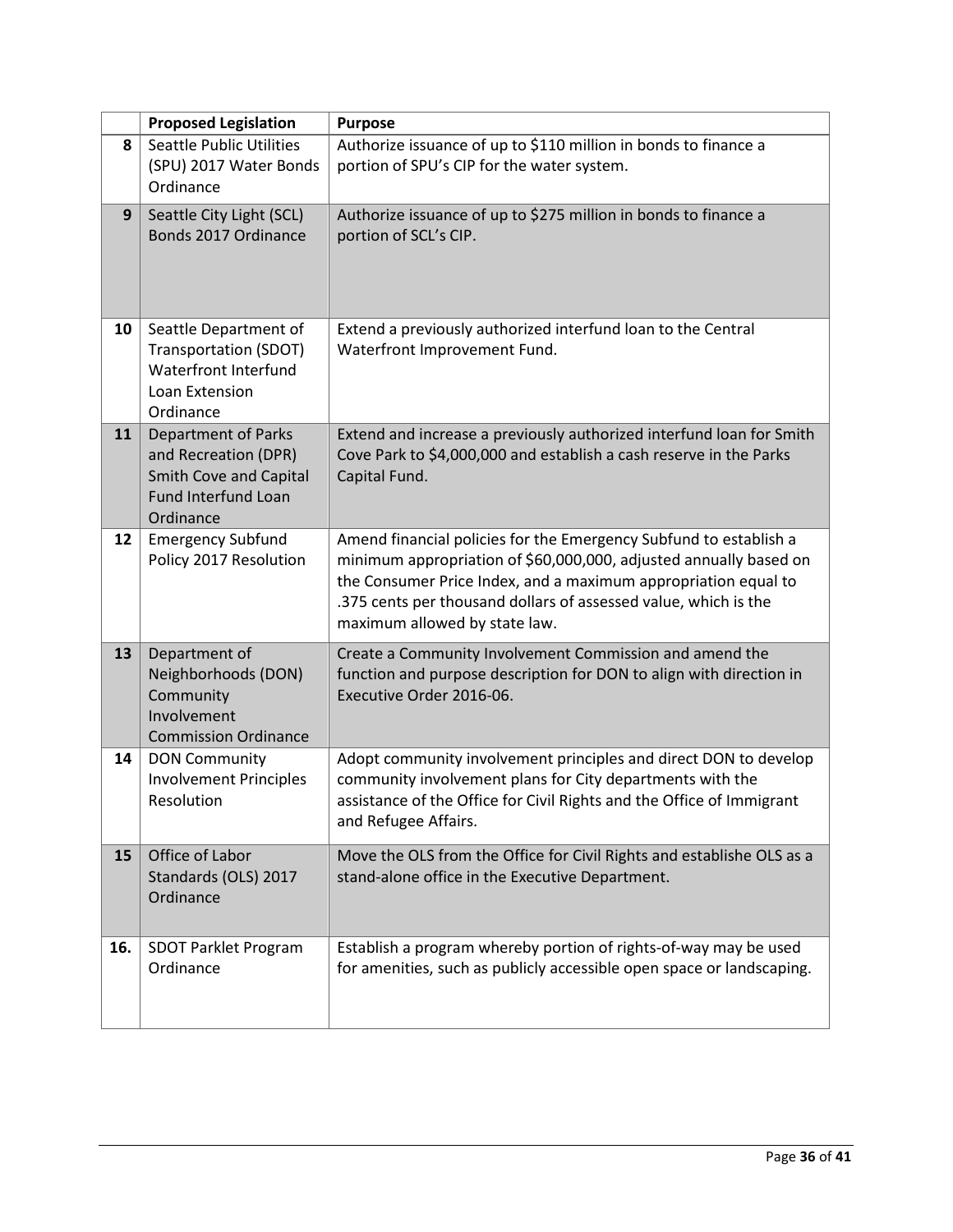|    | <b>Proposed Legislation</b>                                                               | <b>Purpose</b>                                                                                                                                                                                                                                                                                                 |
|----|-------------------------------------------------------------------------------------------|----------------------------------------------------------------------------------------------------------------------------------------------------------------------------------------------------------------------------------------------------------------------------------------------------------------|
| 16 | DPR 2017 Fees and<br><b>Charges Ordinance</b>                                             | Amend fees charged for aquatics, athletic fields, and special events<br>to offset inflationary cost-increases. Change some proposed fees to<br>align with the Community Center Strategic Plan. And, make other<br>adjustments to fees charged for other functions, such as special<br>event and ceremony fees. |
| 17 | Finance and<br><b>Administrative Services</b><br>(FAS) Pet License Fees<br>2017 Ordinance | Increase pet license fees, particularly fees for unaltered pets.                                                                                                                                                                                                                                               |
| 18 | FAS 2017 Spay and<br><b>Neuter Fee Ordinance</b>                                          | Increase fees for spaying and neutering pets to improve cost<br>recovery.                                                                                                                                                                                                                                      |
| 19 | <b>FAS Marijuana Licensing</b><br>Fee Ordinance                                           | Increase marijuana business license fees to improve cost-recovery for<br>regulating marijuana businesses.                                                                                                                                                                                                      |
| 20 | <b>Seattle Center Facility</b><br>Fees 2017 Ordinance                                     | Amend the fees charged for events and use of facilities at Seattle<br>Center and authorizes the Seattle Center Director to modify fees to<br>maintain the competitiveness of Seattle Center as an entertainment<br>venue.                                                                                      |
| 21 | Seattle Department of<br>Construction and<br>Inspections (SDCI) 2017<br>Fee Ordinance     | Amend the SDCI fee ordinance for improved cost recovery of SDCI's<br>regulatory function.                                                                                                                                                                                                                      |
| 22 | SDOT 2017 Street Use<br>Fee Schedule Ordinance                                            | Amend the SDOT street use fee schedule to reflect increases to labor<br>and other inflationary costs.                                                                                                                                                                                                          |
| 23 | <b>SDOT Vanpool</b><br>Fee Adjustment<br>Ordinance                                        | Increase fees for vanpool permits to increase cost recovery and<br>come-closer to market rates for parking.                                                                                                                                                                                                    |
| 24 | Seattle Fire Department<br>2017-2018 Fee<br>Ordinance                                     | Amend fees for regulatory reviews and functions provided by the Fire<br>Marshal's Office to increase cost-recovery, fund permit technology<br>improvements, and provide additional inspection and fire protection<br>system testing services.                                                                  |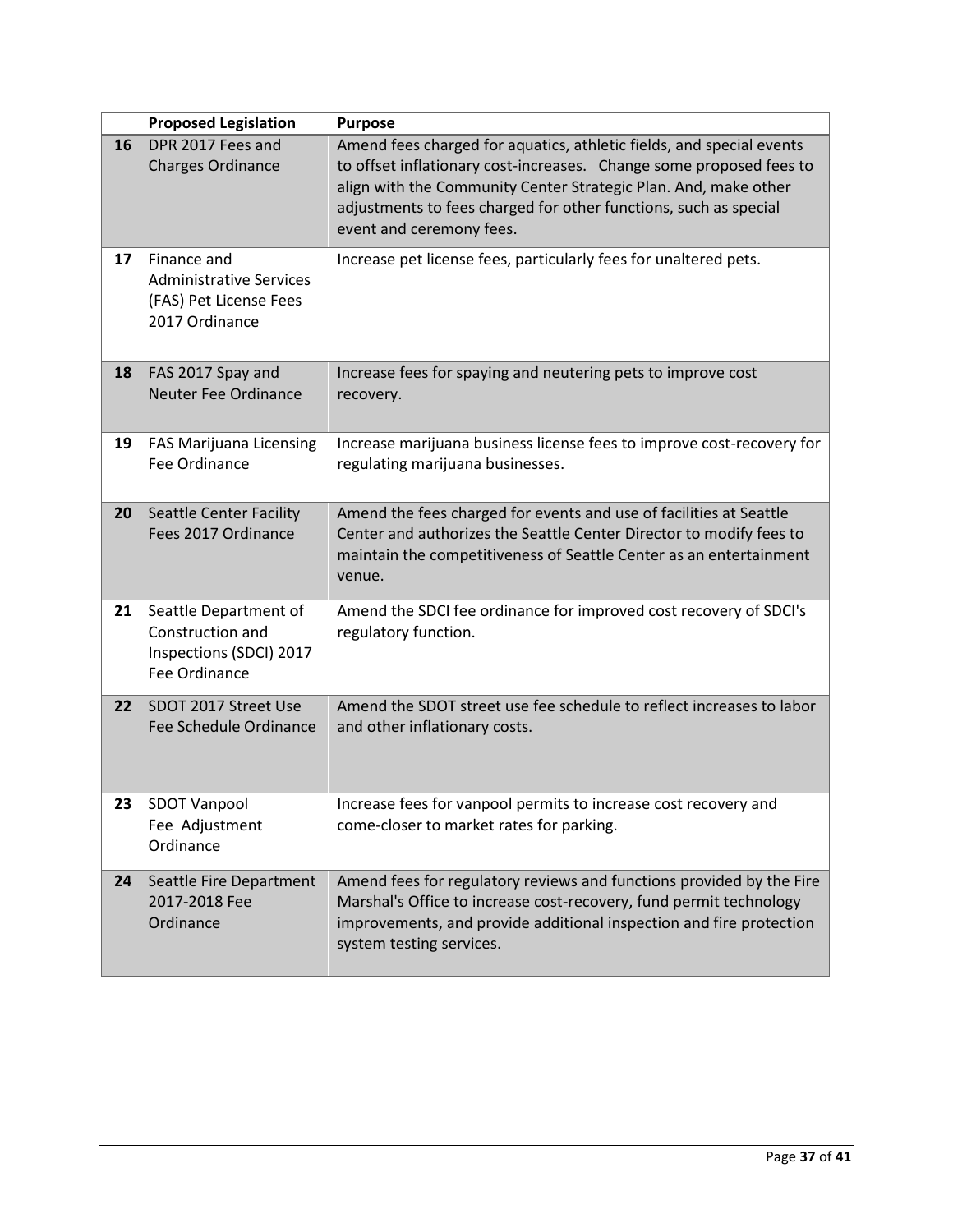#### <span id="page-37-0"></span>**IV. DEPARTMENTS/OFFICES WITHOUT IDENTIFIED ISSUES OR COUNCILMEMBER PROPOSALS**

| Department Support (\$ in 1000s) |             |             |          |             |          |  |  |
|----------------------------------|-------------|-------------|----------|-------------|----------|--|--|
|                                  | 2016        | 2017        | $2016 -$ | 2018        | 2017-    |  |  |
|                                  | Adopted     | Proposed    | 2017     | Proposed    | 2018     |  |  |
|                                  |             |             | % Change |             | % Change |  |  |
| <b>General Fund</b>              |             |             |          |             |          |  |  |
| Other Fund                       | \$1,369,595 | \$1,366,870 | (0.2%)   | \$1,399,795 | 2.4%     |  |  |
| Total                            | \$1,369,595 | \$1,366,870 | (0.2% )  | \$1,399,795 | 2.4%     |  |  |
| Appropriations                   |             |             |          |             |          |  |  |
| <b>FTE Total</b>                 | 1,868       | 1,779       | (4.8%)   | 1,794       | 0.8%     |  |  |

#### **A. SEATTLE CITY LIGHT (TONY KILDUFF)**

Seattle City Light provides electric power to 780,000 customers in Seattle and a number of surrounding suburban jurisdictions. It owns and operates electrical generating, transmission, and distribution system assets worth \$10 billion, including seven dams, over 3,000 miles of transmission and distribution lines linked to 15 power substations, and over 100,000 electrical poles. The utility's power system is over 90 percent hydroelectric-based and it has been carbon neutral since 2005.

Central Staff have not identified any budget issues because City Light's Proposed Budget is consistent with the Six-year Strategic Plan that the Council adopted in July 2016.

| Department Support (\$ in 1,000's) |          |           |           |           |          |  |  |
|------------------------------------|----------|-----------|-----------|-----------|----------|--|--|
|                                    | 2016     | 2017      | 2016-2017 | 2018      | 2017-    |  |  |
|                                    | Adopted  | Proposed  | % Change  | Proposed  | 2018     |  |  |
|                                    |          |           |           |           | % Change |  |  |
| <b>General Fund</b>                | \$1,718  | \$20,481  | 1092.1%   | \$18,790  | (8.3%)   |  |  |
| Other Fund                         | \$81,705 | \$225,010 | 175.4%    | \$218,642 | (2.8%)   |  |  |
| <b>Total Appropriations</b>        | \$83,423 | \$245,491 | 194.3%    | \$237,432 | (3.3%)   |  |  |
| FTE Total                          |          | 656.60    |           | 658.60    | 0.3%     |  |  |

#### **B. SEATTLE INFORMATION TECHNOLOGY DEPARTMENT (TONY KILDUFF)**

The Seattle Department of Information Technology (Seattle IT) is a new department created by the 2016 Budget to consolidate the information technology staff and resources of all the Executive departments (the Legislative Department, City Attorney's Office, and the Seattle Public Libraries were not part of the consolidation). Seattle IT went live in April, 2016, replacing and expanding upon the Department of Information Technology, the extant central IT services department. Since it is new and only existed for a part of 2016, comparison with last year's budget is not informative.

Seattle IT will provide information technology services to all Executive departments, including network infrastructure and data center services, desktop and mobile phone services, first responder mobile communication services, and desktop computing services. It will also oversee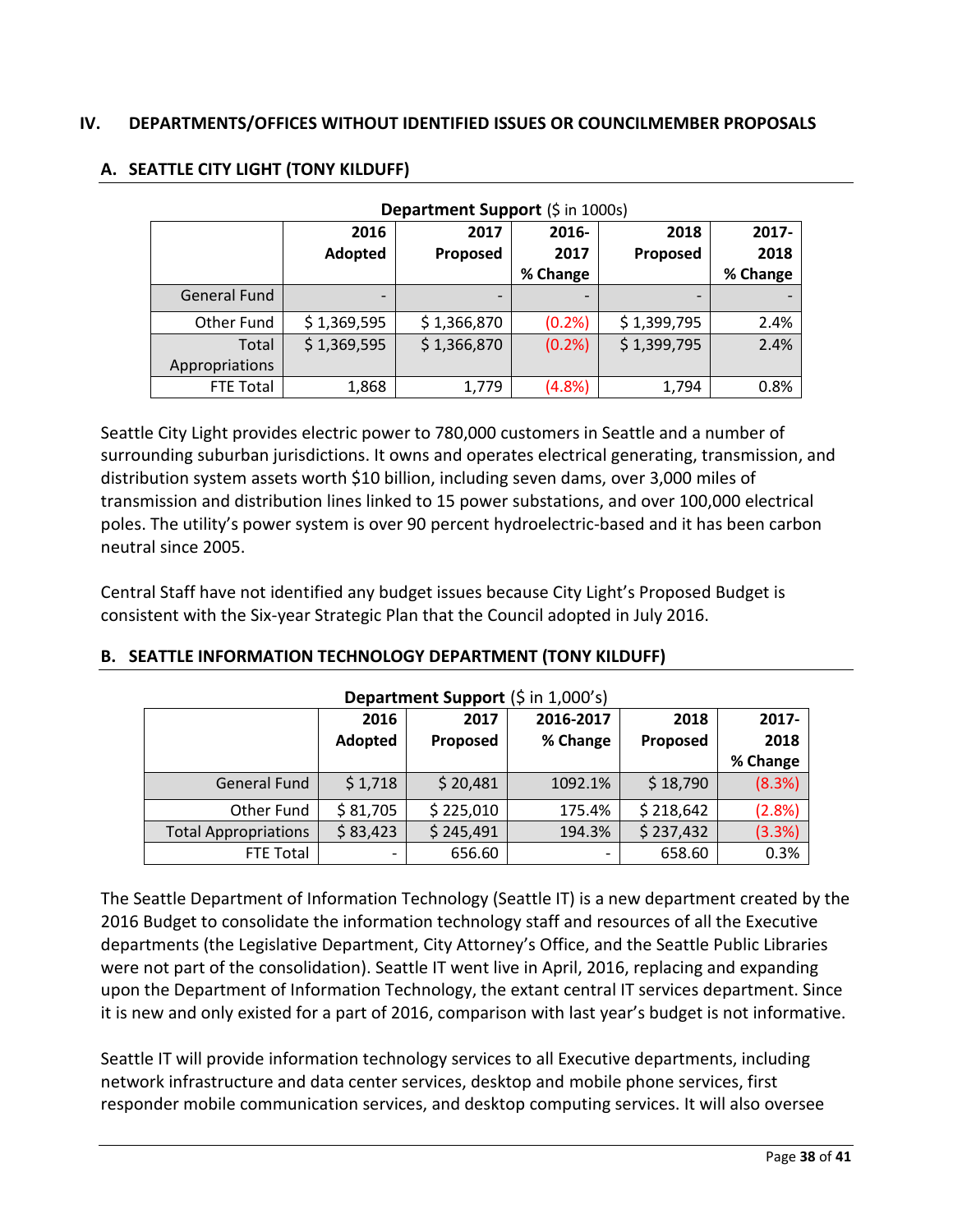the design and integration of new IT systems as the need arises. Operation technology (OT) specific to particular departments—City Light's Energy Management Systems, for example—will remain with those departments.

Central Staff have not identified any significant issues with Seattle IT's Proposed Budget. The Mayor's Proposed Budget implements the Council's action to consolidate the City's information technology functions.

| Department Support (\$ in 1000s) |          |          |           |          |           |  |  |
|----------------------------------|----------|----------|-----------|----------|-----------|--|--|
|                                  | 2016     | 2017     | 2016-2017 | 2018     | 2017-2018 |  |  |
|                                  | Adopted  | Proposed | % Change  | Proposed | % Change  |  |  |
| General Fund                     | \$50,206 | \$52,322 | 4.2%      | \$53,516 | 2.3%      |  |  |
| Other Fund                       | \$21,545 | \$22,928 | 6.4%      | \$21,942 | (4.3%)    |  |  |
| <b>Total Appropriations</b>      | \$71,750 | \$75,250 | 4.9%      | \$75,458 | 0.3%      |  |  |
| FTE Total                        |          | -        | -         | -        | -         |  |  |

## **C. SEATTLE PUBLIC LIBRARY (PATRICIA LEE)**

The Seattle Public Library (SPL), consists of the downtown Central Library and 26 neighborhood libraries, the Center for the Book and a "virtual library" available through the SPL's website. SPL provides print, electronic, video and digital materials, free services such as homework help, tax assistance, programs such as story time and author readings, and meeting rooms for community use.

The Revised Code of Washington and City Charter grant the five member Board of Trustees "exclusive control of library expenditures." The Library Board adopts an annual Operations Plan after the City approves SPL's

The 2017-2018 Proposed Budget includes funding to support the SPL's participation in the Next Generation Data to support data security, and savings from a restructuring of divisions.

| Department Support (\$ in 1000s) |          |          |           |          |           |  |  |
|----------------------------------|----------|----------|-----------|----------|-----------|--|--|
|                                  | 2016     | 2017     | 2016-2017 | 2018     | 2017-2018 |  |  |
|                                  | Adopted  | Proposed | % Change  | Proposed | % Change  |  |  |
| <b>General Fund</b>              | \$12,949 | \$13,044 | 0.7%      | \$13,226 | 1.4%      |  |  |
| Other Fund                       | \$32,313 | \$42,904 | 32.8%     | \$38,070 | (11.3%)   |  |  |
| <b>Total Appropriations</b>      | \$45,261 | \$55,948 | 23.6%     | \$51,296 | (8.3%)    |  |  |
| FTE Total                        | 241.1    | 241.7    | $0.2% -$  | 241.73   |           |  |  |

## **D. SEATTLE CENTER (PATRICIA LEE)**

The Seattle Center is home to cultural and educational organizations, sports teams, festivals, community programs and entertainment facilities, for example, the Pacific Northwest Ballet, Seattle Opera, Seattle Repertory Theatre, Pacific Science Center and Children's Museum.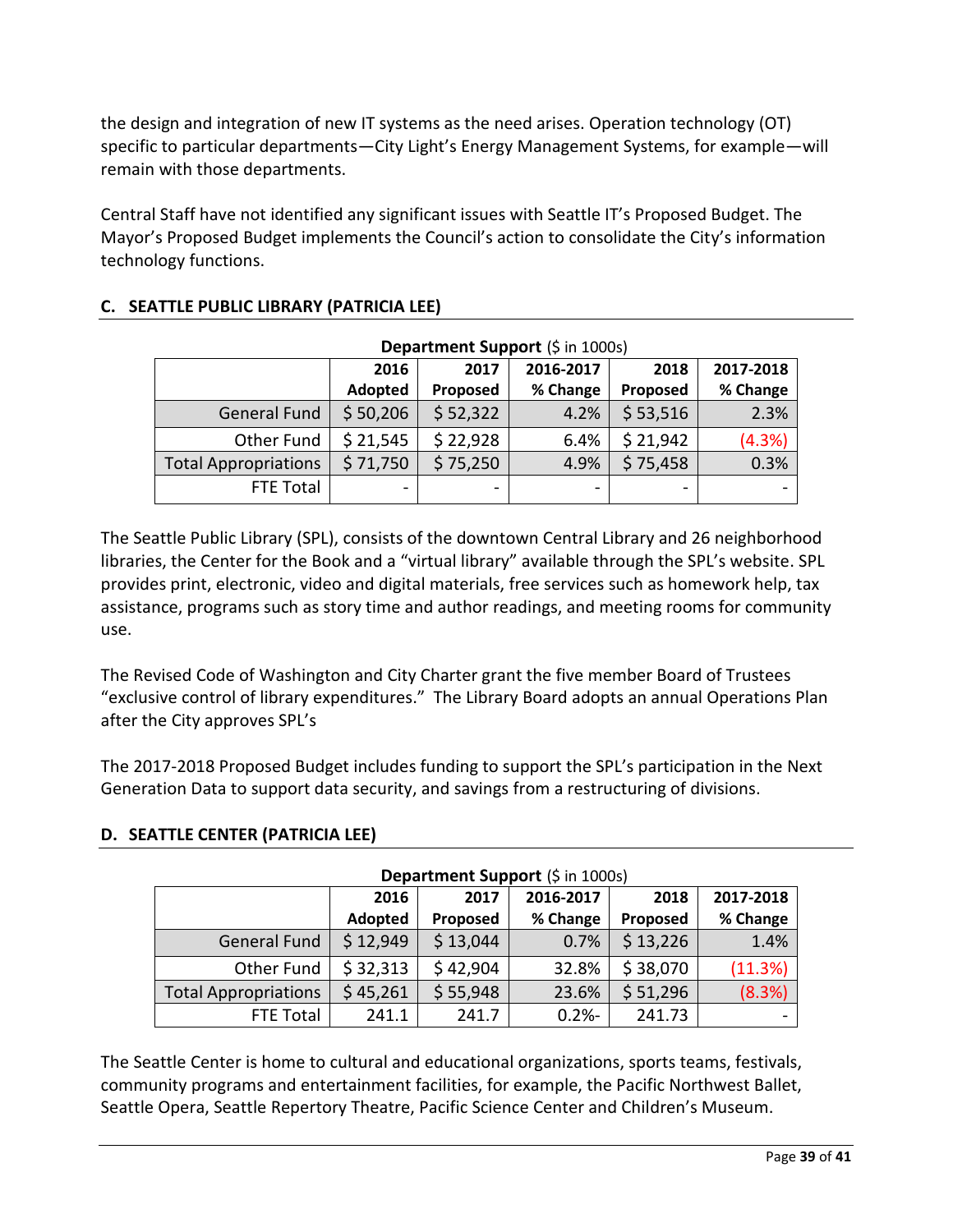Numerous festivals throughout the year including Bumbershoot and Festal celebrations are free to the public.

Seattle Center is financed by a combination of city general fund and revenue earned from commercial operations which include facility rentals, parking fees, long term leases to non-profit organizations, sponsorships, food sales and monorail fares.

Seattle Center's financial situation has continued to improve and beginning in 2016 they have reduced their reliance on the GSF. The 2016 Adopted Budget reduced \$186,000 GSF to Seattle Center. The 2017 Proposed Budget reduces \$527,000 of GSF support. Seattle Center anticipates this will be covered by increased revenue from other sources particularly leases and parking revenues.

|                             | 2016<br>Adopted | 2017<br>Proposed | 2016-2017<br>% Change | 2018<br>Proposed | 2017-2018<br>% Change |
|-----------------------------|-----------------|------------------|-----------------------|------------------|-----------------------|
| <b>General Fund</b>         |                 |                  |                       |                  |                       |
| Other Fund                  | \$17,749        | \$16,350         | (7.9%                 | \$15,220         | (17.8%)               |
| <b>Total Appropriations</b> | \$17,749        | \$16,350         | (7.9%)                | \$15,220         | (17.8%)               |
| FTE Total                   | -               |                  | -                     | -                |                       |

**Department Support** (\$ in 1,000's)

## **E. JUDGMENT AND CLAIMS SUBFUND (ALAN LEE)**

fund balance equivalent to half of expected annual expenditures.

The budget of the Judgment and Claims Subfund (JCSF), per Council [RES 30386,](http://clerk.seattle.gov/~scripts/nph-brs.exe?s1=&s3=30386&s2=&s4=&Sect4=AND&l=200&Sect2=THESON&Sect3=PLURON&Sect5=RESNY&Sect6=HITOFF&d=RESF&p=1&u=%2F%7Epublic%2Fresny.htm&r=1&f=G) is based on a rolling five year average of actual expenditures for the City's claims and judgments. General Fund departments make premium payments to the subfund each year based on the average, with Finance General paying the premiums for departments that have had less than 2 percent of historical JCSF costs. Utilities reimburse the subfund for actual costs. The subfund must maintain a

The Mayor's proposal reduces the JCSF budget for two reasons. First, about \$1.25M is reduced in 2017 and \$2.5M in 2018 to adjust the budget to the five year average in accordance with the methodology outlined in RES 30386; the magnitude of this adjustment is within the fund's expenditure volatility (\$5.5M) seen from 2006 – 2015. Second, \$150k is reduced to reflect the addition of a 0.5 FTE land use attorney and the anticipated savings for the Law Department for outside counsel costs. Central Staff has not identified any significant issues with the JCSF proposed budget.